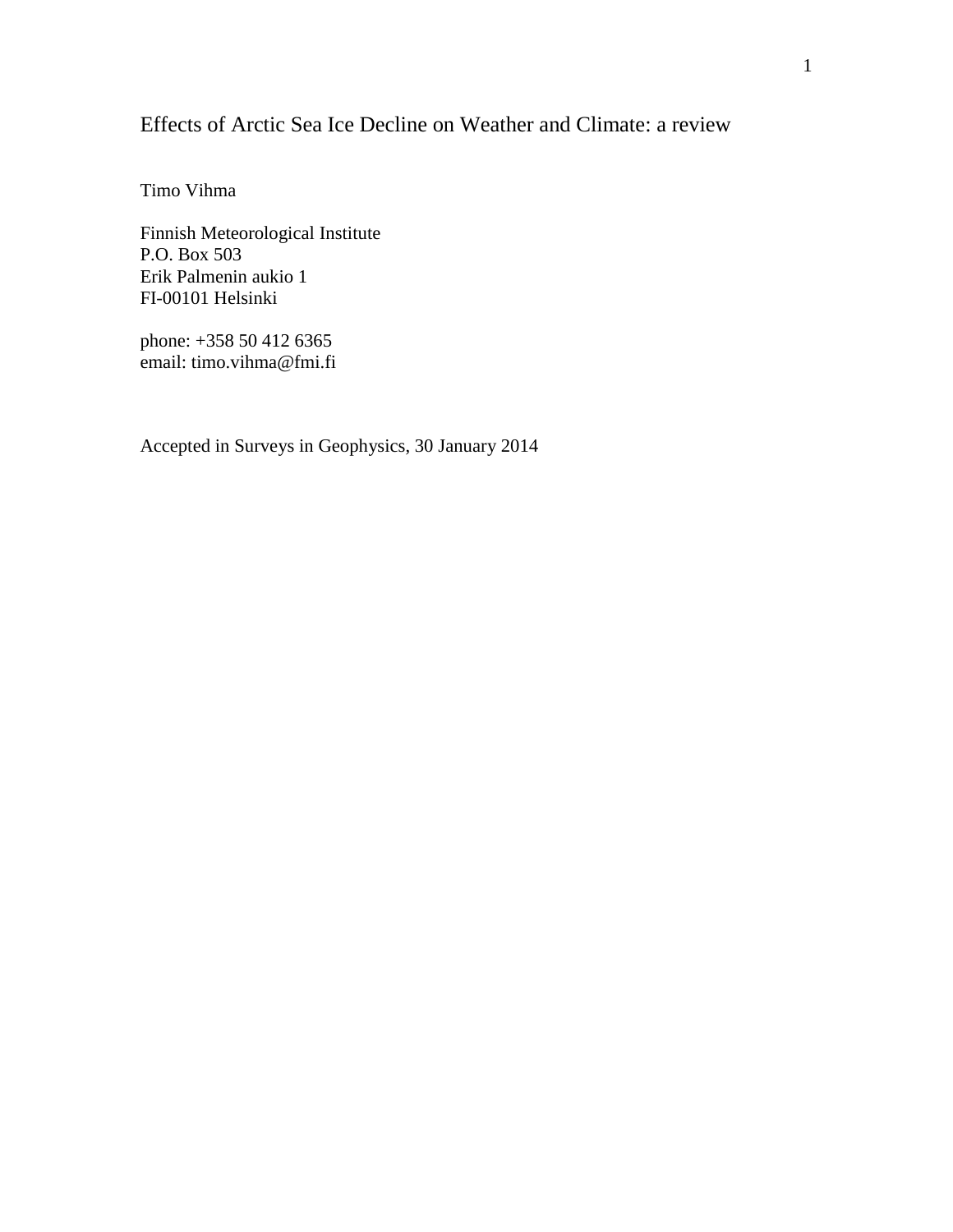## **Abstract**

The areal extent, concentration and thickness of sea ice in the Arctic Ocean and adjacent seas have strongly decreased during the recent decades, but cold, snow-rich winters have been common over mid-latitude land areas since 2005. A review is presented on studies addressing the local and remote effects of the sea ice decline on weather and climate. It is evident that the reduction of sea ice cover has increased the heat flux from the ocean to atmosphere in autumn and early winter. This has locally increased air temperature, moisture, and cloud cover, and reduced the static stability in the lower troposphere. Several studies based on observations, atmospheric reanalyses, and model experiments suggest that the sea ice decline, together with increased snow cover in Eurasia, favours circulation patterns resembling the negative phase of the North Atlantic Oscillation and Arctic Oscillation. The suggested large-scale pressure patterns include a high over Eurasia, which favours cold winters in Europe and northeastern Eurasia. A high over the western and a low over the eastern North America have also been suggested, favouring advection of Arctic air masses to North America. Mid-latitude winter weather is, however, affected by several other factors, which generate a large inter-annual variability and often mask the effects of sea ice decline. In addition, the small sample of years with a large sea ice loss makes it difficult to distinguish the effects directly attributable to sea ice conditions. Several studies suggest that, with advancing global warming, cold winters in mid-latitude continents will no longer be common during the second half of the  $21<sup>st</sup>$ century. Recent studies have also suggested causal links between the sea ice decline and summer precipitation in Europe, the Mediterranean, and East Asia.

## **Key words**

Arctic, climate change, mid-latitude weather, sea ice, snow, winter weather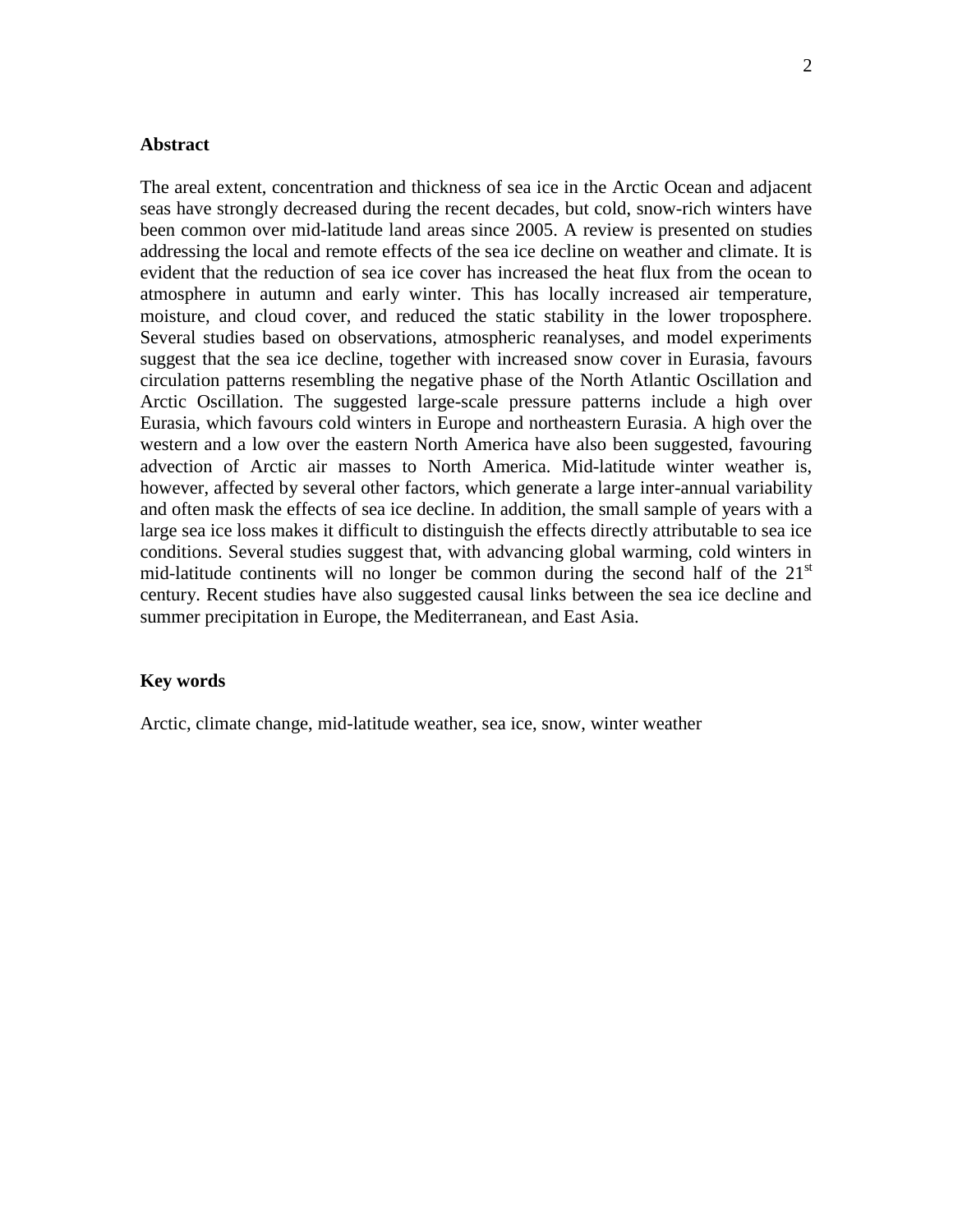#### **1 Introduction**

The climate change in the Arctic has been at least twice as fast as the global average (Blunden and Arndt, 2012). One of the most dramatic indicators of the Arctic warming has been the decline of the sea ice cover. It has manifested as a decrease in the ice extent, ice thickness, and the length of the ice season. Due to the availability of satellite passive microwave remote sensing data, the changes in ice extent have been reasonably well documented since 1979. The change has been most dramatic in summer and autumn, with approximately 50% decrease since the beginning of the satellite record. Related to the decreased ice extent, the period with sea ice cover has become remarkably shorter over large areas (Stammerjohn et al., 2012). Although data available on ice thickness are less accurate than that of ice extent, the first alerting signs of Arctic sea ice decline were from ice becoming thinner (Rothrock et al., 1999). Since 1980 the winter ice thickness in the central Arctic has decreased by approximately 1.8 m, i.e. 50% (Kwok and Rothrock, 2009). On the basis of coupled model experiments made in 18 climate centers, Overland et al. (2011a) estimates that an ice-free Arctic Ocean in September will occur around year 2050.

The Arctic sea ice cover is, however, not only a sensitive indicator of the climate change but Arctic sea ice also has strong feedback effects on the other components of the climate system. Simultaneously with the declining sea ice cover, the annual mean 2-m air temperature has increased over almost all weather stations north of  $60^{\circ}$ N, with the strongest warming in coastal and archipelago areas surrounding the Arctic Ocean (Polyakov et al. 2012). Since late 1980s, however, negative 2-m air temperature trends in winter have prevailed over large parts of northern Eurasia (Cohen et al., 2012a,b), and since 2005 several mid-latitude regions have experienced cold, snow-rich winters. For example, winter 2005–2006 was very cold in large parts of Europe and northern Asia (Petoukhov and Semenov, 2010). Winter 2009-2010 was extremely cold in large parts of the northern mid-latitudes (Cohen et al., 2010) with the lowest North Atlantic Oscillation (NAO) index since winter 1824 (Cattiaux et al., 2010). Also winter 2010-2011 was exceptionally cold in most of Europe (Osborn, 2011), e.g., December 2010 was coldest for over 100 years in the United Kingdom (Eden 2011). Furthermore, March 2013 was particularly cold in northern Europe, in fact the coldest March in 50 years in the UK. The cold, snow-rich winters, occurring despite global warming, have received a lot of public and scientific attention. Several scientific papers, to be reviewed here, have addressed the potential causal links between the Arctic sea ice decline and these cold winters in midlatitudes. In addition to the exceptional winters, large parts of central and northern Europe have recently experienced six consecutive wet summers, which is exceptional (Screen, 2013). A few studies have addressed the potential links between the sea ice decline and rain fall in Europe, the Mediterranean, and East Asia.

The main characteristics of sea ice to affect the other components of the climate system are: (a) prevention or reduction of the exchange of heat, momentum, water vapour, and other materia between the atmosphere and ocean, and (b) much higher surface albedo than that of the open ocean. Hence, as the insulation reduces with declining sea ice cover, the ocean will lose more heat to the atmosphere. As the heat capacity of a unit volume of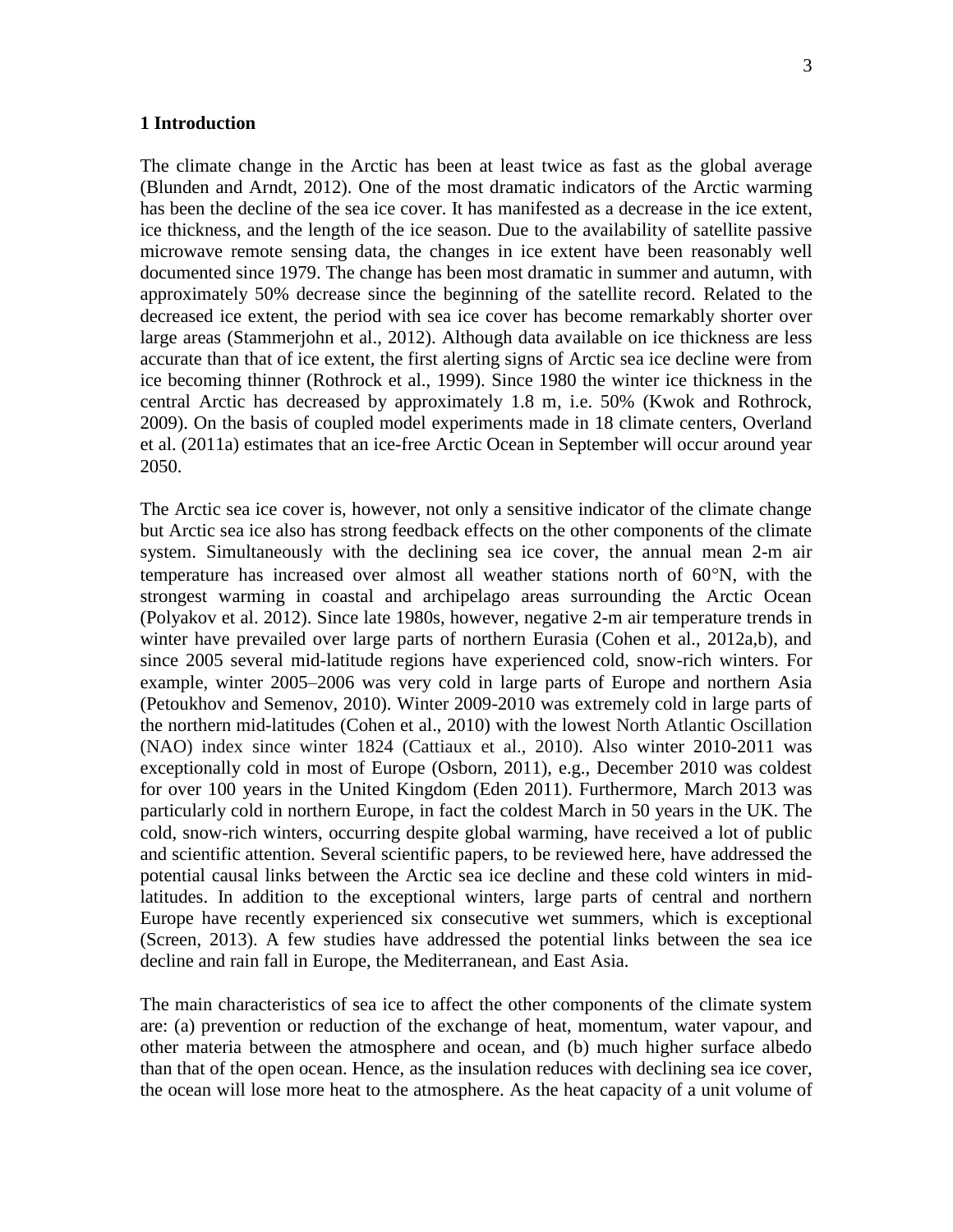ocean water is about 3600 times larger than that of the air, it is expected that temperature changes are much more detectable in the atmosphere, particularly in winter when the heat flux from the ocean is large. In addition, the reduced surface albedo results in heating of the ocean in summer, compensating for the increased heat loss, which occurs in other seasons.

The effects of sea ice decline on the atmosphere can be divided into local and remote effects. Local effects are here defined as the effects that occur in regions that have during the recent decades lost their sea ice cover or where the sea ice has become thinner, whereas remote effects are those felt over continents or sea areas that have always (during the  $20<sup>th</sup>$  and  $21<sup>st</sup>$  century) been ice free. The effects depend on the season. The expected direct local effects of sea ice decline are the increased turbulent fluxes of sensible and latent heat from the ocean to the atmosphere as well as increased longwave radiation emitted by the sea surface. The turbulent fluxes affect the air temperature and moisture, as well as the formation of clouds. The remote effects are much more complicated. The basic challenges are to understand (a) how does the mid-latitude circulation respond to changes in the Arctic, in the absence of other changes, and (b) which of the many forcing factors of mid-latitude weather dominate in different conditions?

Meier et al. (2011), Polyakov et al. (2012) and Stroeve et al. (2012) have reviewed the recent decline of Arctic sea ice and the processes responsible for it. The role of Arctic sea ice on the global atmospheric circulation has been reviewed by Budikova (2009), but numerous important studies have been published since that; analyses of the recent cold, snow-rich winters have generated a lot of new knowledge. Analyses focused on the relationships between sea ice, storminess, and the NAO were reviewed by Bader et al. (2011). In this paper, I first summarize the observed changes in the Arctic sea ice cover and the present understanding on the reasons for them (Section 2). Then I address the local (Section 3) and remote (Section 4) effects of the sea ice decline by reviewing publications based on in-situ and remote sensing observations, atmospheric reanalyses, and model experiments. Then, to put the results into a broader perspective, I address the links between the sea ice extent, Eurasian snow cover, and winter climate (Section 5). Section 6 is a critical evaluation of the reliability of the methods applied, followed by discussion and conclusions in Sections 7 and 8.

#### **2 Sea ice decline**

Sea ice in the Arctic can be characterized by areal extent, thickness, age, and movement. The conditions on top of sea ice, such as the snow thickness and melt ponds, are also important. From the point of view of weather and climate, the most essential questions are (a) how much the area covered by sea ice has decreased, (b) how much the ice and snow thicknesses have decreased, and (c) how much the melting and ice-free periods have lengthened?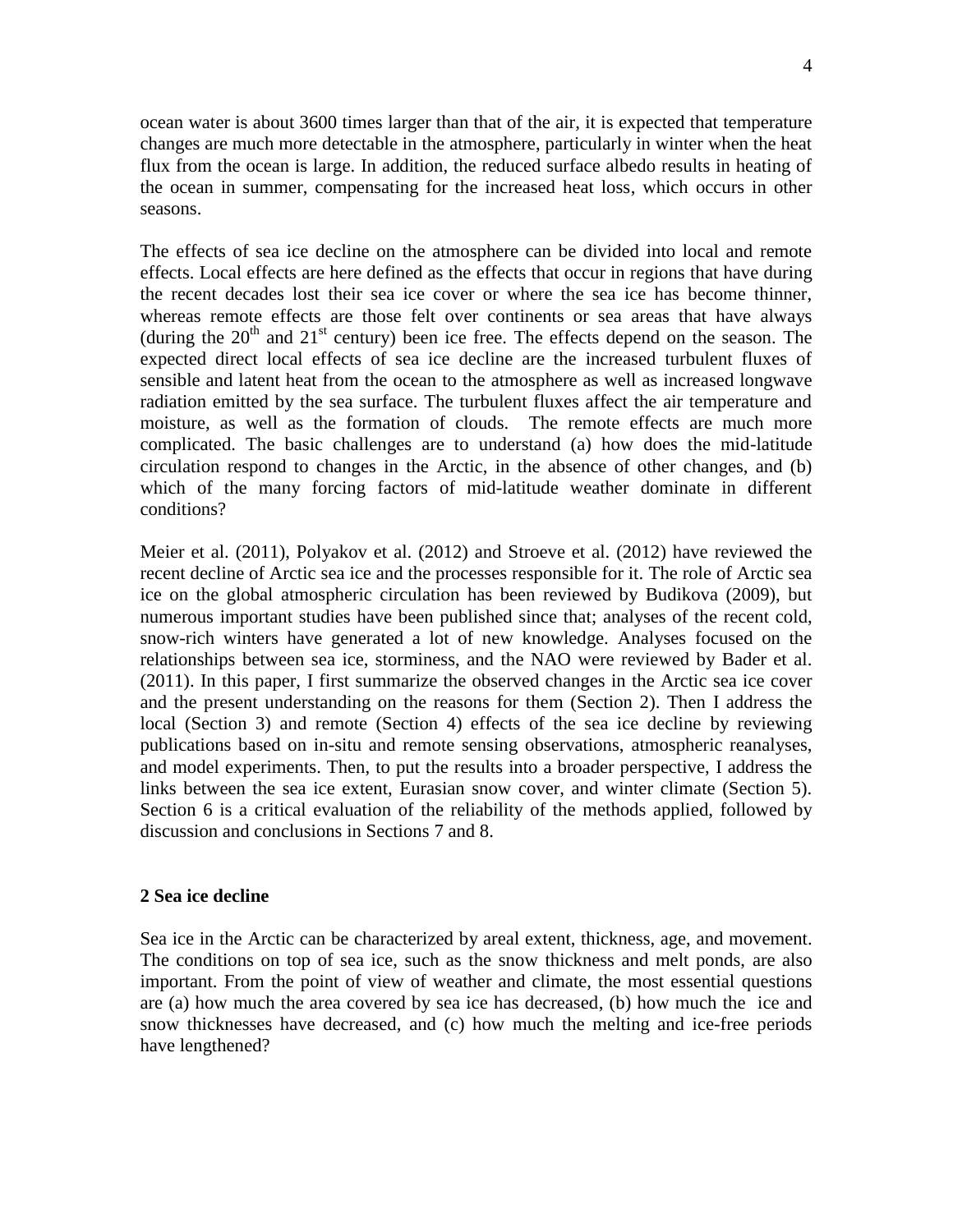#### 2.1 Observed changes in sea ice concentration, area, and extent

The terminology related to the aerial coverage of sea ice is closely linked to the observational techniques. Satellite remote sensing algorithms yield the fraction of the ocean surface covered by sea ice in a pixel of a certain size (the size depends on the remote sensing instrument). Sea ice concentration (SIC) is defined as the fraction covered by sea ice, and sea ice extent is defined as the cumulative area of all pixels having at least 10% or 15% SIC. The threshold of 10% (World Meteorological Organization, 1970) originates from pre-satellite era, when the concentration was estimated for the area covered by visual observations. The 15% threshold is commonly applied by the remote sensing community and, among others, the U.S. National Snow and Ice Data Center (Parkinson and Cavalieri, 2008). Sea ice area is the cumulative sum of the product of the pixel ice concentration and pixel area for all pixels having at least 15% (or 10%) ice concentration.

Over the period 1979–2010, the Northern Hemisphere sea ice extent for September has decreased by more than 4% per decade (Cavalieri and Parkinson, 2012). Figure 1 shows the time series of the September sea ice extent from 1979 to 2013. We see that the ice extent has decreased to approximately half of the values typical early in the period. For every year since 1996, the September ice extent has been less than the average from 1979–1999, and the seven lowest September ice extents have all occurred during the past seven years 2007-2013. Winter ice extents are also declining, but at a slower rate. Since 2005, however, the winter (December – March) sea ice extent has been more than two standard deviations lower than the mean for 1979-2000 (www.nsidc.org). The reduction of the ice cover is particularly important in winter, when the thermal difference between the sea ice and open water is largest. The summer and autumn sea ice decline has been strongest in the Arctic Ocean (in particular in the Chukchi, East Siberian, and Beaufort Seas), Kara and Barents Seas, and the Baffin Bay / Labrador Sea region (Figure 2 illustrates the record minimum ice cover in September 2012). The winter decline has been strongest in southern areas: the Greenland Sea, Kara and Barents Seas, Baffin Bay / Labrador Sea region, and the Sea of Okhotsk (Cavalier and Parkinson, 2012).

The steepening of the decreasing trend of September sea ice extent has received a lot of attention. Stroeve et al. (2007) showed that climate models have not been able to capture it, and Comiso et al. (2008) showed a statistically significant difference in linear regression slopes computed for the periods 1979–1996 and 1996–2007, respectively. Due to variations in ice concentration, the trends in ice area and ice extent have not been equal. From January through April the sea ice area trends are even slightly positive for the Arctic Ocean and the Canadian Archipelago regions, related to an increase in SIC (Cavarieri and Parkinson, 2012).

#### 2.2 Observed changes in ice thickness

Rothrock et al. (1999) compared the sea-ice draft observations made during submarine cruises in 1993 - 1997 with similar data from 1958 – 1976; the mean ice draft at the end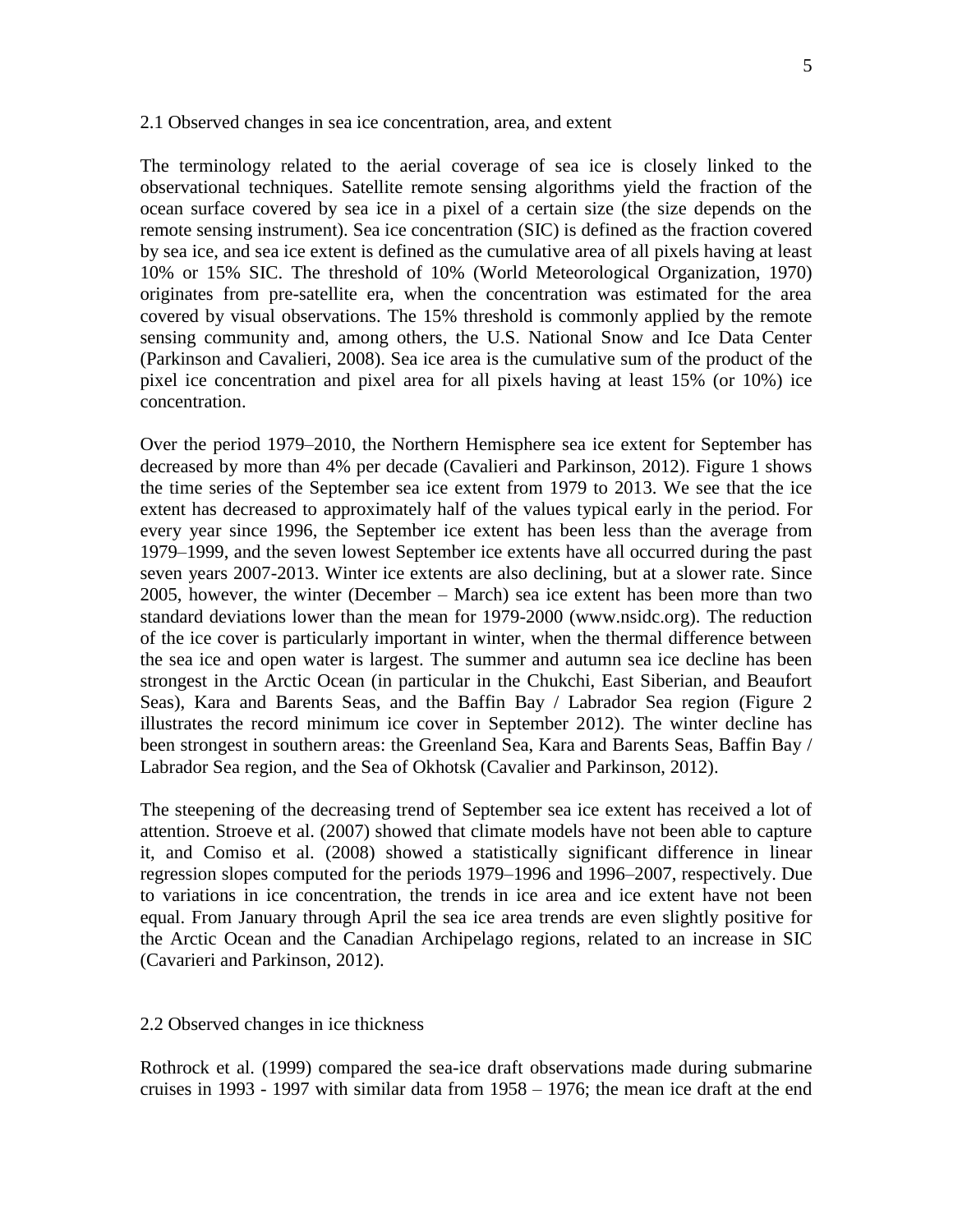of the melt season had decreased from 3.1 m to 1.8 m. Later, using a combination of submarine and satellite records, Kwok and Rothrock (2009) concluded that the mean winter ice thickness in the central Arctic has decreased by approximately 1.8 m since 1980. The thinning had been fastest,  $0.10-0.20$  m yr<sup>-1</sup>, during the five years prior to their study. The decrease of the mean ice thickness is strongly related to the reduction of the area covered by multiyear ice (Polyakov et al., 2012). Already in the early 1990s the spring ice thickness distribution in the Arctic Ocean shifted towards a larger fraction of thin, first-year ice (Maslanik et al. 2007).

From the point of view of weather and climate, the sea ice thickness becomes increasingly important when there is very little or no snow on top of ice (e.g., Vihma et al., 2002; Cheng et al., 2013). On the basis of simple calculations applying piecewise linear temperature profiles in snow and ice (Makshtas, 1991), it can be shown that when the snow pack is thick, say 0.3 m, a major thinning of ice, e.g., from 3 to 1.5 m only has a small effect on the conductive flux from the ocean through ice and snow: an increase by some 3 W  $m<sup>-2</sup>$  under typical Arctic winter conditions. In the case of bare ice, however, the same ice thinning would increase the flux by approximately 13 W  $m^{-2}$ . Hence, snow thickness trends are at least as important for heat conduction as ice thickness trends. For snow, the most extensive information available is based on 37 years (1954–1991) of measurements made at Soviet drifting stations on multi-year ice (Radionov et al., 1996; Warren et al., 1999), but no contemporary, systematic, basin-scale in-situ observations of snow depth exist for Arctic Ocean sea ice (Farrell et al., 2012). Estimates based on remote sensing have, however, been developed (Brucker and Markus, 2013).

Thin ice is more liable to melt and deform and, hence, the ice extent, area, and concentration may rapidly decrease. Hence, more solar radiation will be absorbed, and the sea will remain open later in autumn, with a large heat and moisture flux to the atmosphere (Stroeve et al., 2012).

## 2.3 Observed changes in the ice-free period and melting season

In those parts of the Arctic where the sea ice decrease is fastest, the sea ice retreat has in the recent years been nearly two months earlier and subsequent advance more than a month later than in 1979-1980, resulting in a three-month longer summer ice-free season (Stammerjohn et al., 2012). From the point of view of the atmosphere, another important variable is the length of the melt season, when the snow/ice surface temperature is fixed to  $0^{\circ}$ C (with occasional slightly lower values). The spring onset of snow melt on sea ice reduces the snow albedo and initiates the positive feedback effect. An early melt onset tends to result in an early generation of open water areas, which favors heat accumulation in the upper ocean. Maksimovich and Vihma (2012) concluded that in the period of 1989-2008, local 20-year snow melt onset trends averaged over the central Arctic Ocean were towards earlier melt by 9 days per decade. The earlier melt onset has been due to higher air temperatures in spring (Belchansky et al. 2004) and, above all, increased downward longwave radiation (Maksimovich and Vihma, 2012). In the autumn, ice cannot form over open water areas until the ocean mixed layer loses its heat. As a result, the freeze-up starts later, which contributes to sea ice thinning in the following year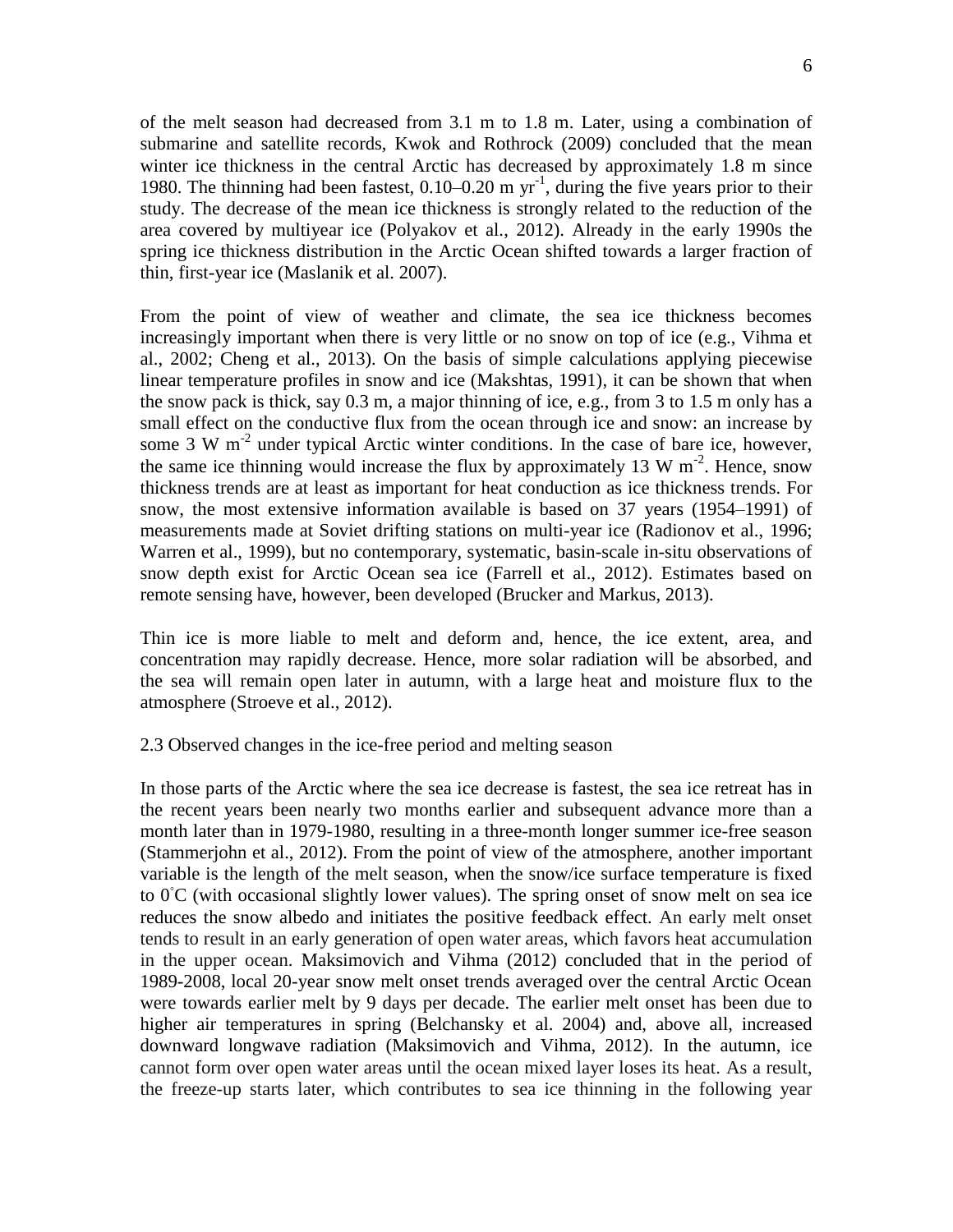(Laxon et al., 2003; Notz, 2009). The autumn freeze-up has become later everywhere in the Arctic (except in the Sea of Okhotsk), but the change has been smaller than in the spring melt onset. For autumn, the largest changes have been observed in the Laptev/East Siberian Seas and Chukchi/Beaufort Seas with trends between 6.9 and 8.4 days per decade (Markus et al. 2009).

#### 2.4 Reasons for the sea ice decline

Reasons for the Arctic sea ice decline have been addressed in numerous studies, with Meier et al. (2011), Stroeve et al. (2012) and Polyakov et al. (2012) providing up-to-date summaries. During the recent decades the temporal and spatial changes in the atmospheric circulation have been essential factors directly affecting the sea ice decline (Zhang et al., 2008, Overland and Wang, 2010). Overland and Wang (2010) concluded that a shift to a more meridional atmospheric pattern, the Arctic Dipole (AD), over the last decade contributed to recent reductions in summer Arctic sea ice extent. According to Polyakov et al. (2012), particularly the atmospheric thermodynamic forcing has played an increasingly important role. The advection of moist air masses from lower latitudes to the Arctic, the associated increase in downward longwave radiation, and its dependency on the cloud fraction, base height, and phase (liquid water or ice) have been addressed by, e.g., Francis and Hunter (2007) and Kapsch et al. (2013). As the ice thickness has decreased, the ice pack has become increasingly sensitive to the ice-albedo feedback (Perovich et al., 2008; Serreze et al., 2009). This is seen, among others, in more negative inter-annual trends in sea ice extent for later summer, when the albedo feedback lasts for a longer period, than for early summer (Stroeve et al., 2012). Furthermore, Screen and Simmonds (2012) concluded that the decline in summer snowfall has likely contributed to the thinning of sea ice over recent decades. The change from snowfall to rain has strongly increased the fraction of bare sea ice, which has a much lower albedo than snowcovered sea ice.

In addition to the decreasing trend in September ice extent, its inter-annual variability has strongly increased during recent years. Stroeve et al. (2012) argue that this is partly due to the thinning of the ice, as thin ice is more sensitive to variations in the atmospheric conditions in summer (Holland et al. 2008). Besides thermodynamic conditions, thinner ice is more sensitive to wind forcing, seen as increased ice drift speeds (Spreen et al., 2011; Vihma et al., 2012). Ice export out of the Arctic was large in late 1980s and early 1990s (Rigor and Wallace, 2004), but according to Polyakov et al. (2012) it is unclear if it has played a significant role in the (multiyear) ice mass budget over the past decade.

Numerous studies have addressed the reasons for the record minimum September sea ice extents in 2007 and 2012. In 2007, a key driver of the record was an atmospheric pattern allowing large heat transport from the Pacific sector (Kay et al. 2008; L'Heureux et al. 2008; Stroeve et al. 2008; Perovich et al. 2008; Schweiger et al. 2008; Ogi et al. 2010; Graversen et al., 2011), but also an increased oceanic heat transport via the Bering Strait played a role (Woodgate et al., 2010). Kay et al. (2008) stressed the importance of large shortwave radiation in summer, whereas Graversen et al. (2011) concluded that the increased downward longwave radiation in spring was a major factor. The extent and area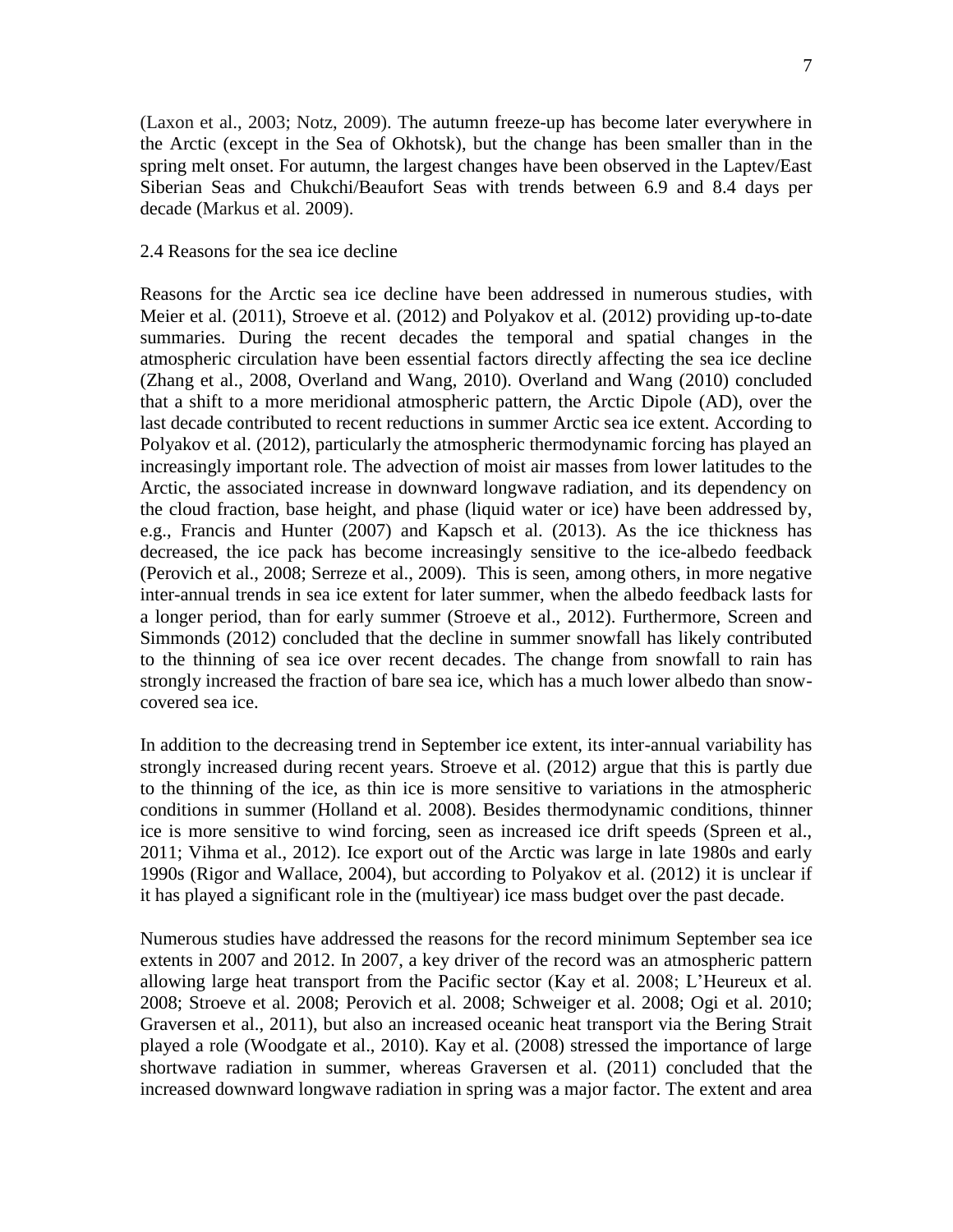of Arctic sea ice reached a new record in September 2012 (Parkinson and Comiso, 2013). This was partly due to a record-strong storm that occurred over the Beaufort Sea in early August (Simmonds and Rudeva, 2012). The storm caused disintegration of a large part of the central Arctic sea ice pack. This part entirely melted, and the disintegration enhanced the melt of the remaining main ice pack (Parkinson and Comiso, 2013). According to a modeling study by Zhang et al. (2013), the strong melt was largely due to a quadrupling in bottom melt, caused by storm-driven enhanced mixing in the ocean boundary layer. Zhang et al. (2013) argued that a record minimum ice extent would have been reached in 2012 even without the storm, as by early August the ice volume had already decreased  $\sim$ 40% from the 2007-2011 mean.

The fast climate warming in the Arctic has accelerated the sea ice decline, but simultaneously the sea ice decline has amplified the warming (e.g., Kumar et al., 2010). Among the many processes that have been considered responsible for the Arctic amplification of climate warming, the sea ice decline is associated with the snow/ice albedo feedback effect (Flanner et al., 2011; Graversen and Wang, 2009; Serreze and Barry, 2011), increased heat loss from the ocean (Screen and Simmonds, 2010a,b), the water-vapour and cloud radiative feedbacks (Sedlar et al., 2011), and the small heat capacity of the shallow stably stratified boundary layer (Esau and Zilitinkevich, 2010). It should be noted that there is no general consensus on the relative importance of various factors responsible for the Arctic amplification and sea ice decline. According to model experiments, the amplification occurs also in a world without sea ice (Alexeev et al., 2005).

## **3 Local effects of sea ice decline**

In this section we address the local effects of sea ice decline over the Arctic Ocean and its marginal seas, whereas remote effects felt in sub-Arctic and mid-latitudes are reviewed in Section 4. Some of the essential local and remote effects are summarized in Figure 3 and Table 1.

#### 3.1 Studies based on observations and reanalyses

Several observational studies have addressed the effects of leads and polynyas on the Arctic atmosphere, but these studies have mostly focused on small- and meso-scale process understanding (e.g., Andreas et al., 1979; Pinto et al., 2003). With a climatological perspective, Serrezze et al. (2009) and Screen and Simmonds (2010a,b) have shown that the recent anomalously large open water areas in September have resulted in a strong transfer of heat from the ocean mixed layer to the atmosphere, causing a large increase in air temperature. In recent years, positive air temperature anomalies have been particularly strong in October, a month after the seasonal sea ice minimum (Stroeve et al., 2012). For winter and spring, Tetzlaff et al. (2013) found that as much as 70-90% of the 2-m air temperature variance over the Arctic Ocean was explained by the distribution of surface temperature along the air mass trajectory. The distribution was mostly controlled by SIC.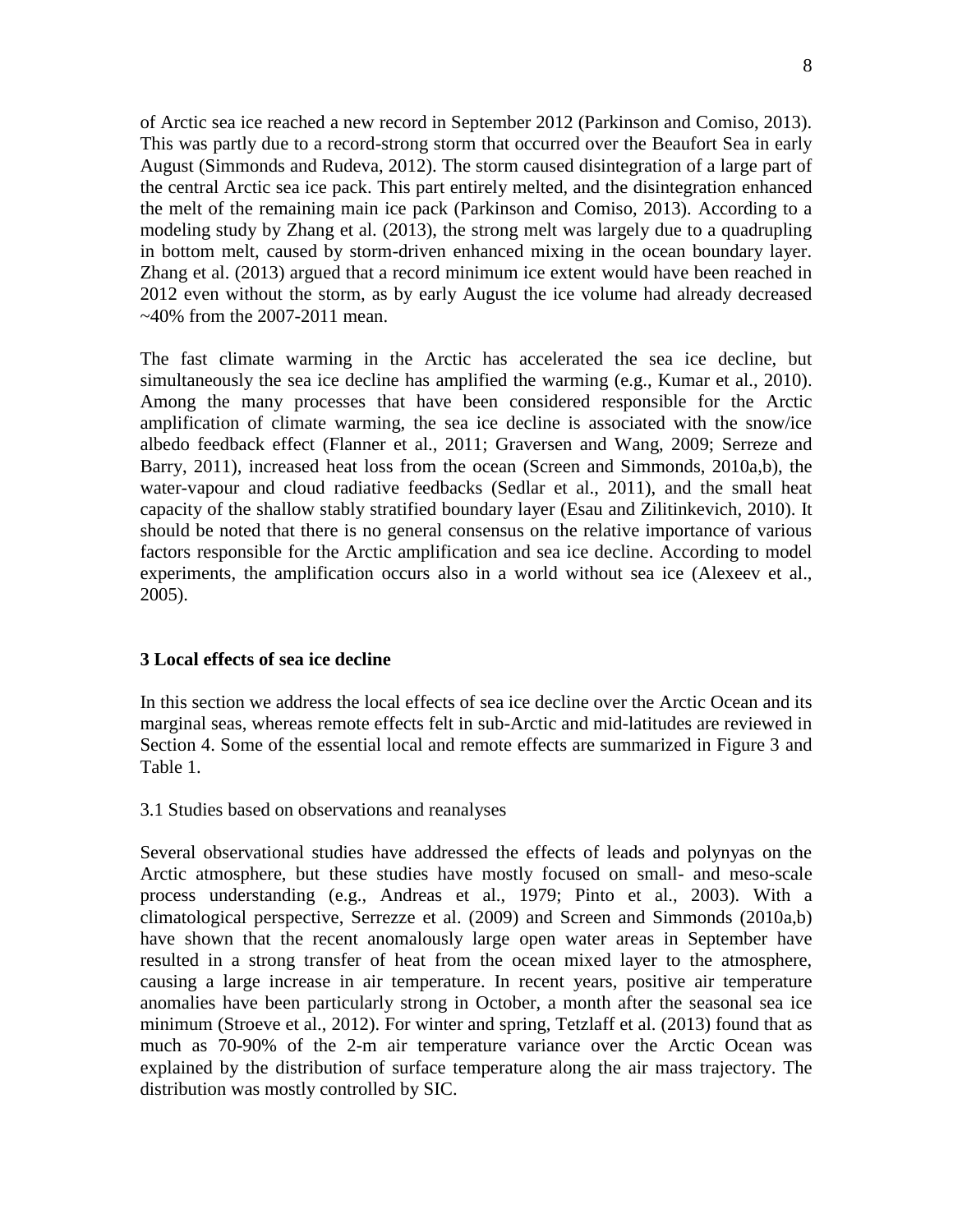The increase of heat flux from the ocean to the atmosphere has resulted in a reduction in vertical static stability (Francis et al., 2009; Overland and Wang, 2010; Stroeve et al., 2011; Jaiser et al., 2012). Francis et al. (2009) also related the reduction of summer sea ice to increased total-column water vapour content in the NCEP/NCAR reanalysis in the following winter. On the basis of the same reanalysis, addressing the period 2002/2008, Overland and Wang (2010) detected widespread regions in the Arctic during late autumn having surface air temperature anomalies greater than  $3^{\circ}$ C, and temperature anomalies above 850 hPa of  $1^{\circ}$ C. These temperature anomalies contributed to an increase in the 1000–500 hPa thickness field in every year with reduced sea ice cover. The increase in the Arctic results in a decrease of the north-south gradient of the 1000–500 hPa layer thickness, which, according to the thermal wind law, further results in a reduction of the mid-tropospheric zonal wind speed (Figure 4).

Jaiser et al. (2012) analysed the response of the Arctic atmosphere to SIC from 1989 – 2010 on the basis of the European Center for Medium-Range Weather Forecast (ECMWF) ERA-Interim reanalysis and Hadley Centre's sea ice dataset (HadISST1). They showed that during periods of a low SIC, stronger heat release to the atmosphere reduces the vertical static stability, which makes the atmosphere more liable to baroclinic instability. It consequently modulates the non-linear interactions between baroclinic wave energy fluxes on time scales of 2.5 - 6 d.

#### 3.2 Model experiments addressing processes and recent climate

Effects of Arctic leads and polynyas on the atmospheric boundary layer (ABL) have been addressed in numerous experiments applying numerical weather prediction (NWP) models, large-eddy simulation models, and process models for ABL dynamics (e.g., Ledley, 1988; Vihma, 1995; Esau, 2007; Lüpkes et al., 2008a,b; 2012; Ebner et al. 2011). These studies have yielded a better understanding of various processes: the magnitude of turbulent fluxes of sensible and latent heat, the effects on air temperature and humidity, formation of sea smoke, the rise of a heat plume under variable background stratification, and the recapture of part of the heat by sea ice downwind of the lead/polynya, as well as on the effect of thin ice on the lead/polynya surface. Realistic parameterizations of these processes are important in climate model experiments addressing the effects of reduced sea ice cover. If the sea ice decline is mostly due to a reduction of sea ice extent, instead of concentration, the effects are fortunately easier to present in climate models, as the heat and moisture fluxes originate from larger areas of open water, without so much subgrid-scale variation in the surface fluxes.

Most of the model experiments focusing on local ABL processes have not explicitly addressed the impact of *changes* in sea ice cover. Lüpkes et al. (2008a), however, simulated the near-surface air temperatures over the Arctic Ocean for various SICs, geostrophic wind speeds, and flow times over the ocean with a broken ice cover. They found that a 1% decrease in SIC may have up to 3.5◦C warming effect on the 10-m air temperature. This represents the maximum sensitivity, and is only reached in mid-winter under clear-sky conditions when the air mass flows for at least three days over the ocean.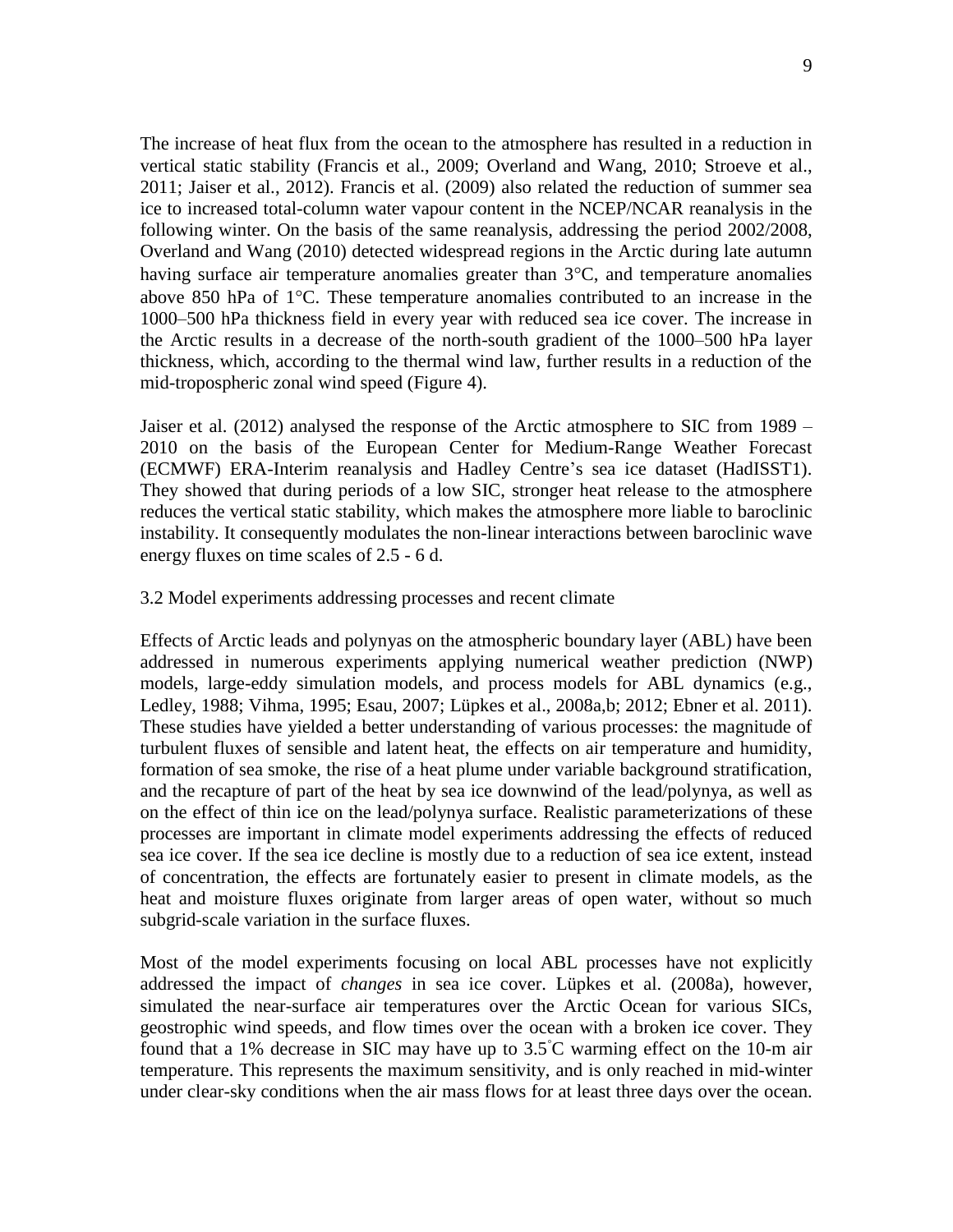The sensitivity decreases for larger reductions in sea cover: in the same conditions, a decrease from 100% to 90% ice concentration would cause a 24°C warming effect (from -45 to  $-21°C$ ) hence less than 10 time the increase caused by the 1 % sea-ice decrease. The simulations by Lüpkes et al. (2008a) were idealized, but experiments by Valkonen et al. (2008), validated against buoy observations over the Antarctic sea ice in winter, suggested an approximately similar sensitivity.

Next we focus on large-scale model experiments. Alexander et al. (2004) applied the Community Climate Model version 3 (CCM3) to simulate the atmospheric response to the low sea ice extent of 1995 (Figure 1). Focusing on the cold season, November through March, Alexander et al. (2004) found over areas of anomalous open water an increase in surface heat fluxes, near-surface warming, enhanced evaporation and precipitation, and a lower sea-level pressure. Bhatt et al. (2008) applied the same model to study the response to 1995 sea ice conditions. Although they focused on the April-October period, the results were fairly similar to those of Alexander et al. (2004); larger surface fluxes and higher near-surface air temperatures in the area of open water.

Numerous recent modelling studies have addressed the atmospheric response to the September 2007 sea ice minimum. Balmaseda et al. (2010) ran several experiments using the ECMWF operational global seasonal forecasting system. For their 2007/2008 experiment using observed sea surface temperature (SST) fields they found a significant impact on atmospheric circulation with anomalous high pressure over the central Arctic in summer. Their study suggested that the atmospheric response to sea ice extent strongly depends on the mean state of the atmosphere, which can be characterized, among others, by the Arctic Oscillation (AO) index. Strey et al. (2010) and Porter et al. (2012) applied the Weather Research and Forecast (WRF) model to study the atmospheric response during autumn and early winter for the sea ice minimum of 2007. As a reference Strey et al. (2010) looked at the corresponding response for the sea ice conditions of 1984, which represented the median September ice extent for the 1979–2008 satellite record. The surface fluxes of heat and moisture and the 2-m air temperature were increased in autumn 2007. As measured by the difference in 2 m temperatures between 2007 and 1984, the maximum response to sea ice decline, averaged over the area north of 70°N, occurred over a long time period: from 10 September to 15 November. Porter et al. (2012) had 1996 as a reference year, representing a summer with a high sea ice extent. The local response to less sea ice in 2007 was largest in October and November, dominated by increased turbulent fluxes of sensible and latent heat from the open sea. These resulted in warmer and moister air as well as increases in the ABL height, cloud cover, and precipitation.

Also Kay et al. (2011) modelled the atmospheric response to the sea ice minimum of 2007. They applied the Community Atmosphere Model Version 4 (CAM4), and carried out short-term observationally constrained forecasts and longer term experiments in which the atmosphere freely evolved. Kay et al. (2011) found that in July the near-surface temperature and humidity were little affected by sea ice loss in the same month. This is no surprise, because during the melting season the surface temperatures of the open water and sea ice are close to each other, typically within 2 K. For September they found near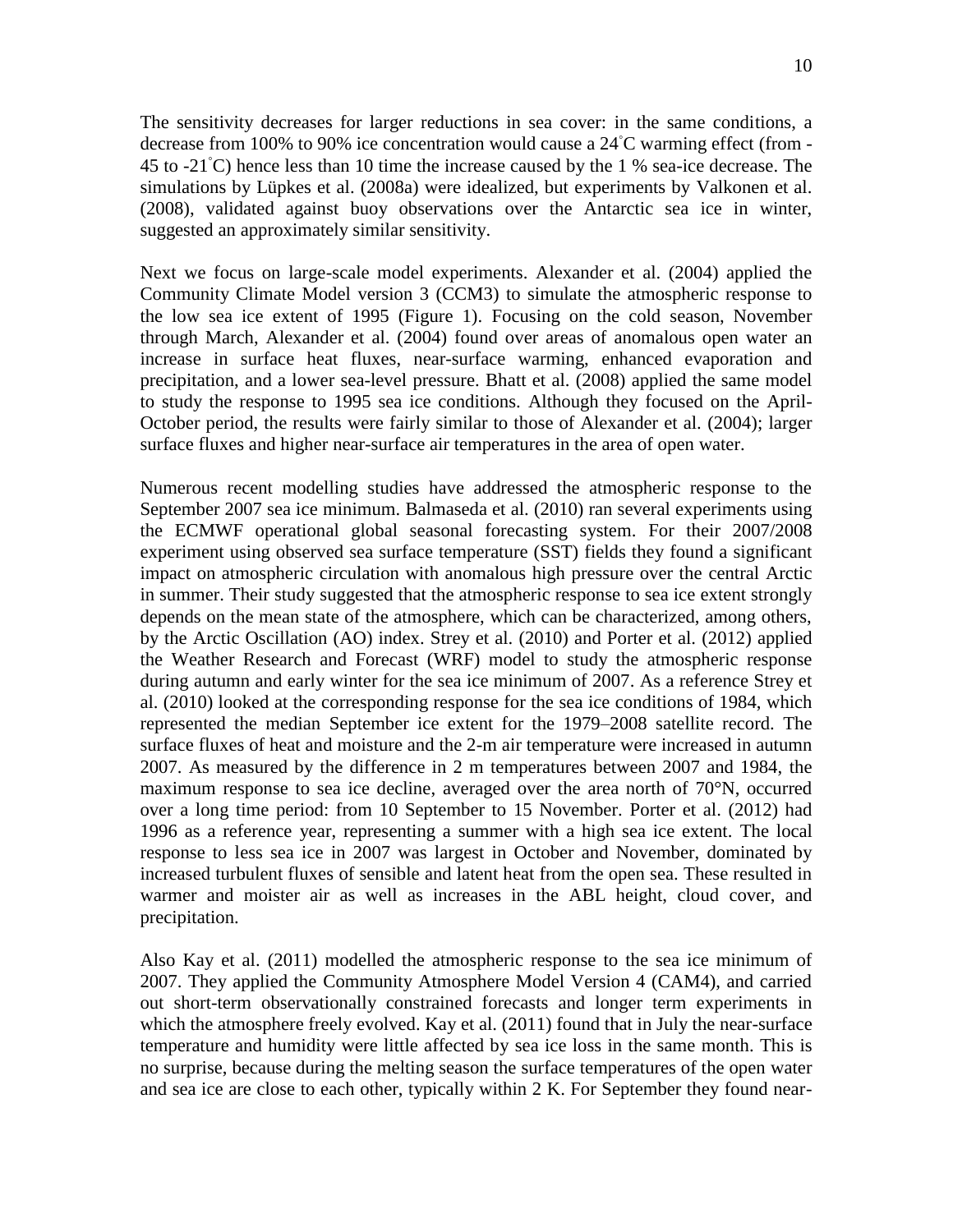surface decreases in stability and humidity increases aloft over the areas of anomalous open water. In the experiments of Blüthgen et al. (2012), an atmospheric general circulation model was driven with the observed 2007 sea surface temperatures and SICs. The simulations resulted in increased heating of the ocean in summer and increased heat loss from the ocean to the atmosphere in autumn, yielding higher near-surface air temperatures over northern Siberia and the Eastern Arctic Ocean. A low anomaly in sea level pressure was present over the Eastern Arctic. These anomalies were present in almost all of the 40 realizations of the model experiment. The low over the Eastern Arctic reinforced the Arctic Dipole pattern. Via this effect, the sea ice export through the Fram Strait was enhanced, which acted as a positive feedback to the low sea ice extent. Cassano et al. (2013) applied the Community Atmospheric Model version 3 (CAM3) in two 30-year simulations; one with climatological sea ice extent for late 1900s and another with sea ice extent from 2007. The latter yielded the strongest atmospheric response in autumn and winter, with lower sea-level and tropospheric pressures over much of the Arctic as well as enhanced evaporation and sensible heat loss from the Chukchi and East Siberian Seas, but lower surface fluxes form the Barents Sea.

Next we address studies that focus on a longer time frame than a single year. Rinke et al. (2006) forced the regional climate model HIRHAM over an Arctic domain with two different sea ice and SST boundary conditions but the same lateral boundary conditions. Areas of higher SSTs and reduced sea ice thickness and concentration were associated with stronger upward heat fluxes and higher 2 m air temperatures. Rinke et al. (2013) applied the coupled regional climate model HIRHAM-NAOSIM in a six-member ensemble of simulations for the period 1949–2008.The local responses to negative Arctic sea ice anomalies included increased heat and moisture fluxes, decreased static stability, and increased lower tropospheric moisture. Furthermore, the model generated changes in baroclinicity, qualitatively as in Figure 4. Applying two atmospheric general circulation models for the period 1979-2009, Screen et al. (2013b) obtained qualitatively similar results. The response of clouds to variations in sea ice extent over the Laptev Sea was studied by Barton and Veron (2012). Experiments applying the Polar version of WRF were run for eight Septembers and Octobers, representing anomalously low and high sea ice extent. Barton and Veron (2012) found that a low sea ice extent results in more clouds with larger liquid water paths. Low sea ice extent also results in an increased cloud longwave radiative forcing at the sea surface, but only in October. In September the cloud cover was thick enough to emit almost as a black body independent of the sea ice cover.

The importance of sea ice decline on Arctic warming was put in a broader perspective by Kumar et al., (2010) and Screen et al. (2012; 2013a). According to the model experiments by Kumar et al. (2010), the anomalous sea ice conditions during 2007 accounted for virtually all of the estimated Arctic amplification in warming of the lowermost 1000 m of the atmosphere over the Arctic Ocean during that year. The signal was strongest in September through December. On the basis of both reanalyses and model experiments, Screen et al. (2012) concluded that local changes in SIC and SST explain a major part of the observed near-surface warming. On the other hand, the Arctic warming at higher altitudes (upwards of 700 hPa level) was mostly due to increased SST further south, which has heated the air masses advected to the Arctic from lower latitudes. According to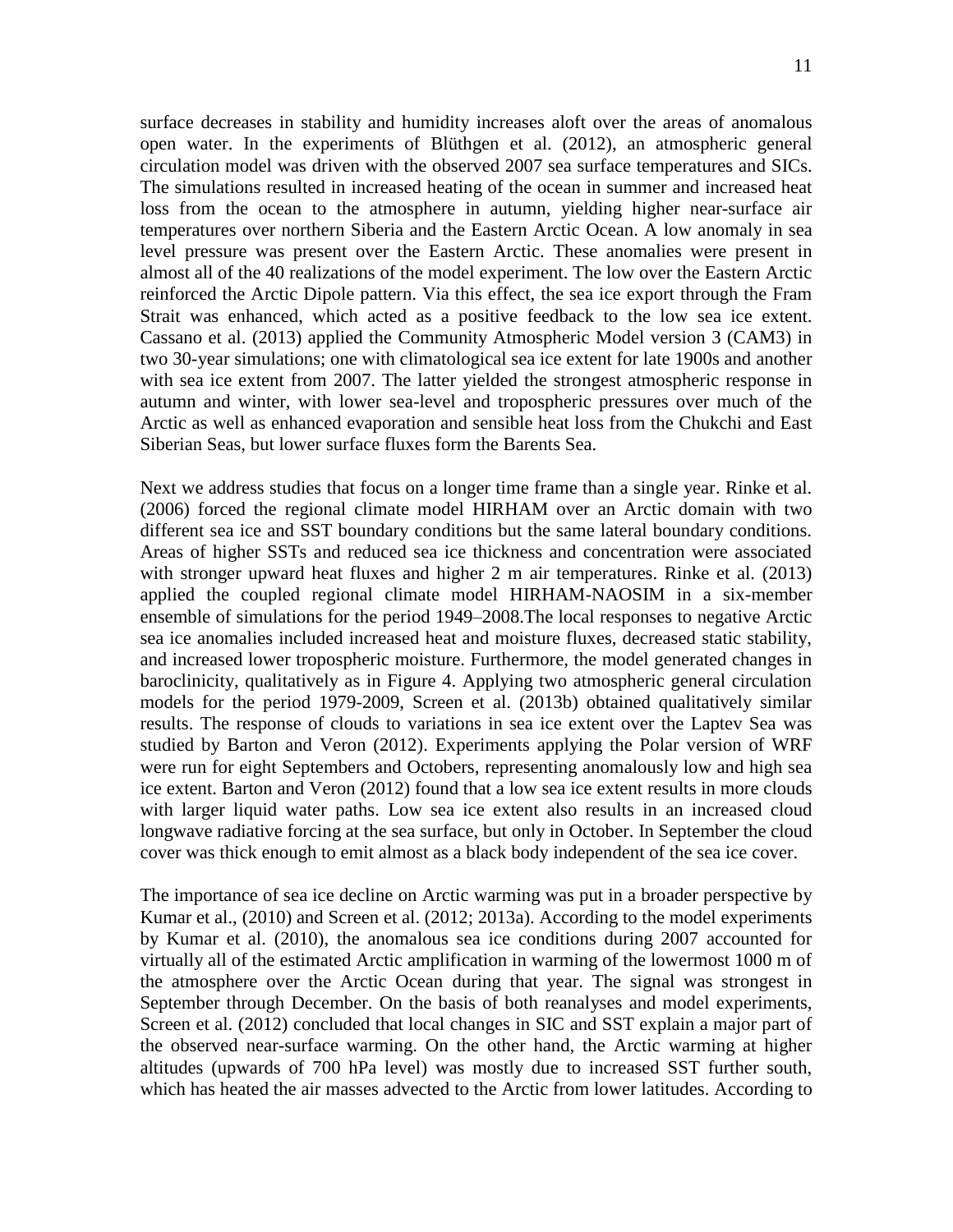Screen et al. (2012), an increase in the direct radiative forcing has contributed to Arctic tropospheric warming mostly in summer. Screen et al. (2013a) carried out large ensambles of simulations applying two atmospheric GCMs: CAM3 and the UK-Australian Unified Model. On the basis of the model results they separated the forced atmospheric response to historical Arctic sea-ice loss (1979–2009) from atmospheric internal variability. In both models, the local responses included statistically significant near-surface atmospheric warming and precipitation increase in autumn and winter. Screen et al. (2013a) further diagnosed a decrease of the sea level pressure in both models but, compared to atmospheric internal variability, the signal attributable to sea ice decrease was weaker than in the case of air temperature and precipitation increases.

As a summary, high-resolution models can provide detailed information on convection over leads, polynyas, and the open ocean. Such models are fairly well validated against observations, although various challenges remain (Vihma et al., 2013). Studies applying climate and NWP models have yielded qualitatively similar results on the local atmospheric response to sea ice loss, including larger turbulent fluxes of sensible and latent heat, and consequent increases in the ABL height, air temperature, specific humidity, relative humidity, cloud cover, and precipitation, as well as a decrease in stratification. Due to the limited availability of observations, however, these model results are not well validated but, as several model experiments have yielded similar results and the physical processes are well understood, we can be rather confident on the responses in a qualitative level (Table 1). Considering the mean sea level pressure, model experiments have yielded scattered results; most experiments, however, suggest that the response to sea ice los will be a pressure decrease with a low over the Arctic Ocean in autumn and winter.

## 3.3 Model experiments addressing the future

Model results on the future climate over the Arctic Ocean are reviewed in the IPCC Fourth Assessment Report (Christensen et al., 2007) and in the Arctic Monitoring and Assessment Program (AMAP) report on snow, water, ice and permafrost in the Arctic (Overland et al., 2011a). These reports have, however, not often explicitly referred to the relationship between the sea ice decline and climate change. According to both Christensen et al. (2007) and Overland et al. (2011a), the largest warming over the Arctic Ocean is predicted for winter and the smallest for summer and, due to the sea ice melt, the predicted warming is larger over the ocean than land, except in summer. In summer the sea ice melt forces the local near-surface air temperatures close to the melting point (Vihma et al., 2008). Hence, the seasonal amplitude of the predicted temperature change is much larger over the ocean than over land. Both Christensen et al. (2007) and Overland et al. (2011a) consider that the large warming over the central Arctic Ocean is dominated by the warming in winter/autumn associated with the reduced sea ice. According to Overland et al. (2011a), local maxima in winter warming by the period 2070-2090 will be 6-7°C (based on the A1B emission scenario) in the areas that have lost sea ice. According to Christensen et al. (2007), the relative increase in precipitation will be largest over the Arctic Ocean: 30 to 40% by the end of the century, and according to Overland et al.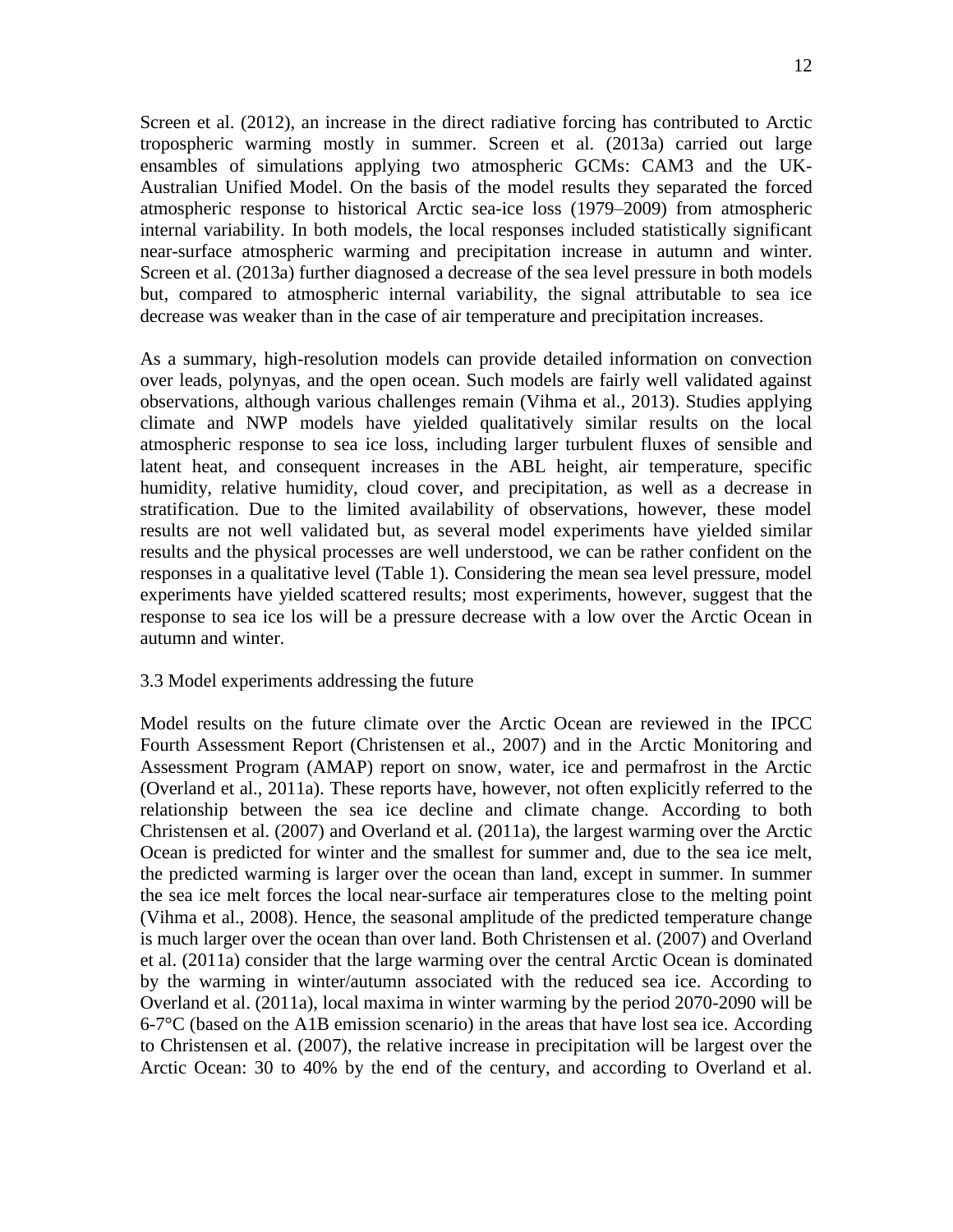(2011a) the maximum absolute increase in marine Arctic precipitation will occur in the Barents and Kara Seas.

Among the first studies explicitly focusing on the future effects of Arctic sea ice decline was Singarayer et al. (2006), who applied the Hadley Centre Atmospheric Model 3 (HadAM3). Their results suggested a large increase in near-surface air temperature, mostly in winter, which was due to increased heat flux from the new ice-free parts of the ocean. The sea level pressure was reduced in most of the circumpolar Arctic, and also evaporation was projected to increase, resulting in a consequent increase in precipitation. Higgins and Cassano (2009) carried out CAM3 experiments with the sea ice cover prescribed on the basis of climate model projections (ensemble of A1B scenario runs) for the period 2080–2099. As a reference they used the period of 1980-1999. The sea ice decline was associated with a large decrease in sea level pressure, which in turn was related to an increased frequency of strong low-pressure systems in the central Arctic. Also precipitation increased over large regions in the Arctic. Higgins and Cassano (2009) interpretation of the results was that the autumn synoptic patterns extended into the winter (Strey et al. (2010) interpreted their results similarly). The same model was applied by Deser et al. (2010) with a focus on the same period: 2080-2099. Over the Arctic Ocean they found large increases of air temperature and precipitation in winter.

As a summary, climate model experiments suggest that the local atmospheric response to sea ice loss will be a continuation and amplification of the response that has occurred so far. An exception is that, according to my knowledge, no climate model experiments have suggested an increase of mean sea level pressure over the central Arctic by the end of the century.

# **4 Remote effects of sea ice decline**

## 4.1 Studies based on observations and reanalyses

By regulating the heat exchange between the ocean and atmosphere, the Arctic sea ice decline is expected to affect atmospheric circulation and weather patterns, not only in the marine Arctic but also further south. The simplest mechanism of a remote effect is that positive temperature anomalies are generated over areas where sea ice has melted, and atmospheric circulation spreads the anomalies horizontally to influence adjacent regions (Serreze et al., 2009; 2011; Stroeve et al., 2012). On the basis of NCEP/NCAR reanalysis, Serreze et al. (2011) showed that during northerly winds air temperatures in northern mid-latitudes (60-70<sup>°</sup>N) were warmer in the period 2000-2009 than in the reference period 1979-2009. The warming was largest, 0.5 to  $2°C$ , in autumn and winter in the European, Bering Strait, and eastern Canadian sectors.

The remote effects of sea ice decline on the large-scale pressure and wind patterns are more complex. Recent important findings are related to

(a) the time scale of the atmospheric response to sea ice decline in various seasons,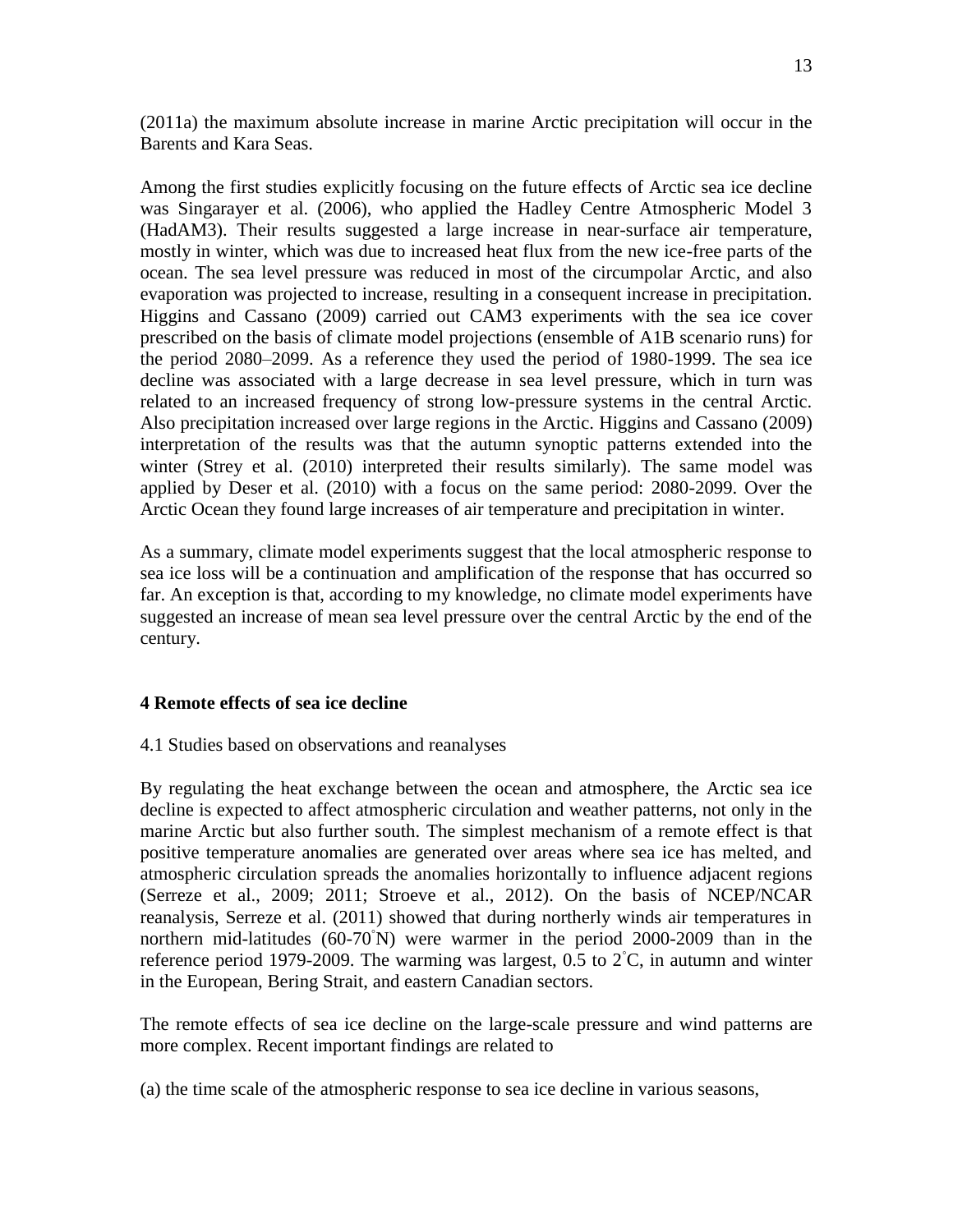(b) the relative importance of barotropic and baroclinic components of the atmospheric response,

(c) the resemblance of the atmospheric response to negative AO, and

(d) the atmospheric response in summer (in (a) to (c) the studies have mostly focused on autumn and winter).

Related above all to (a), Francis et al. (2009) analysed satellite data on sea-ice extent and in situ atmospheric observations, and concluded that variations in summer sea ice conditions are associated with anomalies in atmospheric large-scale circulation in the following autumn and winter. They found statistically significant anomalies in air temperature, sea level pressure, and precipitation over extensive regions in the Northern Hemisphere. For example, the detrended time series showed reduced sea level pressure over eastern North America and increased sea level pressure over western North America. Francis et al. (2009) suggested that the main mechanisms for this lagged effect are related to deepening of ABL, warming and destabilization of the lower troposphere, increased cloudiness, and decrease of the poleward gradient in the thickness of the atmospheric layer between 500 and 1000 hPa pressure levels (topic (b) above). The decreased gradient weakens the polar jet stream (Figure 4). On the basis of ERA-Interim reanalysis, Tang et al. (2013) showed, however, that the winter circulation changes and cold extremes in the period of 1979-2011 were more strongly associated with sea ice reduction in winter than summer. The sea ice loss favoured a high-pressure anomaly over the subarctic, which in part results from fewer cyclones owing to a weakened meridional temperature gradient over the sea ice zone. According to Tang et al. (2013), the weakening is caused by a southward shift of the strongest gradient, due to earlier autumn snow fall and cooling of the Eurasian continent (Section 5). Accordingly, the sea-ice loss favours the occurrence of cold winter extremes in continental mid-latitudes.

Related to (b), similar to Francis et al. (2009), Overland and Wang (2010) emphasized the importance of the increase of the 1000 – 500 hPa layer thickness over the Arctic (Section 3.1) and the consequent decrease in the north-south gradient in the thickness field. Overland and Wang (2010) interpreted that gradients in this thickness field represent the baroclinic contribution to the flow from loss of sea ice. In addition, atmospheric circulation has a barotropic component, which is more variable. Overland and Wang (2010) concluded that the sea ice decline has a direct connection to increased thickness fields in every year, but not necessarily to the sea level pressure fields. Overland and Wang (2010) illustrated the baroclinic contribution by comparing the years 2002-2008 with diminished late autumn sea ice cover against the climatology of years 1968-1996. In the years with less sea ice, late autumn easterly winds near the surface north of Alaska and Canada were strengthened by 1.4 m  $s^{-1}$  (40%) relative to climatology, whereas in the upper troposphere westerly winds were strengthened by 3 m  $s^{-1}$ . Jaiser et al. (2012) suggested, however, that the remote impact of Arctic sea ice loss on the large-scale circulation during winter exhibits a barotropic structure with similar pressure anomaly patterns at the surface and in the mid-troposphere. The different results of Overland and Wang (2010) and Jaiser et al. (2012) may be related to differences in their focus on direct and indirect responses. According to Deser et al. (2004), the direct response to surface thermal anomaly is localized to the vicinity of the anomaly (SST or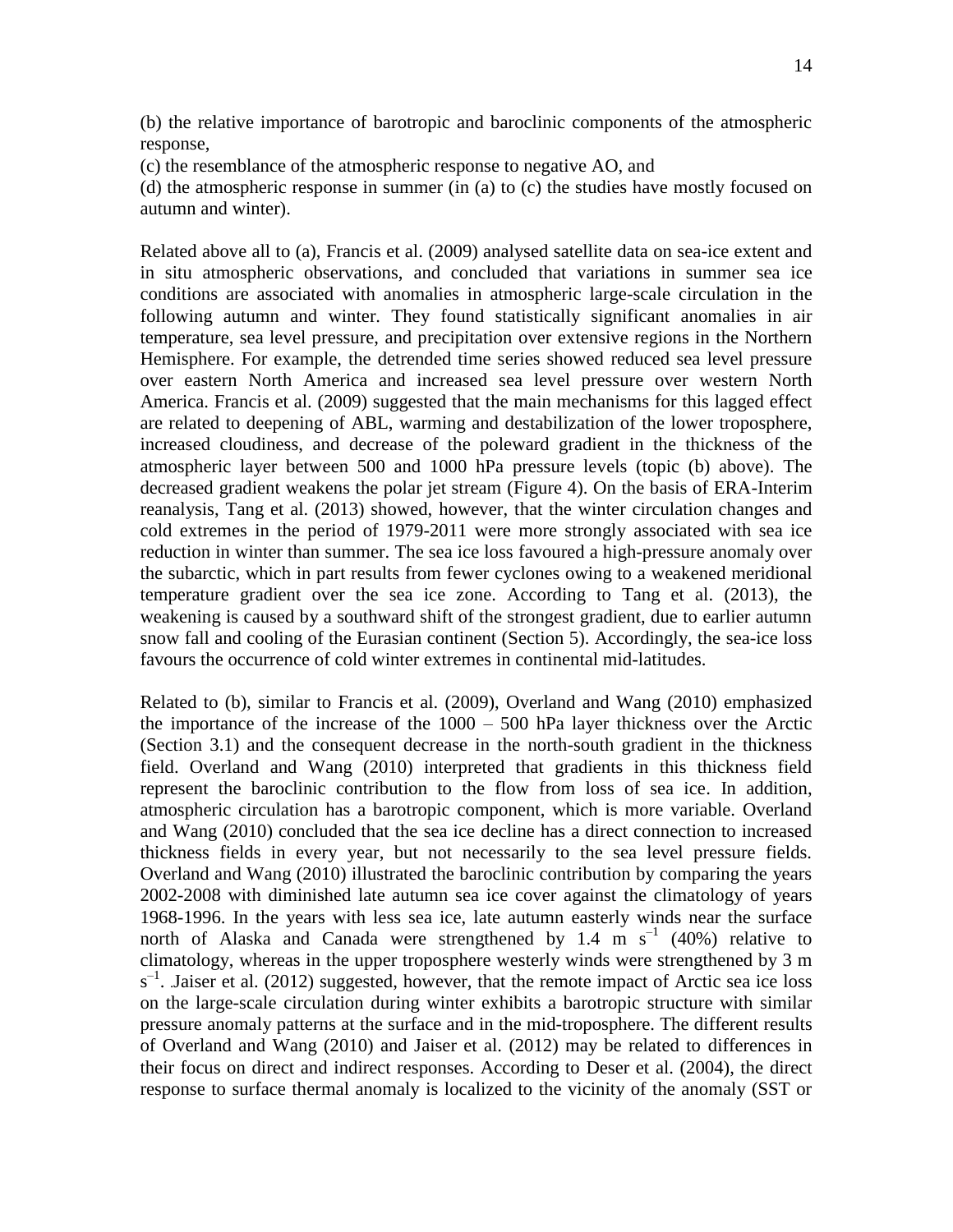15

sea ice) and exhibits a baroclinic structure in the vertical, whereas the indirect response is equivalent barotropic even up to the tropopause, and dominates the total geopotential height response. The analyses of Jaiser et al. (2012) suggested that the pressure anomalies are connected to pronounced planetary wave train changes notably over the North Pacific.

Overland et al. (2011b) paid attention to the pattern of warm Arctic with surrounding cold continents in winter 2009-2010 and December 2010. The typical Polar vortex was replaced by high geopotential heights over the central Arctic and low heights over midlatitudes that resulted in anomalous easterly winds and record snow and low temperatures. The relationships of large-scale circulation and cyclone tracks were addressed by Inoue et al. (2012), who applied the NCEP-NCAR reanalysis and the University of Melbourne cyclone tracking algorithm. In years with little ice in the Barents Sea, an anticyclonic anomaly prevailed along the Siberian coast. The situation was associated with warm advection over the Barents Sea and cold advection over eastern Siberia. Warm conditions in the Barents Sea were related to a weaker sea surface temperature gradient and lower baroclinicity, preventing cyclones from traveling eastward, favouring an anticyclonic anomaly over the Siberian coast.

Related to (c), on the basis of satellite data on sea ice and terrestrial snow areas and reanalysis data on atmospheric variables, Liu et al. (2012) showed that the decrease in autumn Arctic sea ice area is linked to changes in the winter large-scale circulation that have some resemblance to the negative phase of the winter AO, but the interannual variability is different. Furthermore, the changes linked to the sea ice decline include broader meridional meanders in mid-latitudes. Liu et al. (2012) further pointed out that, in addition to effects on winter mean statistics, the autumnal sea ice decline also increases the frequency of occurrence of strong weather events, such as snow storms and cold air outbreaks. Also the observations by Honda et al. (2009) demonstrated that significant cold anomalies over the Far East in early winter and zonally elongated cold anomalies from Europe to Far East in late winter are associated with the decrease of Arctic sea-ice cover in the preceding summer and autumn. The mechanisms are discussed in Section 4.2.

A resemblance of atmospheric response to negative AO was also detected by Outten and Esau (2012). On the basis of ERA-Interim reanalysis they identified cooling trends of wintertime near-surface air temperature along a band that extends across mid-latitude Eurasia. They explained the cooling as a result of an extreme warming around the Kara Sea, which was strongly related to sea ice decline (correlation coefficient of -0.83 between SIC and 2-m air temperature). Outten and Esau (2012) interpreted that the weakened north–south temperature gradient has caused a decrease in wintertime westerly winds over mid-latitude Eurasia, resulting in lower temperatures (Figure 3). Comparing the Kara Sea and the Eurasian region where the winter cooling has been strongest (70- 95°E, 48-59°N), the correlation coefficient between the meridional temperature gradient and the Eurasian zonal wind was as high as 0.77.

Next we consider studies on topic (d): links between the Arctic SIC and mid-latitude summer weather. Using the NCEP-NCAR reanalysis and rain station observations, Wu et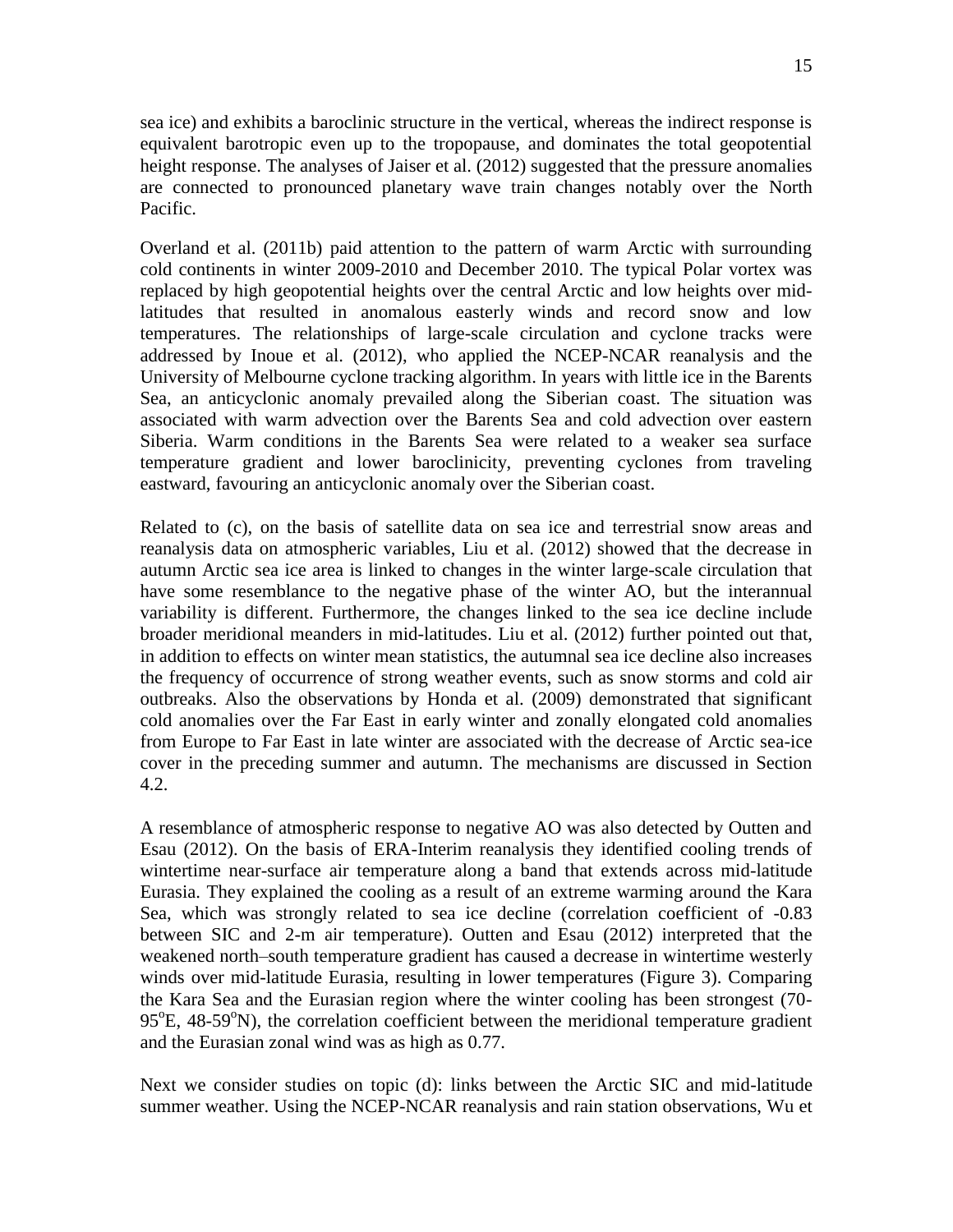al. (2009) detected a statistical relationship between spring Arctic SIC and Chinese summer rainfall in 1968-2005. A decreased (increased) spring SIC was associated with increased (decreased) summer rainfall in northeast China and central China between the Yangtze River and the Yellow River; and decreased (increased) rainfall in south China. The links were associated with a wave train structure in 500 hPa height anomalies, originating from northern Europe and extending to northeast China (Figure 5). In a continuation study, Wu et al. (2013) applied the NCEP-NCAR and JRA-25 reanalyses for the period 1979-2010, and found that the winter SIC anomalies west/southwest of Greenland were significantly correlated with the following summer atmospheric circulation over the Eurasian mid- and high latitudes. The summer 500-hPa height anomalies were affected by SIC and SST anomalies; a low SIC was associated with a low summer mean 500-hPa height over the Hudson Bay and western Europe. The anomalies dynamically corresponded to the Eurasian pattern of 850-hPa wind variability and influenced summer rainfall over northern Eurasia. The results based on the reanalysis were supported by experiments applying an atmospheric general circulation model ECHAM5, forced by observed SST and SIC fields.

As a summary, studies based on observations and reanalyses suggest that the the Arctic sea ice decline has had several remote effects, the most evident ones related to the fact that cold-air outbtreaks from the Arctic are, on average, not as cold as they used to be. Probably more important, but simultaneously more difficult to attribute as causal effects of sea ice decline, are the remote effects on the large-scale pressure field and geostrophic wind over mid-latitudes. Reduction of westerly winds has been suggested by several studies, and the effect is physically understandable via the baroclinic mechanism (Figure 4), although the detection of the effect is made difficult by the often dominating barotropic component of the sea-level pressure field. It is also unclear to what extent the atmospheric patterns observed in winter represent lagged responses to the sea ice decline in previous summer-autumn, and represent the fast responses to the smaller sea ice decline in winter. Effects of sea ice decline on summer weather have mostly been observed in Eurasia.

4.2 Model experiments addressing processes and recent climate

Recent studies have addressed (a) the effects on the AO and NAO, (b) occurrence of cold winters, (c) the remote atmospheric response to summer/autumn 2007 sea ice minimum, (d) remote effects of regional sea ice decline in the Barents and Kara Seas, and (e) summer precipitation in Europe, the Mediterranean, and East Asia. Again, except of (e), the focus has been on effects in autumn and winter.

Related to (a), Magnusdottir et al. (2004) applied CCM3 with prescribed SST and sea ice anomalies in the North Atlantic sector. Even with exaggerated SST amplitude, the atmospheric response to the SST anomaly was quite weak compared to the observed positive trend in the NAO from 1950s to 1990s. Compared to SST, the anomalies in sea ice extent had stronger effects on atmospheric circulation. While increase in SST supported the positive trend in the NAO, the decrease in sea ice extend supported a decrease in the NAO. Sokolova et al. (2007) made experiments using a coupled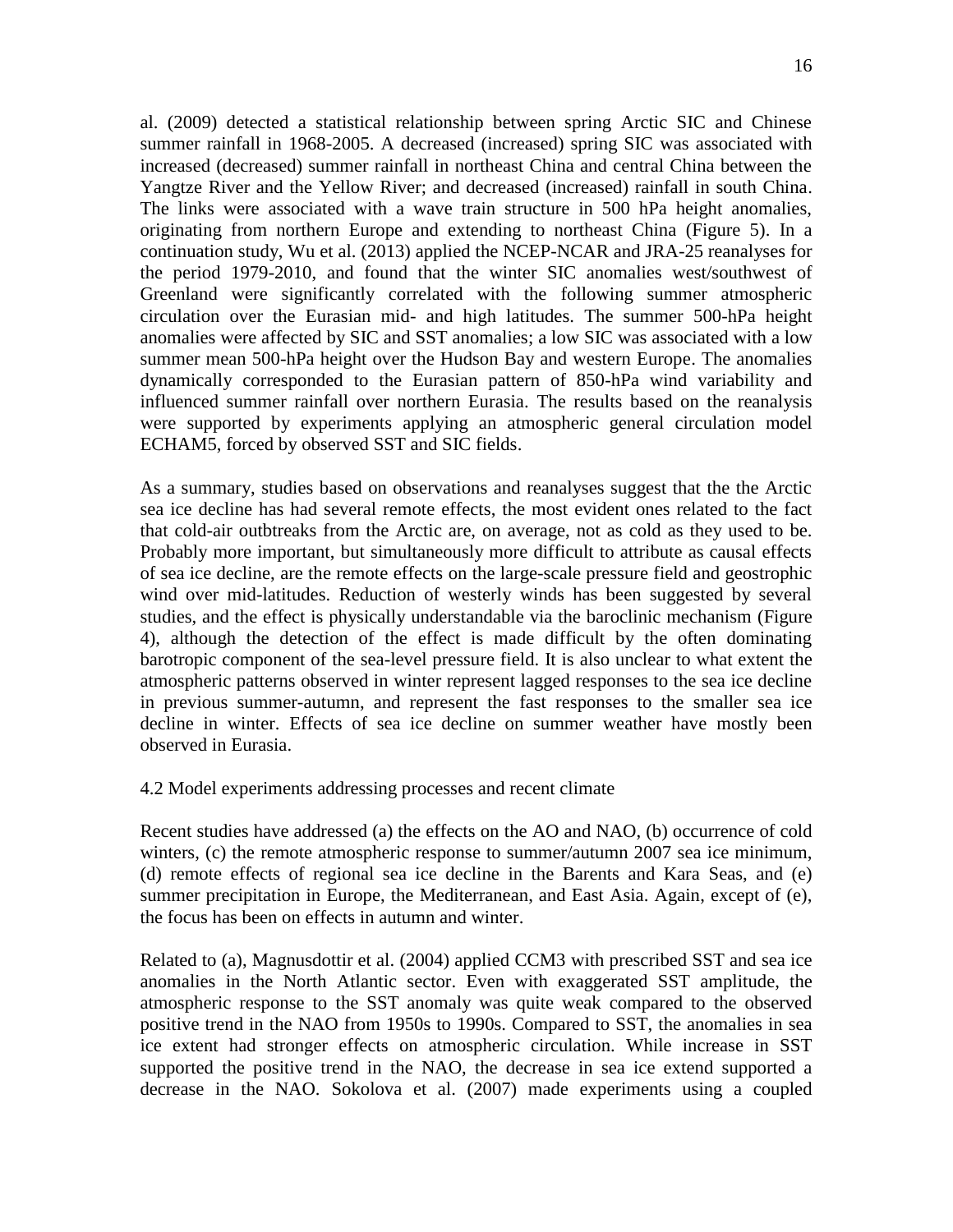atmosphere-ocean model (ECHO-G). Starting from the present-day conditions, they ran a 500-year experiment (with the present-day greenhouse gas forcing), and then analysed the weather patterns during 14 years: those with the seven largest and seven smallest ice extents. In general, with little sea ice, the zonal wind decreased north of 40°N and increased southward. Between  $60$  and  $70^{\circ}$ N, however, reduced sea ice was in some regions (Scandinavia, western Russia, parts of Greenland and Alaska) associated with increased zonal winds. The pattern with high (low) sea ice, resembled the positive (negative) AO pattern.

In the coupled regional climate model experiments by Rinke et al. (2013) (see Section 3.2), atmospheric large-scale circulation in a winter following a low September sea ice extent included more meridional flow patterns, resembling a negative AO pattern, and supporting cold winters in northern Eurasia. The simulated atmospheric response was, however, highly sensitive to the position and strength of the regional sea ice anomalies and to the analyzed time period. The Beaufort Sea was the key region to control the atmospheric large-scale response to sea ice decline. Peings and Magnusdottir (2013) applied the Community Atmospheric Model version 5 (CAM5) to simulate the wintertime circulation response to sea ice conditions observed in 2007-2012. The sea ice decline favoured low land-surface temperatures in late winter over mid-latitudes, above all over Asia. Anomalous large Rossby waves penetrated into the stratosphere in February and weakened the stratospheric polar vortex, which further generated negative AO anomalies. The response in the troposphere was strongest over the North Pacific, suggesting the importance of sea ice anomalies in the Sea of Okhotsk. Also the model experiments of Screen et al. (2013b) suggested that the early winter (November– December) atmospheric circulation response resembles the negative phase of the NAO, although so weak that it is often masked by inherent variability.

Considering (b), the occurrence of cold winters, Yang and Christensen (2012) analysed the model results of the Climate Model Intercomparison Project phase 5 (CMIP5) to study the relationship of European winter climate and the Arctic sea ice reduction. In the historical period of 1956-2005, cold winters in Europe were rarely associated with a reduced sea ice cover in the Barents and Kara Seas: 12 out of 13 CMIP5 models simulated less than 30% of cold winter months to occur simultaneously with a significantly (more than 10%) reduced sea ice cover. For the results of Yang and Christensen (2012) on future occurrence of cold winters, see Section 4.3.

Considering (c), remote effects of the sea ice minimum in summer / autumn 2007 have been modeled by Balmaseda et al. (2010), Strey et al. (2010), Orsolini et al. (2012), and Blüthgen et al. (2012). Contrary to many results that a cold winter follows a summer/autumn with a low sea ice cover, winter 2007-2008 was not anomalously cold in the northern mid-latitudes in general (Blüthgen et al., 2012). For example, in Finland the winter (December – February) was the warmest during the observational record since early 1900s (Niinimäki, 2008). Over the circumpolar north, strong warm anomalies existed during autumn, and these were reproduced by the models. Orsolini et al. (2012) ran an ensamble of hindcast simulations using the ECMWF seasonal forecast model. They found robust near-surface warm anomalies up to 10 K mostly north of  $60^{\circ}$ N, over a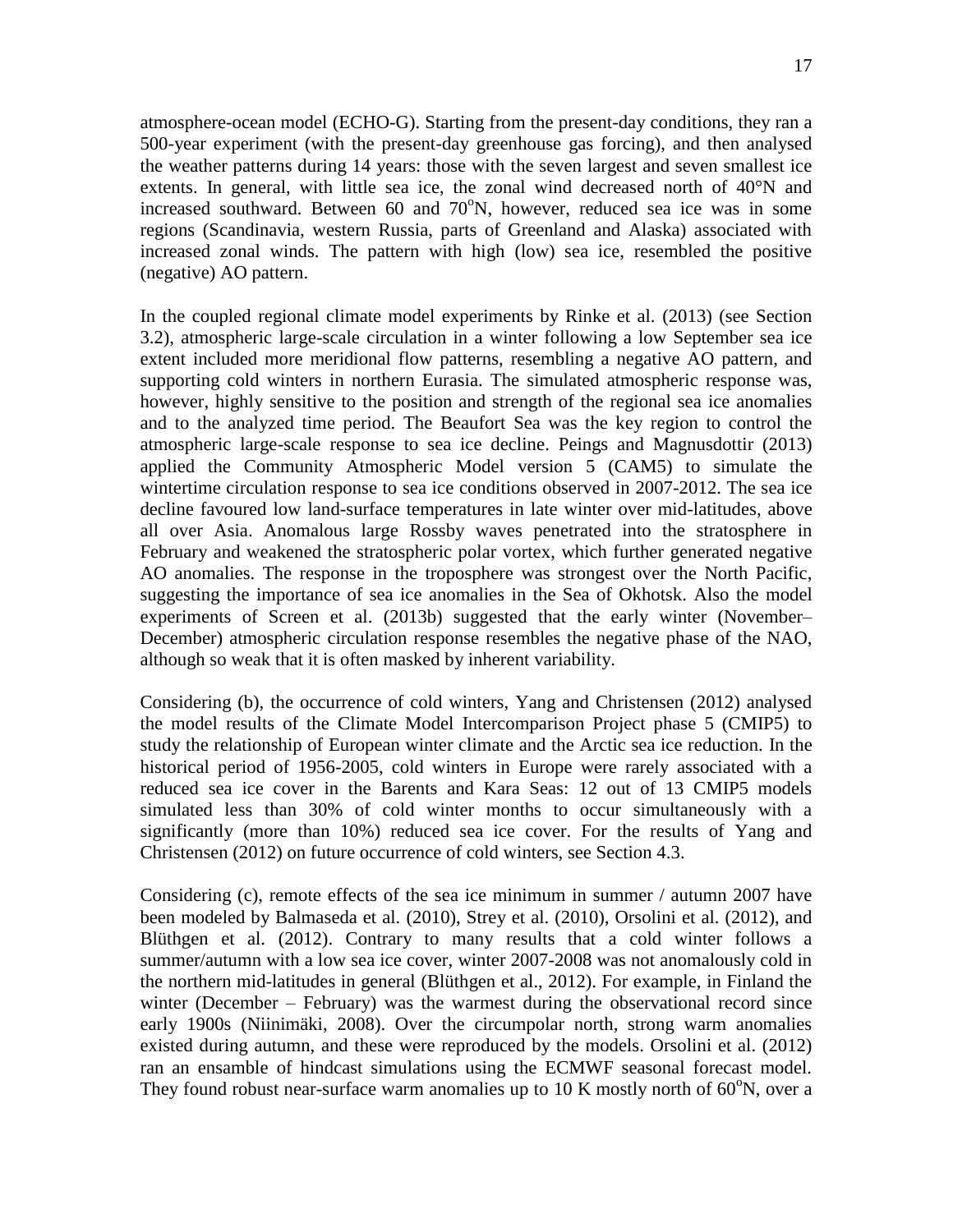wide sector from 30 to  $270^{\circ}E$  in October and November. In December weaker warm anomalies extended throughout the troposphere, mostly generated by advection of warm air masses on the western sides of the American and Eurasian continents. The experiments by Strey et al. (2010), described in Section 3.2, suggested that the remote responses in the late autumn and early winter atmospheric circulation throughout the troposphere were characterized by a quasi-barotropic ridge/trough signal in North America. These circulation patterns generated anomalous cold-air advection, which further affected the air temperature and precipitation over eastern North America and the North Atlantic. Strey et al. (2010) further associated the advective temperature anomalies with surface flux anomalies over remote regions such as the Great Lakes and the Gulf Stream. The atmospheric response was different in summer: the experiments of Balmaseda et al. (2010) resulted in an anomalous high pressure over the Arctic associated with low pressure centres over western Europe and northwest North America.

Topic (d), remote effects of prescribed regional sea ice decline in the Barents and Kara Seas, has been studied by Honda et al. (2009), Petoukhov and Semenov (2010), and Grassi et al. (2013). Honda et al. (2009) applied a Japanese atmospheric general circulation model, which supported the observations reported in Section 4.1. In early winter a stationary Rossby wave was generated due to anomalous turbulent heat fluxes, which resulted from the reduced sea ice cover. The Rossby wave tended to amplify the Siberian high, generating colder conditions in the Far East due to increased advection of Arctic / Siberian air masses. With reduced sea ice cover, the observed anomalously low temperatures over Eurasia in late winter were successfully simulated, and associated with the negative phase of NAO due to a weaker Icelandic low.

Petoukhov and Semenov (2010) applied the ECHAM5 global atmospheric model to study the atmospheric response to prescribed decreases of wintertime SIC in the Barents and Kara seas. Their results suggested that a small decrease in ice concentration, from 100 to 80%, resulted in an anomalous cyclonic circulation over the Arctic Ocean, whereas a larger decrease from 80 to 40% resulted in an anomalous anticyclonic circulation. The latter case was associated with anomalous easterly winds over the surrounding continents. This generated a winter cooling of about −1.5°C in large parts of Eurasia and North America. The probability of cold winter extremes increased by more than three times over large areas. If the winter SIC in the Barents and Kara Seas dropped down to 1%, however, the circulation over the Arctic Ocean turned to cyclonic again, generating winter warming over Eurasia and the USA. Petoukhov and Semenov (2010) showed that the results were supported by a conceptual model, which suggested that the nonlinear atmospheric response was mostly due to an interaction of convection over the surface heat source in the Barents and Kara Seas and the baroclinic effect due to modified temperature gradients in the vicinity of the heated region. Petoukhov and Semenov (2010) also noted the role of spatial variations in the cross-isobaric angle of the ABL wind, which was affected by differences in surface roughness and stratification between the open ocean and sea ice. Their study is unique in recognizing this effect.

Grassi et al. (2013) carried out two sets of CAM3 simulations, prescribing different values of SIC (50% and 20%) on the Barents-Kara Seas. The global CAM3 results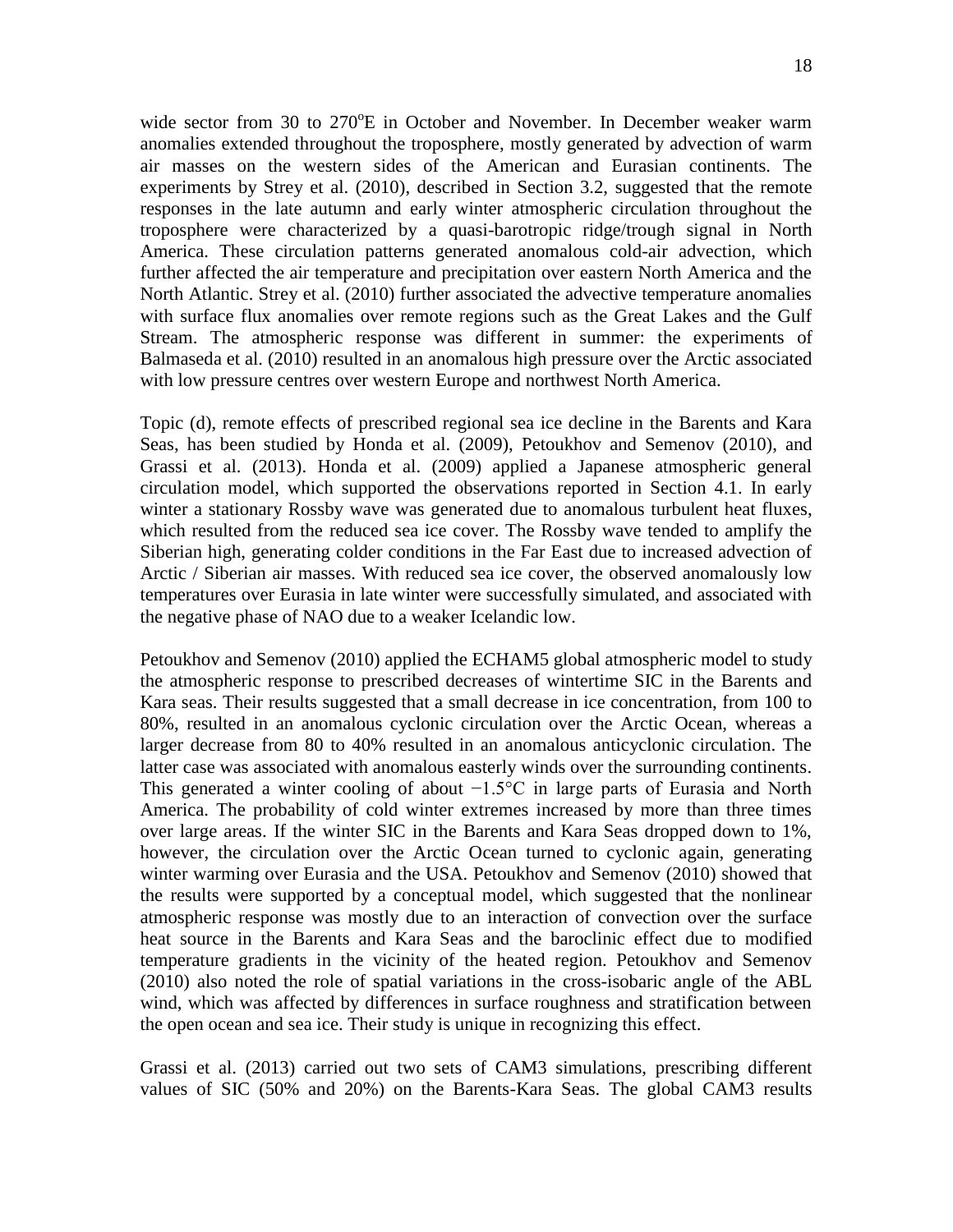provided boundary conditions for a regional model over the central Europe and the Mediterranean. The simulations yielded a large-scale atmospheric circulation response to sea ice reduction, resembling the negative phase of AO in winter, with an increase in the occurrence and intensity of extreme cold events, over continental Europe, and extreme precipitation events, over all the Mediterranean basin. In particular, Grassi et al. (2013) detected an increased risk of winter flooding on southern Italy, Greece and Iberian peninsula.

Topic (e), the relationship between the Arctic sea ice decline and European summer precipitation, has been recently addressed by Screen (2013). According to his data analysis, the observed wet (dry) summer months in central and northern Europe typically occurred when the 300-hPa jet stream was displaced to the south (north) of its average position. Model experiments applying the U.K. Met Office Unified Model yielded similar results. A prescribed sea ice loss resulted in a southward displacement of the 300-hPa jet and increased rain fall in central and northern Europe, except northern Scandinavia. Screen (2013) estimated that the sea ice decline contributes to approximately one third of the observed increase in the central and northern European summer precipitation during 1979 – 2009. Screen (2013) proposed the following mechanism for the effect (Figure 6): Sea ice loss in the Sea of Okhotsk in winter and spring results in increased cyclogenesis, which strengthens the North Pacific storm track. The prevailing low over the North Pacific, together with sea ice loss in the Hudson Bay and the Labrador Sea, generate a stationary wave train, which results in a prevailing low over the Northeast Atlantic and British Isles in May - June. The mechanism links the results of Screen (2013) to earlier studies. The effect of sea ice loss in the Hudson Bay and the Labrador Sea was suggested by Wu et al. (2013) (Section 4.1). Already Honda et al (1996, 1999) suggested that sea ice anomalies in the Sea of Okhotsk generate a stationary wave-train response with far reaching downstream effects. On the basis of NCEP/NCAR reanalysis and ECHAM5 model experiments, Mesquita et al. (2013) found that sea ice loss in the Sea of Okhotsk strengthens the North Pacific storm track. Bhatt et al. (2008) suggested, however, a weakened storm track and a higher sea level pressure over the North Pacific as a response to the low sea ice cover of summer 1995 (see also Section 3.2).

Recent studies have also addressed the effects of Arctic sea ice decline on the summer monsoon in southern China. Already Zhao et al. (2004) suggested, on the basis of data analyses and model experiments, that sea ice loss in spring enhances summer monsoon rainfall in southeastern China. Negative anomalies in spring sea ice extent tend to generate a high sea level pressure over Europe, and via land surface processes and stationary wave dynamics, illustrated in Figure 5, an anomalous 500 hPa high is generated over east Asia in summer. It favours the invasion of cold air masses into southern China and preventing the East Asian summer monsoon from advancing northward. The Meiyu front is therefore intensified and stays over southeastern China, yielding a lot of rain fall there (Zhao et al., 2004). On the basis of observations and coupled atmosphere–ocean and atmosphere-only model experiments Guo et al. (2013) suggested a different link from spring Arctic sea ice extent and East-Asian summer monsoon. The spring sea ice anomalies cause anomalous surface heat fluxes resulting in atmospheric circulation anomalies, which, in turn, cause SST anomalies in the North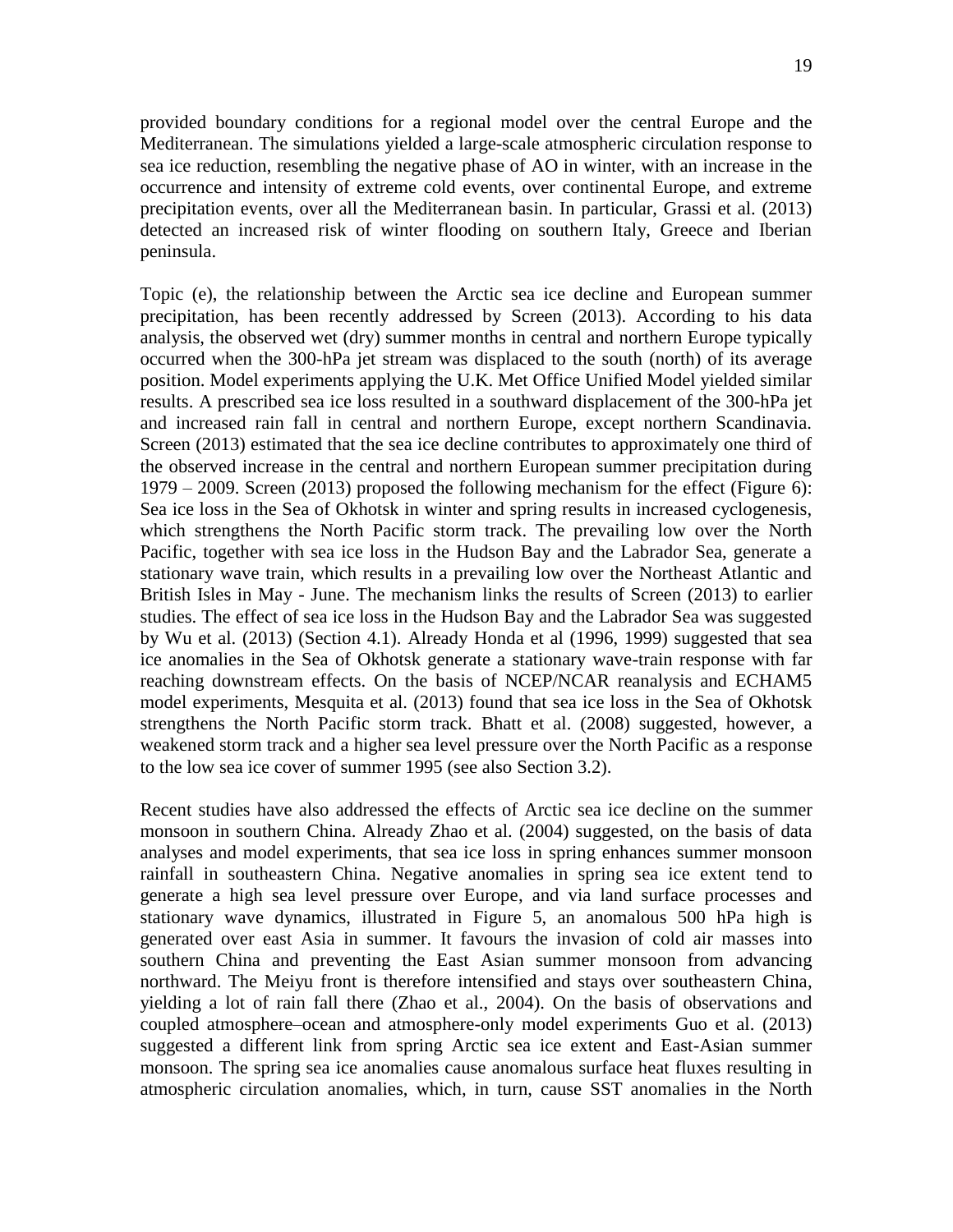Pacific. The SST anomalies can persist into summer and then impact the summer monsoon circulation and precipitation over East Asia (Guo et al., 2013). Reduced spring Arctic sea ice leads to an enhancement of summer rainfall in northeast China and in the belt including the Indochinese Peninsula, South China Sea, Philippines, and the region east of Guam. Concurrently, the rainfall over the Meiyu front (and two fronts further north) significantly decreases.

The differences between the model results are noteworthy: Zhao et al. (2004) obtained an increase of rainfall over the Meiyu front, whereas Guo et al. (2013) obtained a decrease. On the basis of observations and reanalysis (Section 4.1), Wu et al. (2009) associated a decrease in Arctic sea ice cover with a decrease in summer rainfall in southern China, which supports Guo et al. (2013). With respect to the mechanisms, the results of Zhao et al. (2004) and Wu et al. (2009) had, however, common features, both suggesting a wave train structure over Eurasia.

As a summary, several modelling studies suggest that the Arctic sea ice decline favours large-scale pressure patterns resembling the negative phase of NAO (with negative index values), although the vertical structure of the pressure patterns may often be baroclinic, instead of the equivalent barotropic structure of the NAO (Woollings, 2008). Sea ice conditions in the Barents and Kara Seas have received a lot of attention, and model experiments with prescribed sea ice cover in these areas have suggested that a sea ice decline tends to generate colder winters in Europe and the Far East. According to CMIP5 model results, however, during 1956-2005 the occurrence of cold winters has rarely been associated with reduced sea ice cover in the Barents and Kara Seas. The atmospheric response for the September 2007 sea ice minimum included long-lasting warm weather in autumn, but in winter cold anomalies prevailed over North America and warm ones over Europe. Although many remote effects on mid-latitude winter weather effects have been suggested, the ensamble of model simulations by Screen et al. (2013a) did not show clear remote effects at mid-latitudes, suggesting that these may be partially or wholly masked by atmospheric internal variability. The probable effects of Arctic and sub-Arctic sea ice decline on European summer precipitation have been demonstrated, and different mechanisms linking the Southeast Asian summer monsoon with Arctic spring sea ice decline have been suggested, yielding different results and indicating a need for further studies.

#### 4.3 Model experiments addressing the future

Seierstad and Bader (2009) applied the atmospheric general circulation model ECHAM5, forced by the present and a projected future seasonal cycle of Arctic sea ice. In the experiment with projected sea-ice concentrations for the period 2081–2099, without other changes in the model forcing, significant reductions in storminess were found during winter in both mid-latitudes and towards the Arctic. The reduction was largest in March and also related to the negative phase of NAO (Seierstad and Bader, 2009).

According to the model experiments by Deser et al. (2010), described in Section 3.3, during the period 2080-99 the projected Arctic sea ice decline will generate strong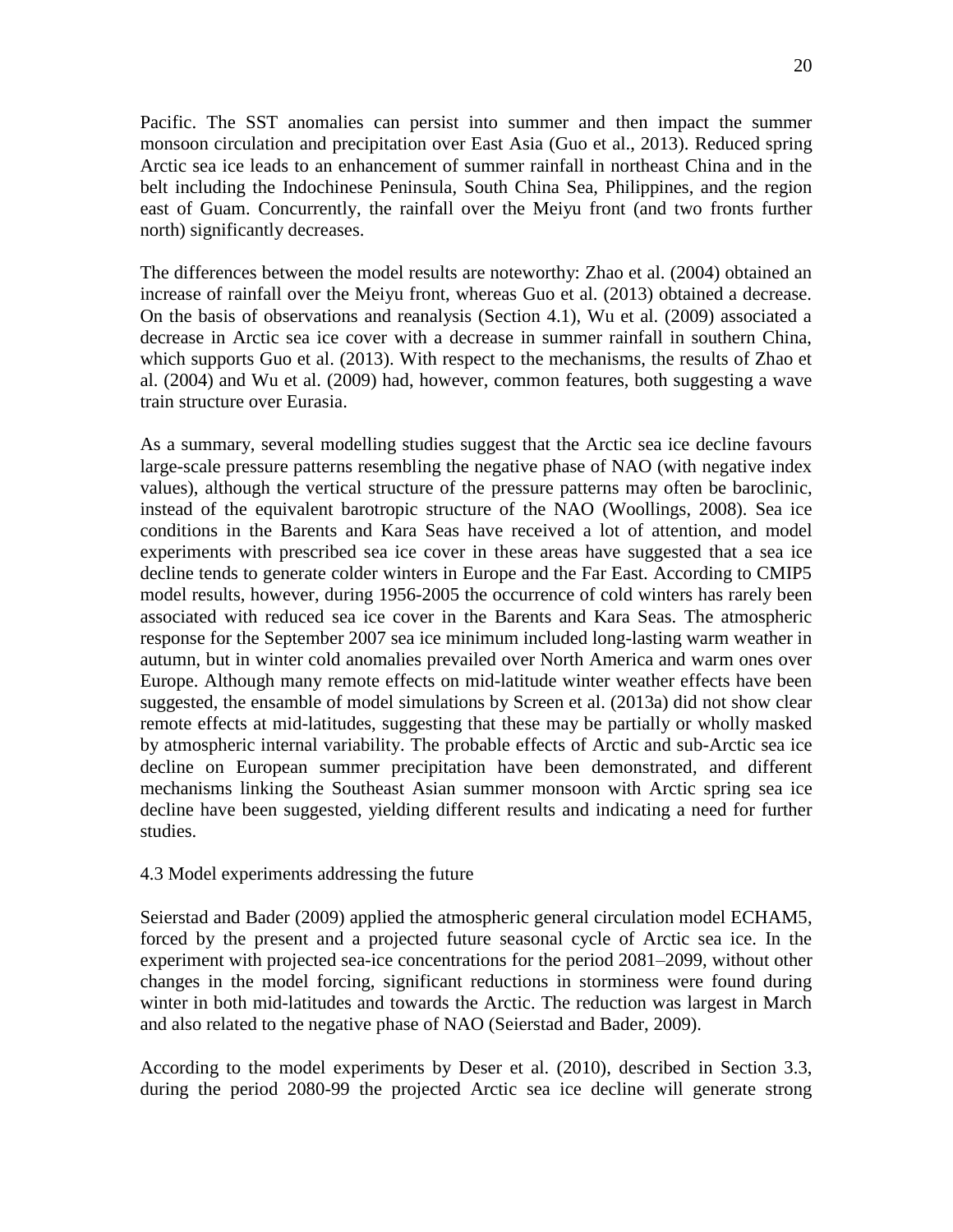responses in air temperature and precipitation over the adjacent continents. It is noteworthy that the results of Deser et al. (2010) do not suggest that the sea ice decline causes decrease of winter air temperatures over northern high-latitude continents. Instead, the atmospheric response is seen as increasing temperatures, particularly in winter in regions where a strong low-level temperature inversion prevails in the present climate. When the surface heating destroys the shallow inversion layer, which has a small heat capacity, the temperature increase is larger than it would be in a case when the same surface heating is distributed in a thick well-mixed layer. The effect detected by Deser et al. (2010) on the large-scale circulation has a baroclinic vertical structure over the Arctic in November–December, but it changes to an equivalent barotropic structure in January– March. Only in February the structure resembles the negative NAO. Deser et al. (2010) also analysed the model results where only the sea ice cover was changed according to 2080-2099 projections and compared with fully coupled model results (including, among others, the increases in  $CO<sub>2</sub>$  concentration and SST). They concluded that Arctic sea ice loss accounts for most of the seasonal, spatial, and vertical structure of the high-latitude warming response to greenhouse gas forcing at the end of this century.

According to Yang and Christensen (2012; their Table 2), CMIP5 models clearly suggest that the situation described in Section 4.2 (cold mid-latitude winters rarely associated with reduced sea ice) is changing: in the period of 2006-2100, in the 13 model mean, 76% of cold winter months coincided with cases of sea ice reduction by more than 10% in the Barents and Kara Seas (numbers reported are for the medium-low RCP4.5 emission scenario (Thomson et al., 2011). Yang and Christensen (2012) concluded that while a warming trend will prevail in Europe, episodes of cold months will remain common during the first half of this century: the model results suggest that the probability for the occurrence of cold winters in Europe will decrease to 59% of that during the reference period of 1971-2000. In the second half of the century, the corresponding probability is expected to further drop down to 31%. Yang and Christensen (2012) concluded that the pattern of a negative AO with an anomalously cold Europe and warm Arctic is typical for the cold events of the future.

In addition to processes in the present climate (Section 4.2), Peings and Magnusdottir (2013) simulated the atmospheric response to the sea ice anomalies projected for 2080- 2099. Negative AO anomalies were produced in the troposphere in winter. These mostly resulted from a large warming of the Arctic lower troposphere, with little impact from the stratosphere. The westerly flow became weaker (due to the baroclinic effect) and midlatitude meanders slightly increased. However, the widespread tropospheric warming, driven by the sea ice decline, prevented the occurrence of cold episodes in mid-latitudes, except in February when the negative AO had a dominating effect. Considering February, however, it should be noted that the greenhouse gas forcing was kept in the present-day level in all model experiments of Peings and Magnusdottir (2013).

As a summary, the results of Petoukhov and Semenov (2010), Deser et al. (2010), Yang and Christensen (2012), and Peings and Magnusdottir (2013) all suggest that a sea ice decline much larger than we have experienced so far no longer favours the occurrence of cold winters in northern mid-latitudes. Although Overland et al. (2011a) do not explicitly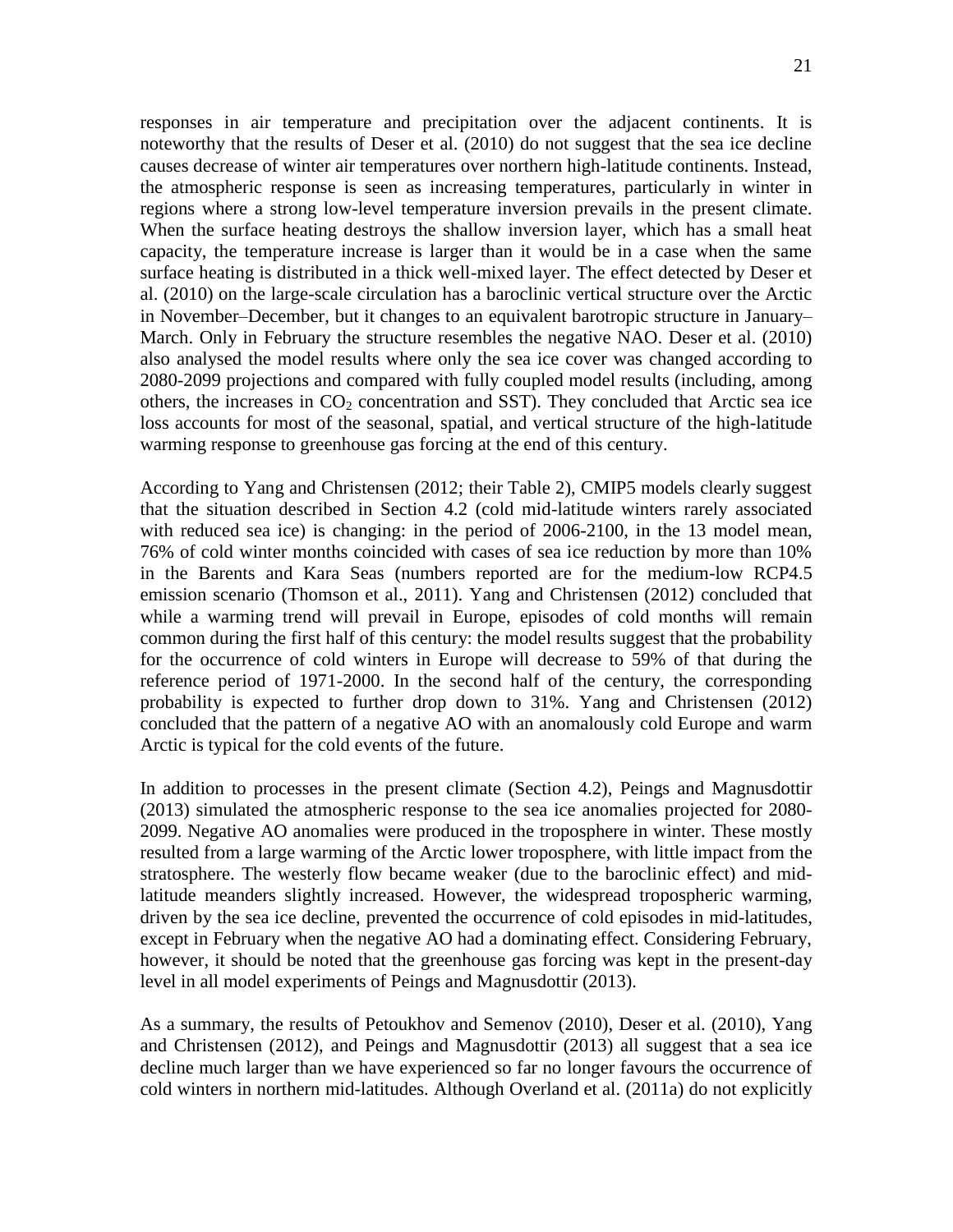write about the remote effects of sea ice decline, it is noteworthy that in their selected subset of climate models the results for the period 2070-2090 suggest warmer winters over all sea and land areas in northern mid- and high-latitudes.

#### **5 Effects not fully attributable to sea ice decline**

The Arctic sea ice decline is by no means the only factor affecting the weather and climate in mid-latitudes. The effects of tropospheric large-scale circulation patterns are strong and have received a lot of attention (e.g. Thompson and Wallace, 1998; Larkin and Harrison, 2005; Liu and Alexander, 2007; Moore and Renfrew, 2012). In addition, the climate change in the Arctic and sub-Arctic has generated other mechanisms that tend to affect mid-latitude weather and climate. Attention has been paid to mechanisms related to the Arctic amplification of climate warming and, inspite of it, the possible increase of Siberian snow cover.

#### 5.1 Arctic amplification of climate warming

The Arctic amplification is partly, but not solely, due to sea ice decline (Alexeev et al., 2005; Serreze and Barry, 2011). As an example of their differences, sea ice area in the Arctic Ocean and Canadian Archipelago have not decreased in winter (Cavalieri and Parkinson, 2012), although winter air temperatures have risen more in the Arctic than in mid-latitudes (Walsh et al., 2011). The reduction of the meridional temperature gradient has the potential to change the atmospheric circulation in mid-latitudes. This was demonstrated by Francis and Vavrus (2012), who analysed daily fields of the 500 and 1000 hPa pressure levels in 1970 - 2010, and identified two important changes: the zonal winds have weakened (because the thermal wind has weakened, Figure 4) and the amplitude of Rossby waves has increased. According to Francis and Vavrus (2012), both these changes have contributed in slowing down the eastward propagation of upper-level waves, which tends to cause weather patterns in mid-latitudes to be more persistent (Figure 3). The increase in the wave amplitude in mid-troposphere has also been observed by Overland et al. (2012), and Zhang et al. (2012) have detected a pronounced intensification of high-latitude anticyclone activity since early 2000s. Also the model results of Peings and Magnusdottir (2013) support the idea that the sea ice decline leads to an increase in the meridional meander of mid-latitude planetary waves. The statistical significance of this signal was low in model experiments for the present climate, but higher in experiments forced by sea ice conditions projected for 2090.

The results by Fransis and Vavrus (2012) were, however, questioned by Barnes (2013) and Screen and Simmonds (2013), who showed that the calculated trends in the planetary wave amplitude and phase speed depend on the metric used. Investigating three reanalyses, Barnes (2013) did not find any significant decrease in planetary-scale wave phase speeds, except in October-December, but this trend was sensitive to the analysis parameters. Neither the frequency of blocking occurrence exhibited significant increase in any season further supporting the lack of trends in wave speed and meridional extent. Furthermore, according to Francis and Vavrus (2012), 500 hPa winds in October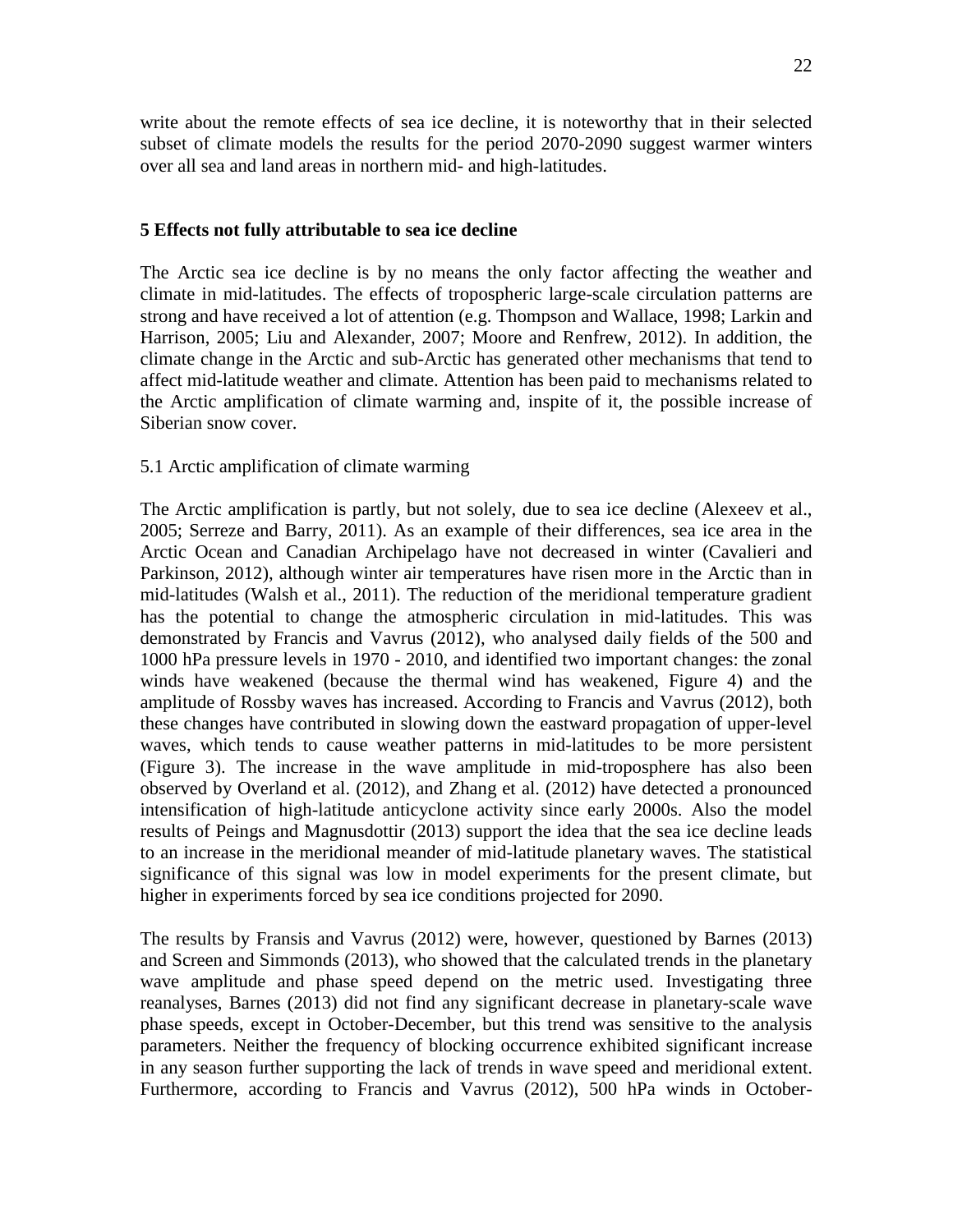December have robustly decreased over the North Atlantic from 1980 to 2011, but according to Barnes (2013) there has been no significant decreases in wind speeds from 1995 to 2011. Screen and Simmonds (2013) used two definitions of planetary-wave amplitude; one is a measure of north-south meandering and another one is a measure of the intensity of atmospheric ridges and troughs at  $45^{\circ}$ N. Statistically significant changes in either metric only occurred in April to June, and only for certain wavelengths and longitudinal sectors. Screen and Simmonds (2013) concluded that possible connections between the Arctic amplification and planetary waves are sensitive to how waves are conceptualized. Furthermore, there are signs of decrease of high-latitude blocking events over the North Atlantic during the last 30-40 years (Croci-Maspoli et al., 2007; Davini et al., 2012; Barnes, 2013), although the results may be sensitive to the analysis methodology.

In summer, the sea ice decline does not have much effect on the air temperature. Hence, if there has been an increasing tendency for high-amplitude patterns, it is probably related to warming of high-latitude land in spring and early summer. Francis and Vavrus (2012) suggest that enhanced 500-hPa ridging over the eastern North Atlantic is consistent with more persistent high surface pressure over western Europe, which according to Jaeger and Seneviratne (2011) has probably contributed to the recent record heat waves in Europe.

As a summary, we may expect that the reduction of the meridional temperature gradient and the 1000-500 hPa thickness gradient reduces the zonal winds. This may further increase the amplitude of planetary waves and slow down their eastward propagation. It is, however, not clear if there have been any significant changes in the wave amplitude and phase speed so far. Even if not, the increasing persistency of mid-latitude weather is a potential future scenario that deserves a lot of research.

## 5.2 Changes in terrestrial snow pack

A widespread winter cooling trend has been observed over northern Eurasia and eastern North America since approximately 1988. According to Cohen et al. (2012a) this trend is probably not due to internal variability alone, but due to an increase in Eurasian snow cover in autumn. They estimated that the rate of increase in October has been on average 1.5 x  $10^6$  km<sup>2</sup> per decade. Due to the insulating effect and higher albedo of the snow pack, an anomalously high pressure has been formed over northern Eurasia, tending to generate a negative AO index and anomalous easterly winds in Eurasian mid-latitudes (Figure 3). Cohen et al. (2012a) suggested that the increase in autumn snow fall is caused by (a) a general increase in atmospheric moisture content due to a warming climate, and (b) the decrease of Arctic sea ice cover, which is supposed to enhance evaporation in autumn (Figure 3). The model experiments of Ghatak et al. (2012) supported particularly the latter.

Brown and Derksen (2013), however, carried out detailed comparisons of four independent sources of snow cover data, and concluded that Eurasian October snow cover extent has not increased but instead decreased over 1982-2011. Brown and Derksen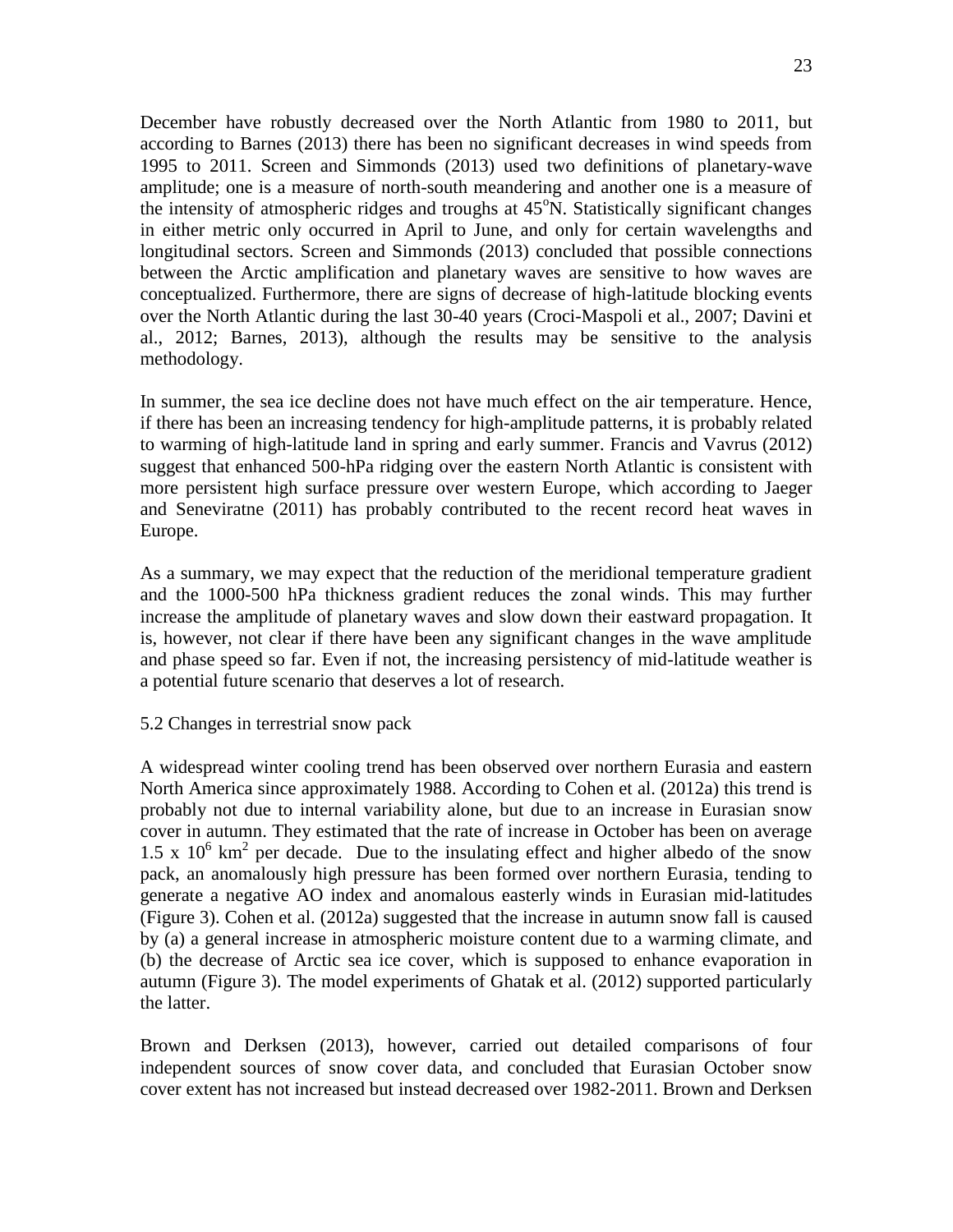(2013) found that the increasing trend (reported by Cohen et al., 2012a) is only present in a single satellite-based data set, being an artificial one due to an improved snow mapping over the years (Helfrich et al., 2007). Brown and Derksen (2013) noted, however, that there is evidence of increasing precipitation and *winter* snow accumulation over large regions of Russia (Bulygina et al 2009, Borzenkova and Shmakin 2012, Callaghan et al 2011, Park et al 2012), which is consistent with increased air moisture over the Arctic Ocean and Eurasia (Serreze et al. 2012; Cohen et al., 2012a). Hence, the insulation and albedo mechanism suggested by Cohen et al. (2012a) may well be relevant, but during winter instead of autumn (the albedo effect is naturally less important in winter).

In addition to the influence of Eurasian autumn snow cover on mid-latitude winter weather, several studies have suggested that the Eurasian snow cover may also influence the Arctic. This takes place by wave trains propagating downstream over the North Pacific and vertically into the stratosphere, with a lagged impact in the Arctic (Cohen et al., 2007; Orsolini and Kvamstö, 2009; Allen and Zender, 2011). In addition, Peings et al. (2012) modeled the relationship of the Siberian snow cover and winter AO. A positive snow mass anomaly imposed from October to March had a strong effect on the extratropical winter circulation, resembling the negative phase of AO. Also here the mechanism involves the wave propagation into the stratosphere, and a good representation of stratosphere in the model was essential to capture it correctly.

Seager et al. (2010) investigated the reasons for the anomalously large snowfall in winter 2009-2010 in northwestern Europe and the eastern parts of the United States. They discovered strong effects of the El Niño and NAO, but did not refer to any link with the Arctic sea ice decline. On the contrary, Park et al. (2012) found strong links. They examined the relationships of Arctic sea ice extent in September, terrestrial snow depth, and precipitation, during the period of 1979–2006. Their analyses of satellite data on sea ice extent and snow depth, simulated by a land surface model, suggested that an anomalously large snow depth over northeastern Siberia during autumn and winter was significantly correlated to the declining September Arctic sea ice extent. According to Park et al. (2012) the thick snow pack has resulted in cooling temperatures and increasing precipitation. On the contrary, over most of the circumpolar north, snow depths have decreased in winter. Due to the sea ice decline, temperatures have increased over most of North America, which has dominated over the increased snow precipitation, and the snow depth has decreased.

As a summary, it seems that the autumn snow cover extent has not increased in Eurasia. Instead, winter snow depths have increased over large parts of Russia, but decreased over most of the circumpolar north. Different trends over different regions and seasons are related to the competing effects of increasing air temperature and winter precipitation. Increasing winter snow cover in Russia may favour formation of a high-pressure centre, yielding easterly winds in Europe.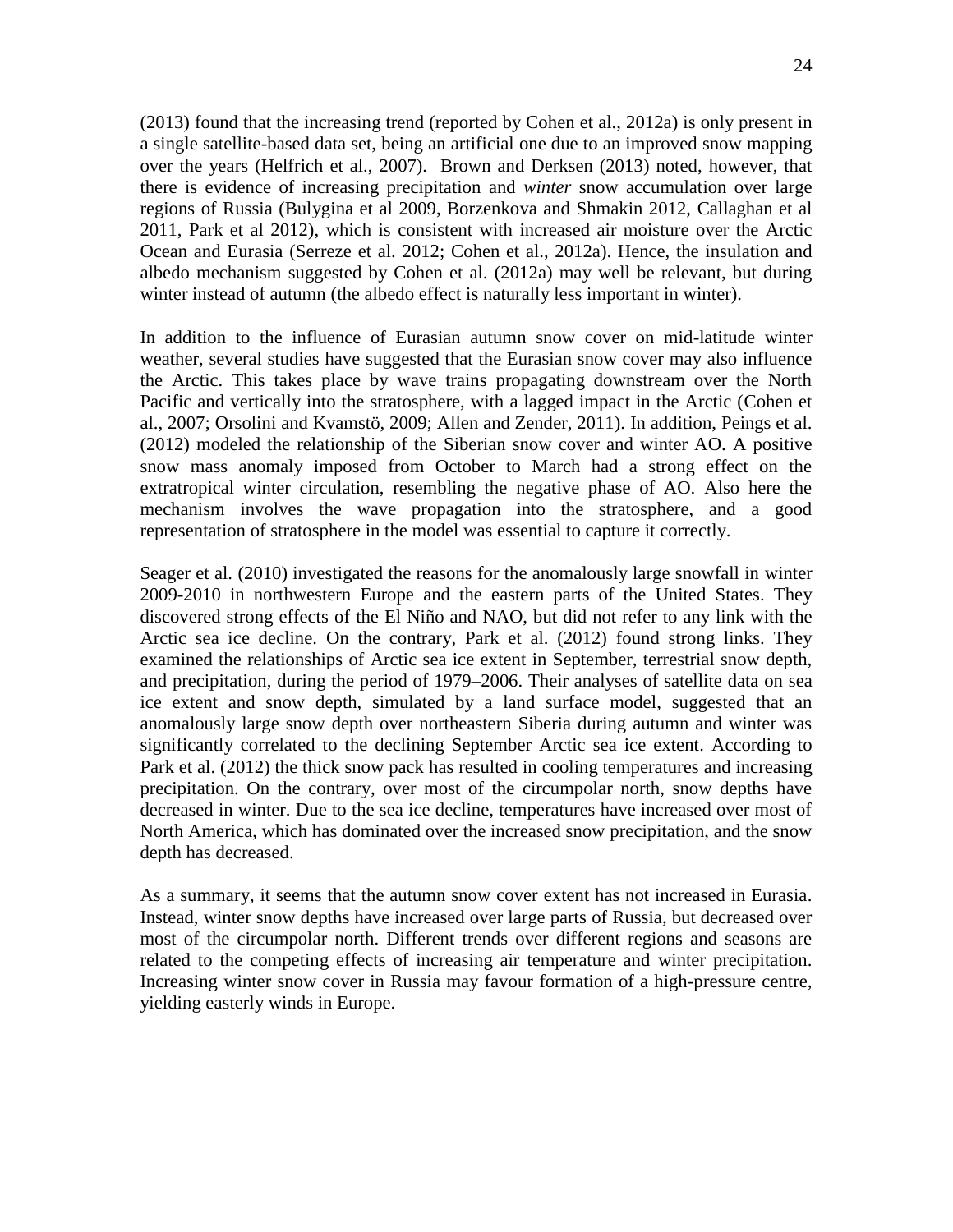## **6 Reliability of the methods applied**

Most of the studies cited are based on at least some of the following: remote sensing data on sea ice extent and concentration; reanalyses of atmospheric pressure, wind, air temperature, air humidity, and precipitation; and experiments applying climate and NWP models. These all include uncertainties, but it is not always straightforward to estimate how crucial the uncertainties have been for the conclusions presented in the papers cited.

## 6.1 Accuracy of observations

Prior to satellite passive microwave observations, information available on Arctic sea ice concentration, area, and extent was very inaccurate, but most of the studies cited have addressed the period after 1979 with the availability of microwave data. Related to uncertainties in the processing algorithm applied, however, the Arctic sea ice extent may still have an uncertainty of up to 1 x  $10^{6}$  km<sup>2</sup> (Kattsov et al., 2010). For various other error sources and challenges, see Cavalieri et al. (1999). In addition to uncertainties in instantanous sea ice conditions, the generation of a long-term, consistent time series is challenging because of the different sensors onboard satellites in different years. Each of the sensors may differ in their measurement wavelengths, fields-of-view, angles of incidence, ascending node times, and calibrations (Cavalieri and Parkinson, 2012). The recent decline in the Arctic sea ice extent and area has, however, been so dramatic that the observational uncertainties cannot change the overall picture.

Estimates on the heat flux from the partly ice-covered ocean to the atmosphere are, however, very sensitive to the processing algorithm applied for the passive microwave data. In the Antarctic sea zone in winter, Valkonen et al. (2008) showed that even in short simulations of two days the modelled 2-m air temperature may differ by up to  $13 \text{ K}$ depending on the source of SIC data. Such numbers are reached during cold air outbreaks when the fetch over broken sea ice cover is large enough (of the order of 1000 km). Hence, if the SIC is underestimated (overestimated), the effects on weather may be strongly overestimated (underestimated), at least locally.

As a summary, observations available are accurate enough to convincingly document the dramatic decrease of the Arctic sea ice extent and thickness during the recent decades, but challenges remain in observations on changes in the extent and thickness of terrestrial snow cover (Section 5.2). Furthermore, inaccuracy of SIC observations generates inaccuracies in model experiments addressing the past.

## 6.2 Accuracy of reanalyses

Atmospheric reanalyses include serious errors, especially in the ABL. On the basis of evaluation against independent observations, Jakobson et al. (2012) demonstrated that during spring and summer over the Arctic Ocean, all reanalyses have large errors in the vertical profiles of air temperature as well as specific and relative humidity. Even ERA-Interim, which had the best overall performance in this study, had a warm bias of up to 2°C in the lowermost 400 m layer (for errors in air humidity, see below). These results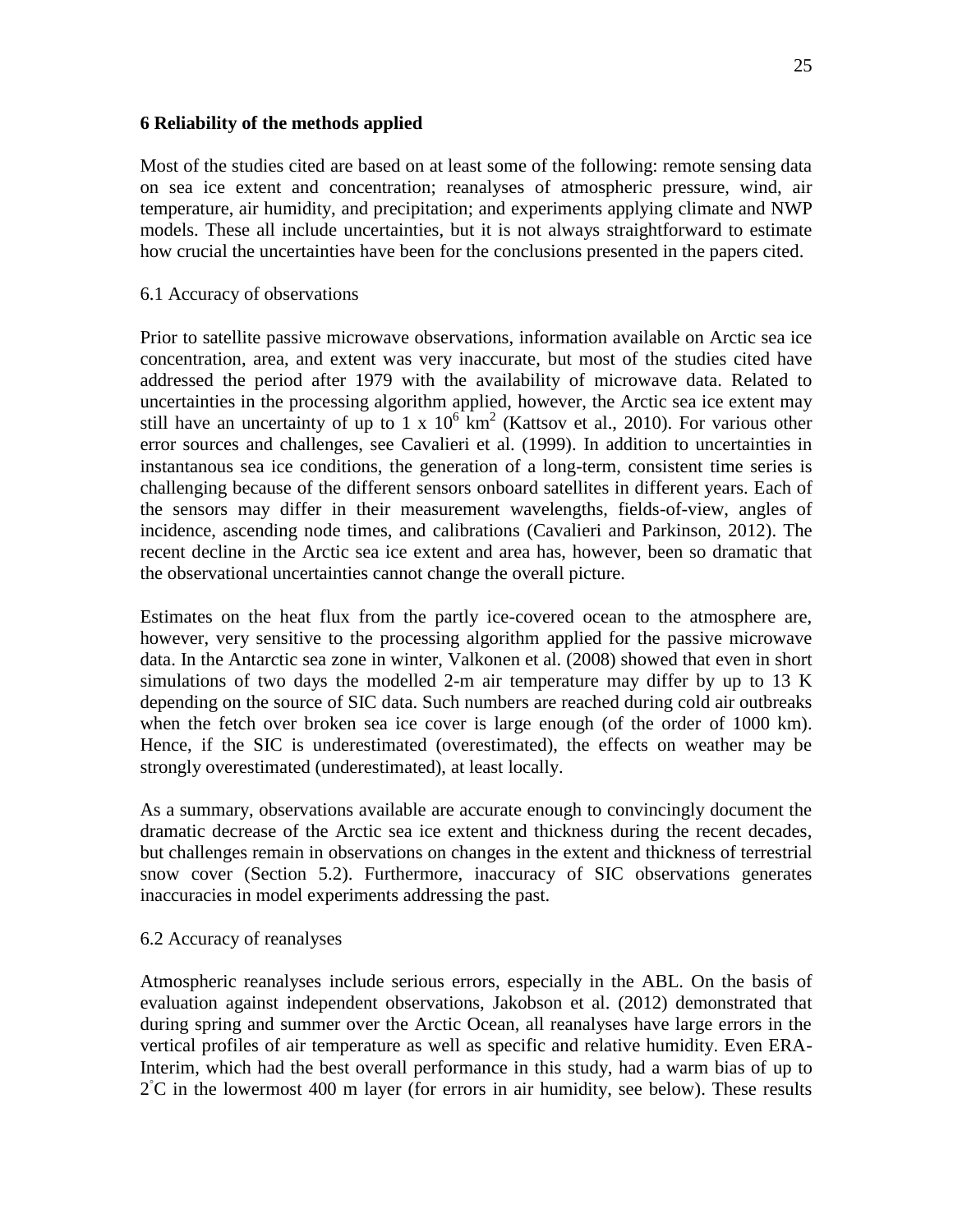26

were in line with Lüpkes et al. (2010), who compared ERA-Interim against R/V Polarstern rawinsonde soundings, which were assimilated in the reanalysis. Also Serreze et al. (2012) used Arctic radiosonde sounding data to evaluate the MERRA, CFSR and ERA-Interim reanalyses. During cold seasons all these reanalyses had warm and moist biases below the 850 hPa level and did not capture observed low-level humidity and temperature inversions. All reanalyses included in the study of Jakobson et al. (2012), (ERA-Interim, NCEP-CFSR, NCEP-DOE, JCDAS, and MERRA), strongly underestimated the wind shear in the lowermost 100 m layer, which, together with the warm and moist biases, suggested too much mixing in the ABL.

The mean sea level pressure field over the Arctic fortunately seems to be better captured by reanalyses. Already the previous-generation reanalyses, ERA-40 and NCEP-NCAR agreed well in the timing and location of cyclones over the Arctic (Bromwich et al., 2007). Polar lows and other mesoscale features are naturally much more challenging. The success in synoptic-scale pressure field is partly due to the buoy network maintained by the International Arctic Buoy Programme. Inoue et al. (2009), however, pointed out that with a decreasing sea ice cover in summer and autumn, larger gaps appear without buoy observations on sea-level pressure, which tends to decrease the accuracy of reanalyses and weather forecasts for the Arctic.

Little is known about the factors responsible for the Arctic climate variability in the midtroposphere. Inspite of the strong near-surface warming, in the period of 1998 to 2011 radiosonde sounding data and four reanalyses show a cooling trend in the Arctic-mean 500 hPa temperature in autumn (Chung et al., 2013).

Several observational and modeling studies have directly or indirectly suggested that the sea ice decline results in increased evaporation from the Arctic Ocean (Singarayer et al., 2006; Higgins and Cassano, 2009; Deser et al., 2010; Ghatak et al., 2010; Cohen et al., 2012a; Liu et al., 2012; Barton and Veron, 2012; Tang et al., 2013). There is, however, not much direct evidence on increased evaporation. Atmospheric models are known to have major problems in moisture variables in the Arctic. For example, (a) in the NCEP-NCAR and NCEP-DOE reanalyses the annual net precipitation is about 60% lower than the water vapour flux convergence (Cullather et al., 2000), (b) the ERA-Interim reanalysis has a large moist bias of 0.3 to 0.5 g  $kg^{-1}$ throughout the lowermost 1 km over the Arctic sea ice (Lüpkes et al., 2010; Jakobson et al., 2012), (c) the largest differences between reanalyses are related to depiction of clouds (Bromwich et al., 2007), and (d) the specific humidity and cloudiness based on NCEP-NCAR reanalysis are so inaccurate that they cannot be recommended for forcing of sea ice models (Makshtas et al., 2007).

Due to the above-mentioned problems, Boisvert et al. (2012) developed an alternative approach to estimate evaporation in the Arctic (Northwater Polynya) applying wind speed based on the ERA-Interim reanalysis and air humidity and surface temperature based on the Atmospheric Infrared Sounder (AIRS) onboard NASA's Earth Observing System (EOS) Aqua satellite. Calculations for the circumpolar Arctic for the period of 2003-2010 suggested an increasing trend of evaporation from the Arctic Ocean in March through September (Boisvert et al., 2013), which is in line with other studies. For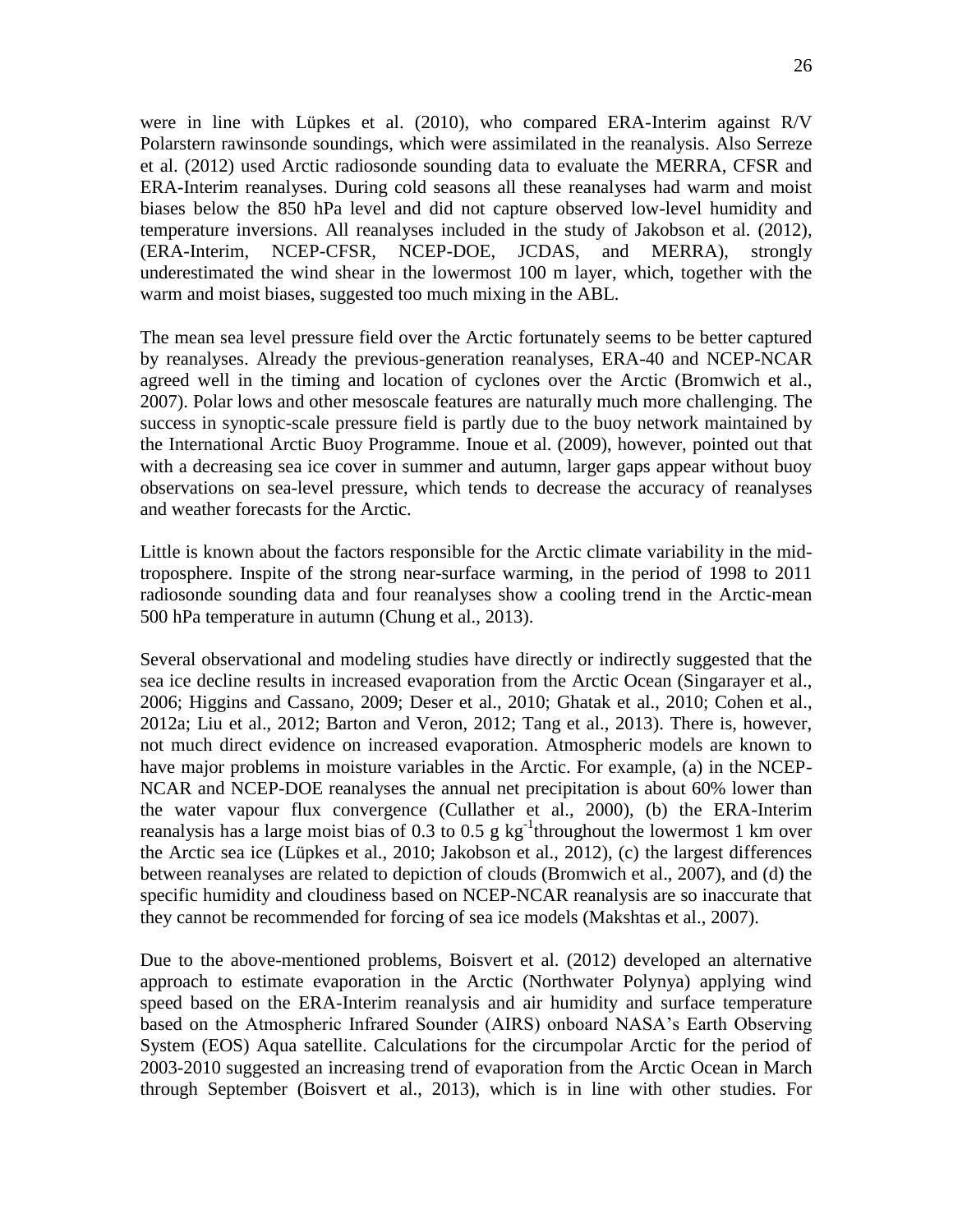December through February, however, a significant decreasing trend was found for the Kara/Barents Seas, East Greenland Sea and Baffin Bay. From the point of view of evaporation, the observed increase in air specific humidity compensates for the increase in surface temperature (Boisvert et al., 2013). An increase in the poleward transport of heat and moisture (Graversen et al., 2008a,b; 2011; Yang et al., 2010) is a potential reason for the observed increase in air specific humidity in winter.

As a summary, atmospheric reanalyses have errors in the surface, ABL, cloud, and precipitation variables. Hence, conclusions on the Arctic climate change should not be made on the basis of a single reanalysis, but several reanalyses as well as in situ and satellite observations should be utilized.

#### 6.3 Reliability of climate models

Even more than reanalyses, climate models suffer from uncertainties in the Arctic. This is illustrated by the large scatter that models have in projections for the 21st century (Overland et al., 2011a). Tjernström et al. (2005) showed that six regional climate models (RCM) had serious errors in the turbulent fluxes of heat and moisture when compared against the SHEBA observations. Their correlation with observed fluxes was insignificant, and they accumulated over a year to values an order of magnitude larger than observed. On the basis of analogous comparisons, Tjernström et al. (2008) concluded that, even in cases when the model cloud cover qualitatively matched the observed cover, regional climate models typically had a negative bias of some tens of W m<sup>-2</sup> for both longwave and shortwave downward radiation. The errors in radiative fluxes and the sensible heat flux seem to partly compensate for each other. Furthermore, Kay et al. (2011) reported that CCSM3 has generated unrealistic cloud feedbacks in the Arctic (until they made corrections). The effect of model uncertainties in polar regions is well demonstrated by Hawkins and Sutton (2009; their Figure 6): for the projected surface air temperature close to the end of the 21th century, the globally most important source of uncertainty is that of greenhouse gas emissions scenarios, but for the Arctic the uncertainty of the climate models is even larger. Considering modeling of sea ice, a lot of improvements have recently been made in climate models (Vihma et al., 2013), but the snow cover on top of sea ice is usually still represented by a single layer only. This makes models liable to errors when the solar radiation is large (Cheng et al., 2008).

In climate models, problems are not restricted to subgrid-scale processes, but the models include deficiencies also in the summertime synoptic activity in the Arctic (Christensen et al., 2007), which reduces confidence in the projected spatial patterns of climate change. Compared to global models, RCMs show more warming along the sea ice margin, possibly due to a better horizontal resolution, allowing a better description of the mesoscale weather systems and air-sea fluxes associated with the ice edge (Christensen et al., 2007). Over most of the central Arctic and Siberia, however, the warming tends to be lower in RCM simulations, particularly in summer (by up to 2°C).

In general, climate models (at least those included in the IPCC 4th Assesment Report) have been too conservative in simulating the Arctic sea ice decline (Stroeve et al., 2007),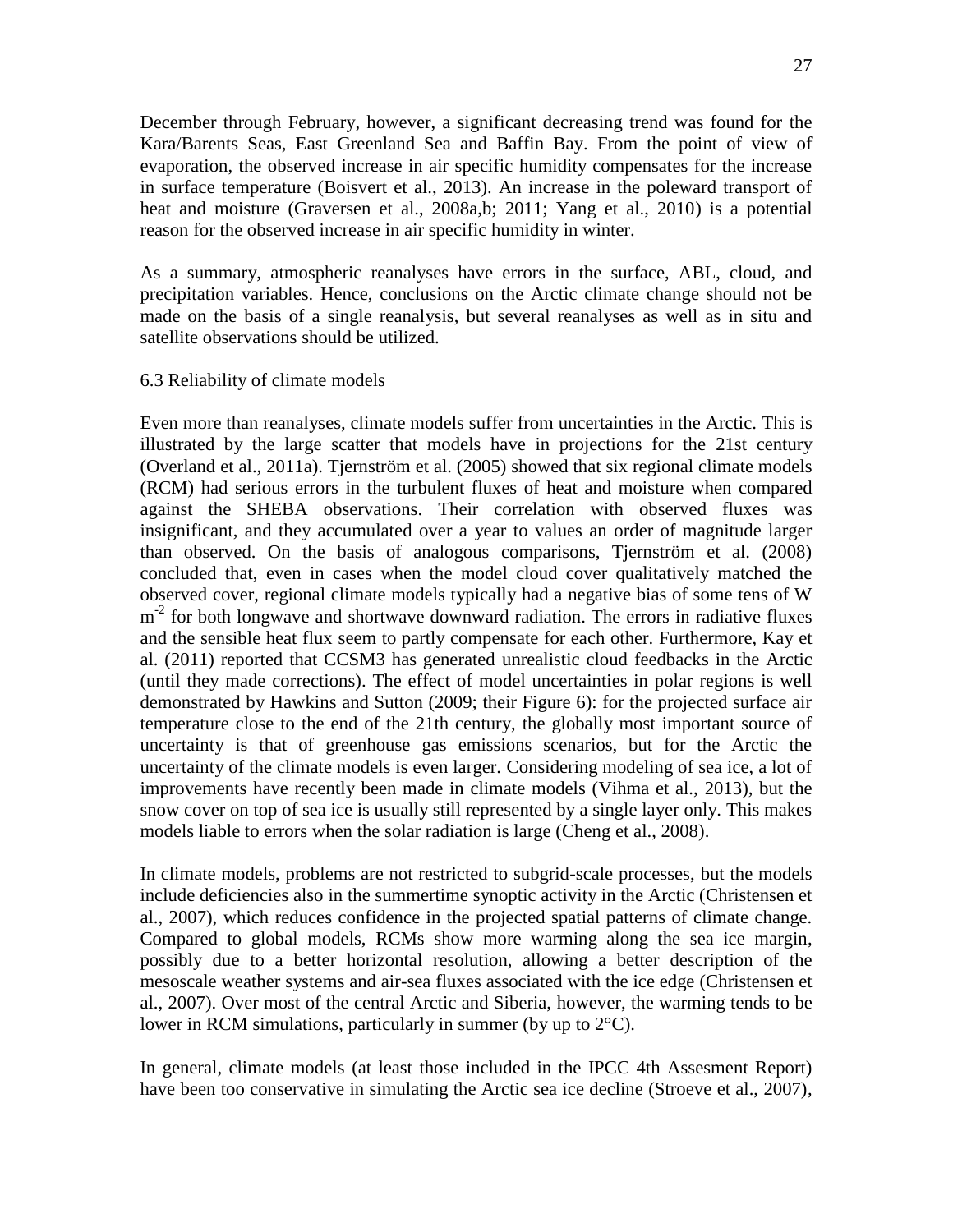but the models have reproduced the decreasing trend. Unfortunately the linkages between the snow cover and NAO/AO have not been successfully reproduced in climate models (Allen and Zender, 2011). According to Hardiman et al. (2008), Smith et al. (2011), Peings et al. (2012), and Cohen et al. (2012a) there are at least the following reasons for this: (a) models underestimate inter-annual variability in snow cover, (b) models have not reproduced the observed winter cooling over large parts of Eurasia, (c) models have problems in the gravity wave response and upward vertical propagation, and (d) due to linear interference, models with different climatological mean stationary waves get different responses to surface forcing. According to Peings et al. (2012), a good representation of the stratosphere was crucial to correctly capture the effect of Siberian autumnal snow cover on the tropospheric large-scale circulation in winter.

The sensitivity of climate model results is demonstrated by the fact that Screen et al. (2012) and Peings and Magnusdottir (2013) applied two versions of the same model: CAM3 and CAM5. Screen et al. (2012) identified a weak strengthening of the stratospheric polar vortex while Peings and Magnusdottir (2013) found a substantial weakening of the polar vortex and then a downward propagation of this signal to the surface. This major discrepancy in results was probably due to numerous small differences between the model versions.

Uncertainties may also arise from the modelling strategy with respect to SST. In model experiments with the ocean and sea ice prescribed, the atmospheric response to sea ice decline may be sensitive to the treatment of SST (Balmaseda et al., 2010). In the summer monsoon study by Guo et al. (2013) (Section 4.2), the essential role of SST was demonstrated by the fact that a coupled atmosphere-ocean model was needed to reproduce the observed linkage between the spring sea ice and summer monsoon. Graversen et al. (2008a) found that the Arctic warming at higher altitudes was mostly due to increased heat advection from lower latitudes. Screen et al. (2012) associated this with increased SST at lower latitudes, which has heated the air masses advected to the Arctic. Furthermore, Magnusdottir et al. (2004) noted that an increase in SST supported an increase in the NAO, whereas the decrease in sea ice extend supported a decrease in the NAO.

As a summary, climate models have problems, among others, in accurate enough simulation of the Arctic sea ice decline, stratosphere-troposphere interactions, atmosphere-ocean interaction, and ABL processes. Hence, conclusions on the Arctic – mid-latitude connections should not be made solely on the basis of results of a single climate model.

# **7 Discussion**

The results based on observations, reanalyses, and model experiments suggest various changes in large-scale atmospheric circulation as a response to Arctic sea ice decline and changes in terrestrial snow cover. A pressure pattern essential for delivery of cold winter weather in North America is that found by Francis et al. (2009) and Strey et al. (2012): a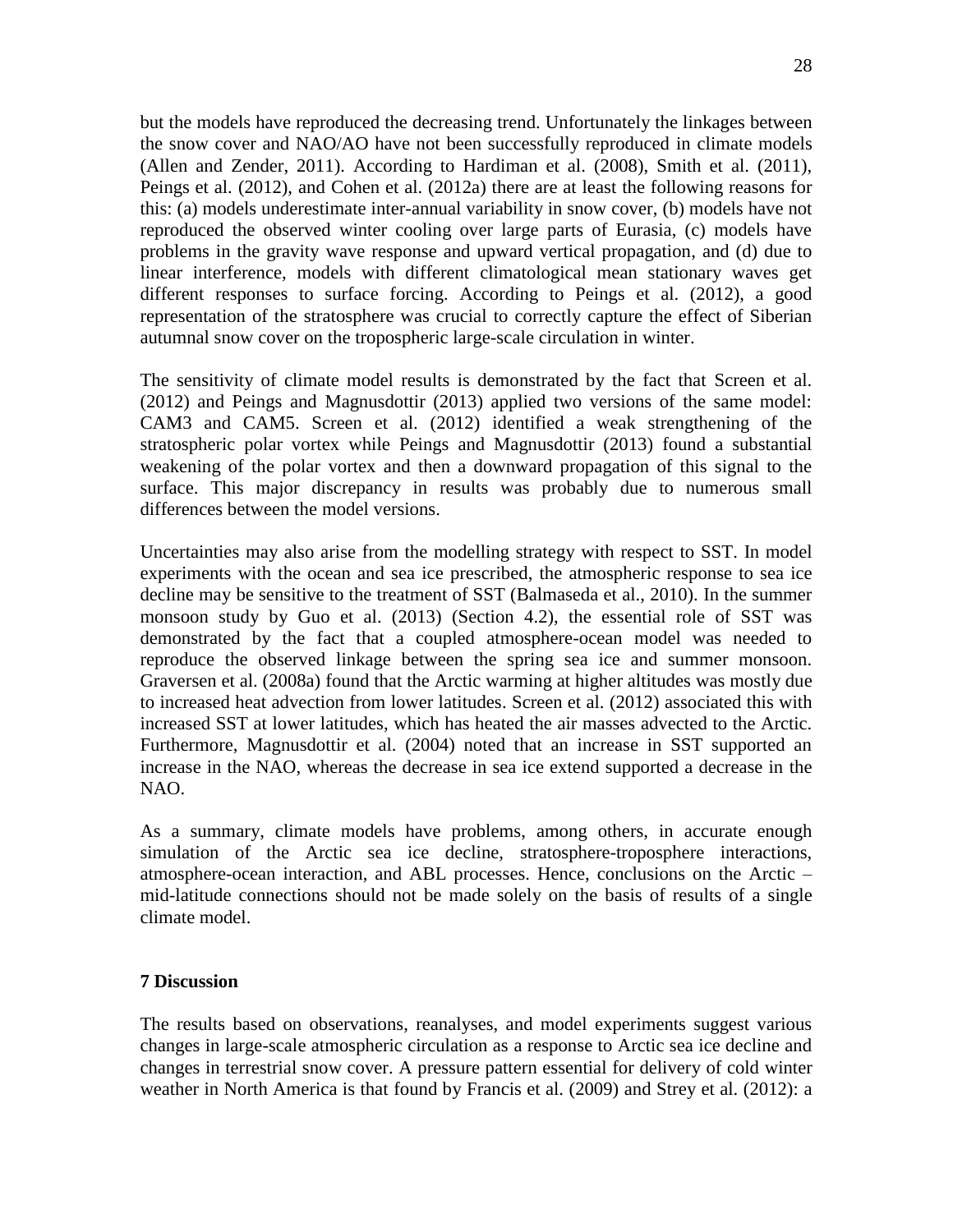low on the eastern side of the continent and a high over the western side, resulting in spreading of cold air over large parts of the continent (Figure 3). Over Eurasia, a common feature suggested by several studies (Alexander et al., 2004; Cassano et al., 2006; Honda et al., 2009; Higgins and Cassano, 2009; Strey et al., 2010; Blüthgen et al., 2012) is that in autumn and winter a low is generated over the Arctic ocean and a high over Siberia, as a response to the sea ice melt and/or increase of snow cover in Siberia. Such a pressure pattern may occur simultaneously with an Arctic Dipole pattern, and the model experiments by Blüthgen et al. (2012) indeed suggested that the sea ice decline of 2007 generated a low over the eastern Arctic, which reinforced the Arctic Dipole. Previously the Arctic Dipole has been regarded more as a driver than a consequence of the sea ice decline.

In Figure 7a I show an example of a monthly mean pressure field, where all the above suggested impacts of changes in sea ice and snow are realized: a high over northwestern America, a low over northeastern America (although the centre is over the Labrador Sea), a high over Siberia, a low over the eastern Arctic, and a strong Dipole pattern. Such a situation occurred in February 2006, resulting in widespread cold anomalies in Eurasia and North America, while warm anomalies prevailed in the Arctic (Figure 7c). In contrast to Figure 7a, in Petoukhov and Semenov (2010) the reduction of SIC from 80 to 40% in the Barents and Kara Seas generated an increase in pressure over the central Arctic, including the Barents and Kara Seas. Such a situation occurred in February 2010 (Figure 7b), when also the AO and NAO indices were extremely negative. Several studies have indeed suggested that the Arctic sea ice decline and increase in the Siberian snow cover both tend to generate a negative phase of the AO and NAO (Alexander et al., 2004; Magnusdottir et al., 2004; Deser et al., 2004; 2010; Sokolova et al., 2007; Cohen et al. 2007; Hardiman et al. 2008; Strey et al., 2010; Allen and Zender, 2011; Liu et al., 2012; Yang and Christensen, 2012; Peings et al, 2012; Screen et al., 2013b). Various studies give, however, different results for the strength and timing of the response of AO/NAO. If a strongly negative AO/NAO occurs in mid-winter, widespread cold anomalies down to  $-10^{\circ}$ C in 2-m air temperature may occur, as in February 2010 (Figure 7d); such anomalies in a monthly mean are not solely due to changes in heat advection but also due to the strongly negative surface radiation budget under high-pressure conditions in winter (mechanisms 25 and 27 in Figure 3).

Accordingly, the suggested effects of Arctic sea ice decline include fairly different pressure patterns (Figure 7), and in most monthly mean pressure fields during winters of the recent decade the above-mentioned patterns are less clearly present. One reason for this is that that sea ice decline directly affects only the baroclinic component of the pressure field, but the barotropic component is more variable (Overland and Wang, 2010) and affected by numerous other factors. The role of the other factors is related to the result stressed by Balmaseda et al. (2010): the atmospheric response to sea ice decline strongly depends on the state of the atmosphere.

Considering remote effects of Arctic sea ice decline, large differences can be seen in the level of certainty that various authors have used in evaluating the causal relationships. One of the strongest conclusions was presented by Park et al. (2012): "diminishing Arctic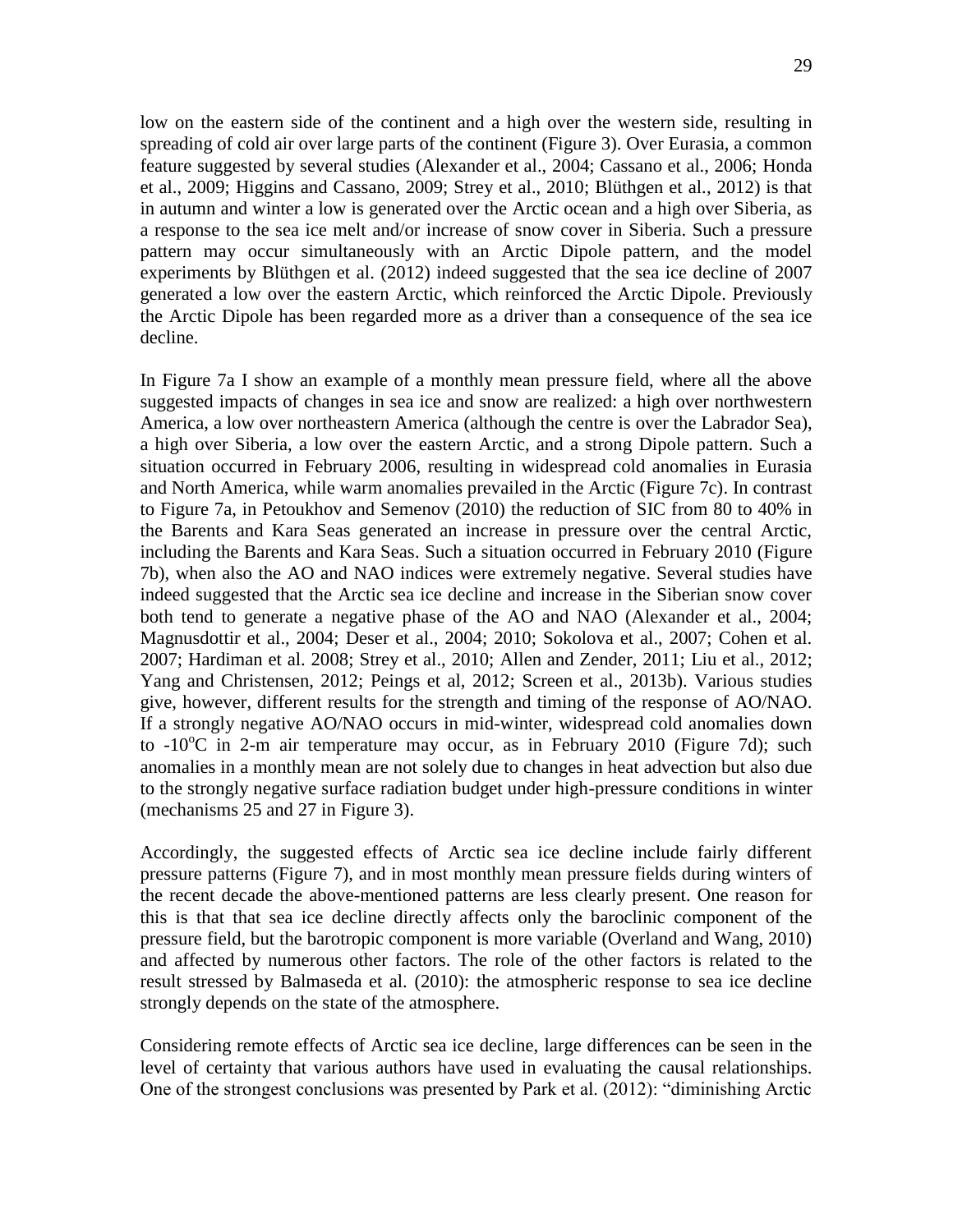sea ice has definitely increased the snow depth in the northernmost terrestrial Arctic during recent decades". According to Overland and Wang (2010) the increase in late summer open water area is "directly contributing to a modification of large scale atmospheric circulation patterns". According to Screen et al. (2013b), however, "the potential remote responses to Arctic sea ice change are currently hard to confirm and remain uncertain." Simulations by Screen et al. (2013b) did not show robust or widespread cooling in response to the rapid Arctic sea ice loss over the last 30 years. It is noteworthy that the effects of sea ice decline, and the related conclusions, may be sensitive to the study region. Sea ice loss in the vicinity of climatological storm tracks, as in the Sea of Okhotsk, Hudson Bay, and the Labrador Sea, seem to have a particularly large potential to affect the mid-latitude storm track (Kidson et al., 2011; Screen 2013).

The results presented in Sections 3-5 generate some hope for seasonal predictability of weather conditions in the Arctic and even in mid-latitudes. Among others, Strey et al. (2010) pointed out that the maximum response of 2-m air temperature to sea ice decline occurred over a long time period, from 10 September to 15 November. According to Orsolini et al. (2012), observations of sea ice conditions in late summer generate potential predictability for near-surface air temperatures over the Arctic in autumn, and also along the Pacific coast of Asia in December. In addition to sea ice, information on snow mass may also generate predictability, but for the spring. Peings et al. (2011) showed that using a snow analysis for initializing an atmospheric model on 1 March leads to a positive impact on a seasonal prediction of low-level temperatures. Also Liu et al. (2012) suggested that the relationships between sea ice cover, air temperatures, and snow fall can be of practical use in seasonal forecasting. We have to remember, however, that winter weather is very sensitive to small changes in the location and extent of pressure patterns. If a high in the central Eurasia is located somewhat more southwest of its usual position, European weather may be warm due to more southerly winds, as in Orsolini et al. (2012). Furthermore, one of the issues in predictability is the relative importance of the baroclinic and barotropic components of sea level pressure variability. Dominance of the former would generate predictability, but in reality the latter is dominating.

It is noteworthy that the surface-induced modification of the synoptic and large-scale circulation is controlled by ABL processes. Petoukhov and Semenov (2010) paid attention to the interaction of convection and baroclinic effects, and the difference in the cross-isobaric wind angle between sea ice and the open ocean. According to Deser et al. (2010) the 21st century temperature increase in winter will be largest in regions where a strong low-level temperature inversion prevails in the present climate, but will be destroyed in the future. Francis et al. (2009) suggested that the main mechanisms for the lagged effect of summer sea ice decline and autumn/winter large-scale circulation anomalies are partly related to deepening of the ABL and warming and destabilization of the lower troposphere, and Jaiser et al. (2012) stressed the importance of destabilization on the baroclinic instability. Bearing in mind the large errors in reanalyses and climate models in the ABL (Section 6), these findings call for more research on the Arctic ABL. Errors could be somewhat reduced by using better vertical resolution in climate models, but improved understanding on the ABL is also needed (Vihma et al., 2013).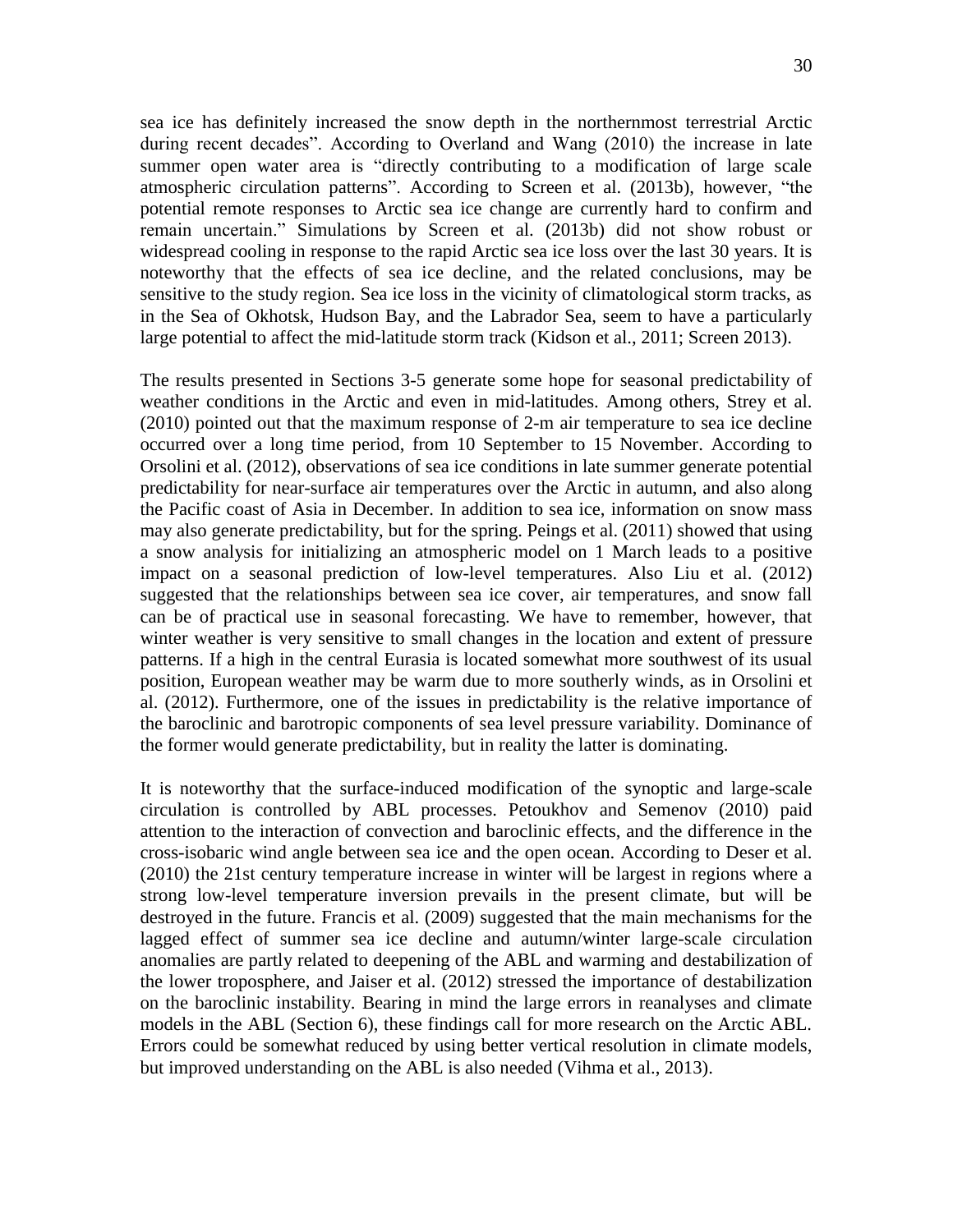#### **8 Conclusions**

It is evident that the decrease of Arctic sea ice area and extent in summer and autumn has affected the local weather and climate over the Arctic Ocean and its marginal seas. The air temperatures have increased and the strength of the surface temperature inversion has decreased in autumn and early winter. Many authors also conclude that the sea ice decline has caused a local increase in evaporation, air moisture, cloud cover, and precipitation.

Considering remote effects, many recent studies suggest that the Arctic sea ice decline has affected and will further affect weather at northern mid-latitudes, but results scatter on the magnitude, timing, and spatial extent of these effects, as well as on the mechanisms behind them. Many studies suggest that the Arctic sea ice decline increases the probability for circulation patterns resembling the negative phase of AO and NAO in winter. A major challenge is, however, to understand if the recent negative NAO/AO values have been due to the sea ice decline or inherent decadal variability (e.g. Hurrell et al., 1995).

Related to the negative AO/NAO, a pressure pattern with a low over the eastern Arctic and highs over Siberia and western North America would result in cold winter weather in large parts of Europe and North America. Such results originate from several studies applying different methods utilizing satellite data, reanalyses, and model experiments with various simulation strategies, but not all studies have yielded similar pressure patterns. The differences do not necessarily indicate model failures, but may reflect the fact that the atmospheric response to sea ice extent strongly depends on the state of the atmosphere (Balmaseda et al., 2010). A sea ice decline results in a local positive anomaly in air temperature, which creates a meander in the polar vortex flow, and the meander will have different downstream effects in different years (Overland et al., 2011b). Hence, the remote responses may be partially or wholly masked by atmospheric internal variability (Screen et al., 2013a). The winter weather in mid-latitudes and sub-Arctic is also affected by many other factors than the sea ice extent and terrestrial snow cover. In addition to the greenhouse forcing, the NAO and AO, these factors include the heat content of Atlantic and Pacific Oceans (Sutton and Dong 2012; Bond and Harrison, 2000), the El Nino (Seager et al., 2010), stratospheric dynamics (Karpechko and Manzini, 2012), volcanic aerosols (Robock, 2000), and solar forcing (Ineson et al., 2011).

Hence, in any of the coming winters, it is by no means guaranteed that the large-scale dynamical processes that sea ice decline tends to generate will dominate over the other forcing factors. Our possibilities for seasonal forecasting of Northern Hemisphere midand high-latitude winter weather will probably not be strongly improved, neither by utilization of statistical methods nor by having an improved implementation of sea ice in forecast models. An exception may occur at certain regions where the Arctic – midlatitude linkages seem particularly strong, such as the Kara Sea - western/central Siberia region (Outten and Esau, 2012). Considering the circumpolar north, perspectives of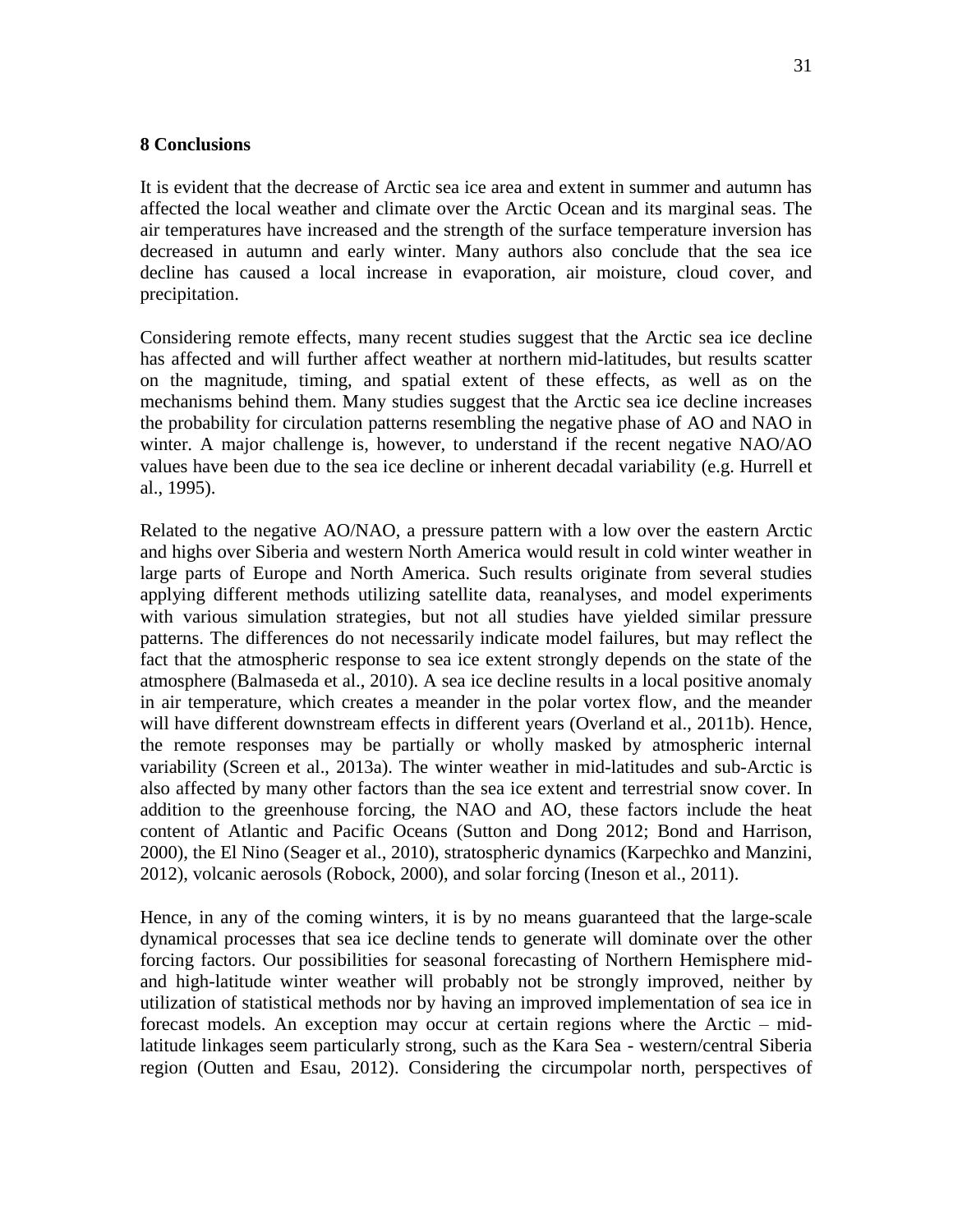forecasting October-December weather in the marine Arctic on the basis of September sea ice conditions seem, however, more promising.

It is not clear for how many years the scenario of cold winters over Eurasian and North American continents will be realistic. There is a continuous competition between the global warming, amplified in the Arctic with the effects spreading southwards (Serreze et al., 2011), and the processes that the sea ice decline and increased snow cover tend to generate (Figure 3). The model results of Petoukhov and Semenov (2010), Deser et al. (2010), Yang and Christensen (2012), and Peings and Magnusdottir (2013) all suggest that a sea ice decline much larger than we have experienced so far no more favours the occurrence of cold winters in northern mid-latitudes. Furthermore, climate model simulations for the end of the 21st century do not predict colder winters for northern high- and mid-latitude continents, but a strong warming instead (Christensen et al., 2007; Deser et al., 2010; Overland et al., 2011a; Yang and Christensen, 2012). Deser et al. (2010) concluded that Arctic sea ice loss accounts for most of the seasonal, spatial, and vertical structure of the high-latitude warming response to greenhouse gas forcing at the end of this century.

Although most of the recent work has addressed the effects of sea ice decline on midlatitude weather in autumn and winter, there are indications that also the summer weather, in particular precipitation, is affected (Wu et al., 2009; 2013; Guo et al., 2013; Screen, 2013).

As a summary, several linkages between the Arctic and mid-latitude climate have recently been proposed, but science on these linkages is still young and the sample of years with a major sea ice loss is still small. To reduce uncertainties about causal links and validity of model results, we need better understanding and modeling capabilities related to (a) the Arctic sea ice cover and terrestrial snow cover, (b) interactions between the stratosphere and troposphere, (c) atmosphere-ocean exchange and ABL processes, and (d) the role of cyclones as a link in the interaction of the sea ice cover and atmospheric large-scale circulation. Finally, there is a need for more year-round observations on the Arctic sea ice and ABL, to more quantitatively understand the processes found essential in modifying the synoptic and large-scale circulation.

## **Acknowledgments**

I thank James Screen and three other reviewers for their constructive comments, as well as Mikko Alestalo and Alexey Karpechko for fruitful discussions. The work was supported by the Academy of Finland through the CACSI project (contract 259537). Figures 1 and 2 are courtesy of the National Snow and Ice Data Center, University of Colorado, Boulder, and Figure 7 was prepared applying the Climate Reanalyzer, which is an initiative of the Climate Change Institute at the University of Maine.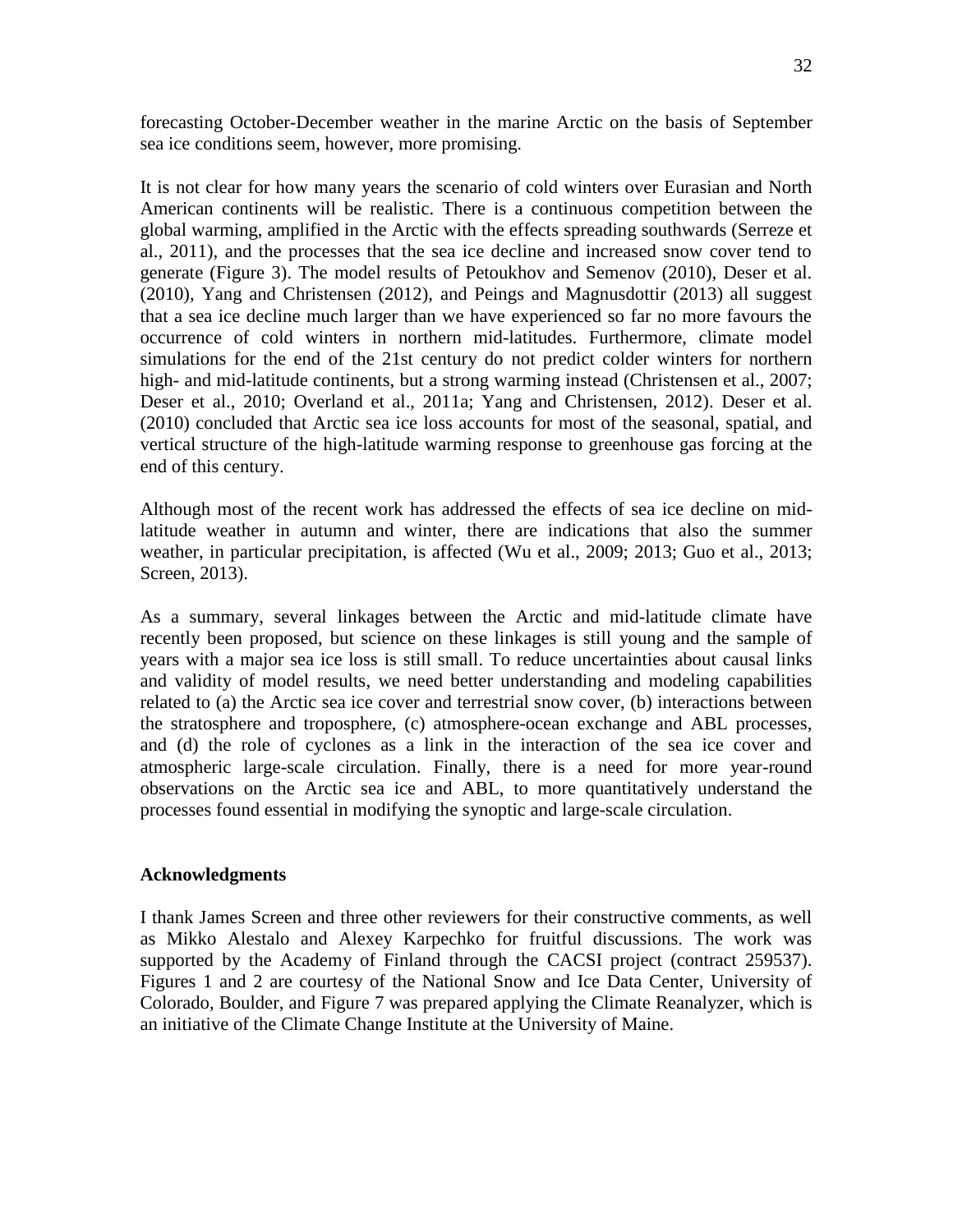#### **References**

- Alexander MA, Bhatt US, Walsh JE, Timlin MS, Miller JS, Scott JD (2004) The atmospheric response to realistic Arctic sea ice anomalies in an AGCM during winter. J Clim 17:890-905
- Alexeev VA, Langen PL, Bates JR (2005) Polar amplification of surface warming on an aquaplanet in "ghost forcing" experiments without sea ice feedbacks. Clim Dyn 24: 655-666
- Allen RJ, Zender CS (2011) Forcing of the Arctic Oscillation by Eurasian snow cover. J Clim 24:6528-6539
- Andreas EL, Paulson CA, Williams RM, Lindsay RW, Businger JA (1979) The turbulent heat flux from Arctic leads. Boundary-Layer Meteorol 17:57–91
- Bader J, Mesquita MDS, Hodges KI, Keenlyside N, Østerhus S, Miles M (2011) A review on Northern Hemisphere sea-ice, storminess and the North Atlantic Oscillaion: Observations and projected changes. Atmos Res 101:809-834
- Balmaseda MA, Ferranti L, Molteni F, Palmer TN (2010) Impact of 2007 and 2008 Arctic ice anomalies on the atmospheric circulation: Implications for long-range predictions. Q J R Meteorol Soc 136:1655-1664
- Barnes EA (2013) Revisiting the evidence linking Arctic amplification to extreme weather in midlatitudes. Geophys Res Lett 40: GRL50880
- Barton NP, Veron DE (2012) Response of clouds and surface energy fluxes to changes in sea-ice cover over the Laptev Sea (Arctic Ocean). Clim Res 54:69–84
- Belchansky GI, Douglas DC, Platonov NG (2004) Duration of the Arctic Sea ice melt season: Regional and interannual variability, 1979–2001. J Clim 17:67–80, doi:10.1175/1520-0442(2004)017<0067:DOTASI>2.0.CO;2
- Bhatt US, Alexander MA, Deser C et al (2008) The atmospheric response to realistic reduced summer Arctic sea ice anomalies. In Arctic Sea Ice Decline: Observations, Projections, Mechanisms, and Implications. In: DeWeaver ET, Bitz CM, Tremblay LB. (eds.) Geophyical. Monogaph. Series, 180: 91–110. AGU: Washington DC
- Blunden J, Arndt DS (2012) State of the climate in 2011. Bull Amer Meteorol Soc 93:S1- S264, Special supplement
- Blüthgen J, Gerdes R, Werner M (2012) Atmospheric response to the extreme Arctic sea ice conditions in 2007. Geophys Res Lett 39: L02707. doi:10.1029/2011GL050486
- Bond NA. Harrison DE (2000) The Pacific Decadal Oscillation, air-sea interaction and central north Pacific winter atmospheric regimes. Geophys Res Lett 27:731-734
- Boisvert LN, Markus T, Parkinson CL, Vihma T (2012) Moisture fluxes derived from EOS aqua satellite data for the North Water Polynya over 2003–2009. J Geophys Res. 117:D06119, doi:10.1029/2011JD016949
- Boisvert LN, Markus T, Vihma T (2013). Moisture flux changes and trends for the entire Arctic in 2003-2011 derived from EOS Aqua data. Submitted to J Geophys Res
- Borzenkova AB, Shmakin AB (2012) Changes in snow cover thickness and daily snowfall intensity affecting the highways cleaning expenses in Russian cities. Ice Snow 2: 59–70 (in Russian with English summary and figure captions)
- Bromwich DH, Fogt RL, Hodges KI, Walsh JE (2007) A tropospheric assessment of the ERA-40, NCEP, and JRA-25 global reanalyses in the polar regions. J Geophys Res. 112: D10111, doi:10.1029/2006JD007859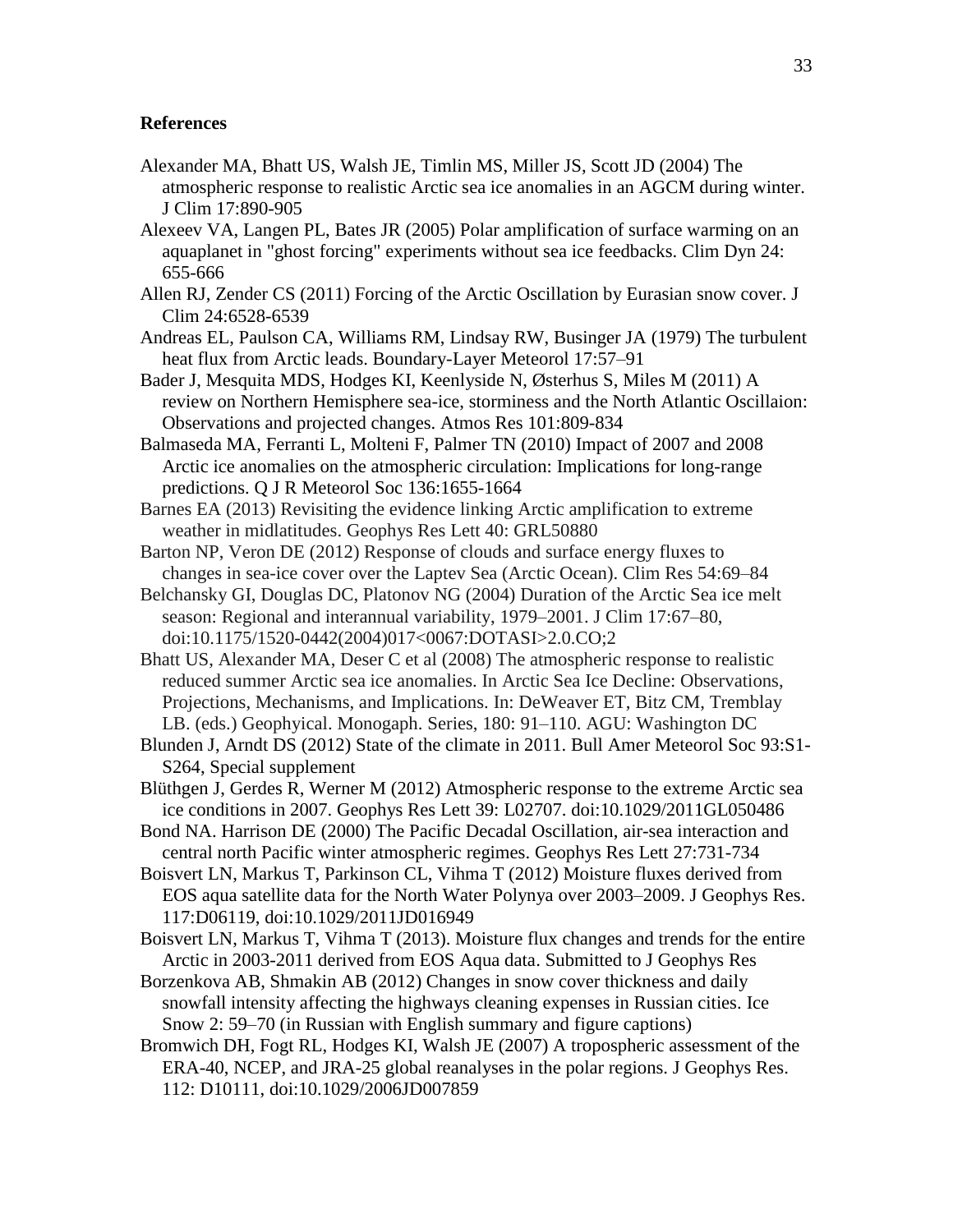- Brown RD, Derksen C (2013) Is Eurasian October snow cover extent increasing? Environ Res Lett 8:024006
- Brucker L, Markus T (2013) Arctic-scale assessment of satellite passive microwave derived snow depth on sea ice using operation icebridge airborne data. J Geophys Res in press. doi: 10.1002/jgrc.20228
- Budikova D (2009) Role of Arctic sea ice in global atmospheric circulation: A review. Glob Planet Change 68:149–163
- Bulygina ON, Razuvaev VN, Korshunova NN (2009) Changes in snow cover over Northern Eurasia in the last few decades Environ. Res. Lett. 4: L045026.
- Callaghan T et al. (2011). The changing face of Arctic snow cover: a synthesis of observed and projected changes. Ambio 40: 17–31
- Cassano EN, Lynch AH, Cassano JJ, Koslow MR (2006) Classification of synoptic patterns in the western Arctic associated with extreme events at Barrow, Alaska, USA. Clim Res 30:83-97
- Cassano EN, Cassano JJ, Higgins ME, Serreze MC (2013) Atmospheric impacts of an Arctic sea ice minimum as seen in the Community Atmosphere Model. Int J Climatol doi: 10.1002/joc.3723.
- Cattiaux J, Vautard R, Cassou R, Yiou P, Masson‐Delmotte V, Codron F (2010) Winter 2010 in Europe: A cold extreme in a warming climate. Geophys Res Lett 37: L20704
- Cavalieri DJ, Parkinson CL, Gloersen P, Comiso JC, Zwally HJ (1999) Deriving longterm time series of sea ice cover from satellite passive-microwave multisensory data sets. J Geophys Res 104:15803-15814
- Cavalieri DJ, Parkinson CL (2012) Arctic sea ice variability and trends, 1979-2010. The Cryosphere 6:881-889
- Cheng B, Zhang Z, Vihma T, Johansson M, Bian L, Li Z, Wu H (2008) Model experiments on snow and ice thermodynamics in the Arctic Ocean with CHINARE2003 data. J Geophys Res 113:C09020
- Chung CE, Cha H, Vihma T, Räisänen P, Decremer D (2013) On the possibilities to use atmospheric reanalyses to evaluate the warming structure in the Arctic. Atmos Chem Phys 13:11209-11219
- Cheng B, Mäkynen M, Similä M, Rontu L, Vihma T (2013) Modelling snow and ice thickness in the coastal Kara Sea, Russian Arctic. Ann Glaciol 54:(62) doi: 10.3189/2013AoG62A180.
- Christensen JH, Hewitson B, Busuioc A et al (2007) Regional Climate Projections. In:Climate Change 2007: The Physical Science Basis. Contribution of Working Group I to the Fourth Assessment Report of the Intergovernmental Panel on Climate Change (Solomon S et al (eds.)). Cambridge University Press, Cambridge, United Kingdom and New York, NY, USA.
- Cohen J, Barlow M, Kushner P, Saito K (2007) Stratosphere ‐ troposphere coupling and links with Eurasian land ‐ surface variability. J Clim 20:5335–5343
- Cohen J, Foster J, Barlow M, Saito K, Jones J (2010). Winter 2009–2010: A case study of an extreme Arctic Oscillation event. Geophys Res Lett 37:GL044256
- Cohen JL, Furtado JC, Barlow MA, Alexeev VA, Cherry JE (2012a) Arctic warming, increasing snow cover and widespread boreal winter cooling. Environ Res Lett 7: 014007. doi:10.1088/1748-9326/7/1/014007.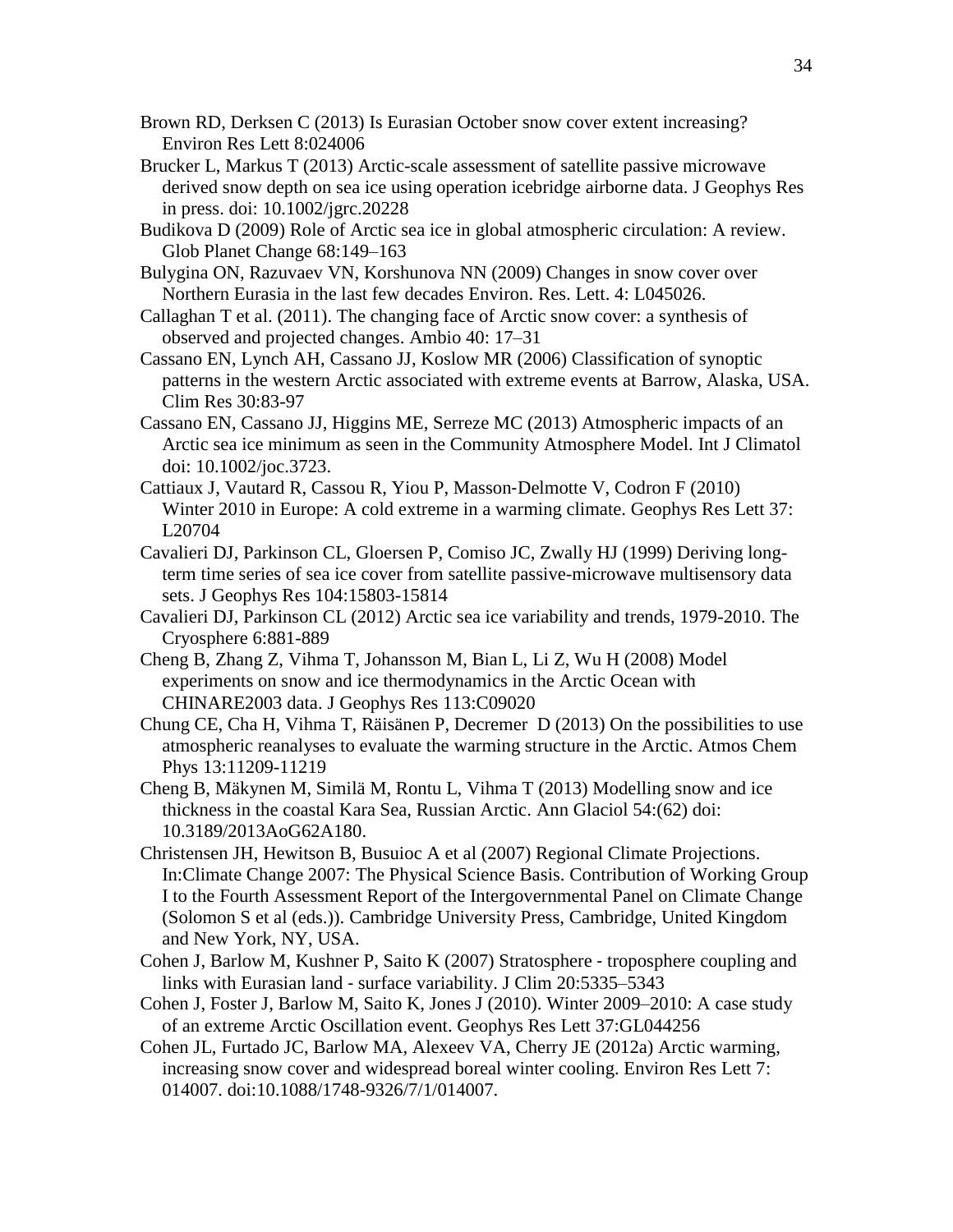- Cohen JL, Furtado JC, Barlow M, Alexeev VA, Cherry JE (2012b) Asymmetric seasonal temperature trends. Geophys Res Lett 39:L04705
- Comiso JC, Parkinson CL, Gersten R, Stock L (2008) Accelerated decline in the Arctic sea ice cover. Geophys Res Lett 35:L01703
- Croci-Maspoli M, Schwierz C, Davies HC (2007) Atmospheric blocking: space-time links to the NAO and PNA. Clim Dyn 29:713-725
- Cullather RI, Bromwich DH, Serreze MC. 2000. The atmospheric hydrologic cycle over the Arctic basin from reanalyses. Part I: comparison with observations and previous studies. Journal of Climate 13: 923–937
- Davini P, Cagnazzo C, Gualdi S, and Navarra A (2012) Bidimensional diagnostics, variability, and trends of Northern Hemisphere blocking. J Climate 25:6496-6509
- Deser C, Magnusdottir G, Saravanan R, Phillips A (2004) The effects of North Atlantic SST and sea ice anomalies on the winter circulation in CCM3. Part II: Direct and indirect components of the response. J Climate 17:877–889
- Deser C, Tomas R, Alexander M, Lawrence D (2010) The seasonal atmospheric response to projected Arctic sea ice loss in the late twenty-first century. J Climate 23: 333-351
- Ebner L, Schröder D, Heinemann G (2011) Impact of Laptev Sea flaw polynyas on the atmospheric boundary layer and ice production using idealized mesoscale simulations. Polar Research 30:7210, DOI: 10.3402/polar.v30i0.7210.
- Eden P (2011) December 2010 Coldest December since 1890. Weather, 66: i–iv. doi: 10.1002/wea.690.
- Esau IN (2007) Amplification of turbulent exchange over wide Arctic leads: large-eddy simulation study. J Geophys Res 112:D08109.
- Esau IN, Zilitinkevich SS (2010) On the role of the planetary boundary layer depth in the climate system. Adv Sci Res 4:63–69
- Farrell SL, Kurtz N, Connor LN, Elder BC, Leuschen C, Markus T, McAdoo DC, Panzer B, Richter-Menge J, Sonntag JG (2012) A first assessment of IceBridge snow and ice thickness data over Arctic sea ice. IEEE Transact Geosci Remote Sens 50:2098-2111
- Flanner MG, Shell KM, Barlage M, Perovich DK, Tschudi MA (2011) Radiative forcing and albedo feedback from the Northern Hemisphere cryosphere between 1979 and 2008. Nature Geoscience 4:151-155
- Francis JA, Vavrus SJ (2012) Evidence linking Arctic amplification to extreme weather in mid-latitudes. Geophys Res Lett 39:L06801
- Francis JA, Chan W, Leathers DJ, Miller JR, Veron DE (2009) Winter Northern Hemisphere weather patterns remember summer Arctic sea-ice extent. Geophys Res Lett 36:L07503
- Francis JA, Hunter E (2007) Changes in the fabric of the Arctic's greenhouse blanket, Environ Res Lett 2:doi:10.1088/1748-9326/2/4/045011
- Ghatak D, Frei A, Gong G, Stroeve J, Robinson D (2010) On the emergence of an Arctic amplification signal in terrestrial Arctic snow extent. J Geophys Res 115:D24105
- Ghatak D, Deser C, Frei A, Gong G, Phillips A, Robinson DA, Stroeve J (2012) Simulated Siberian snow cover response to observed Arctic sea ice loss, 1979–2008. J Geophys Res 117: D23108
- Grassi B, Redaelli G, Visconti G (2013) Arctic sea-ice reduction and extreme climate events over the Mediterranean region. J Climate doi:10.1175/JCLI-D-12-00697.1, in press.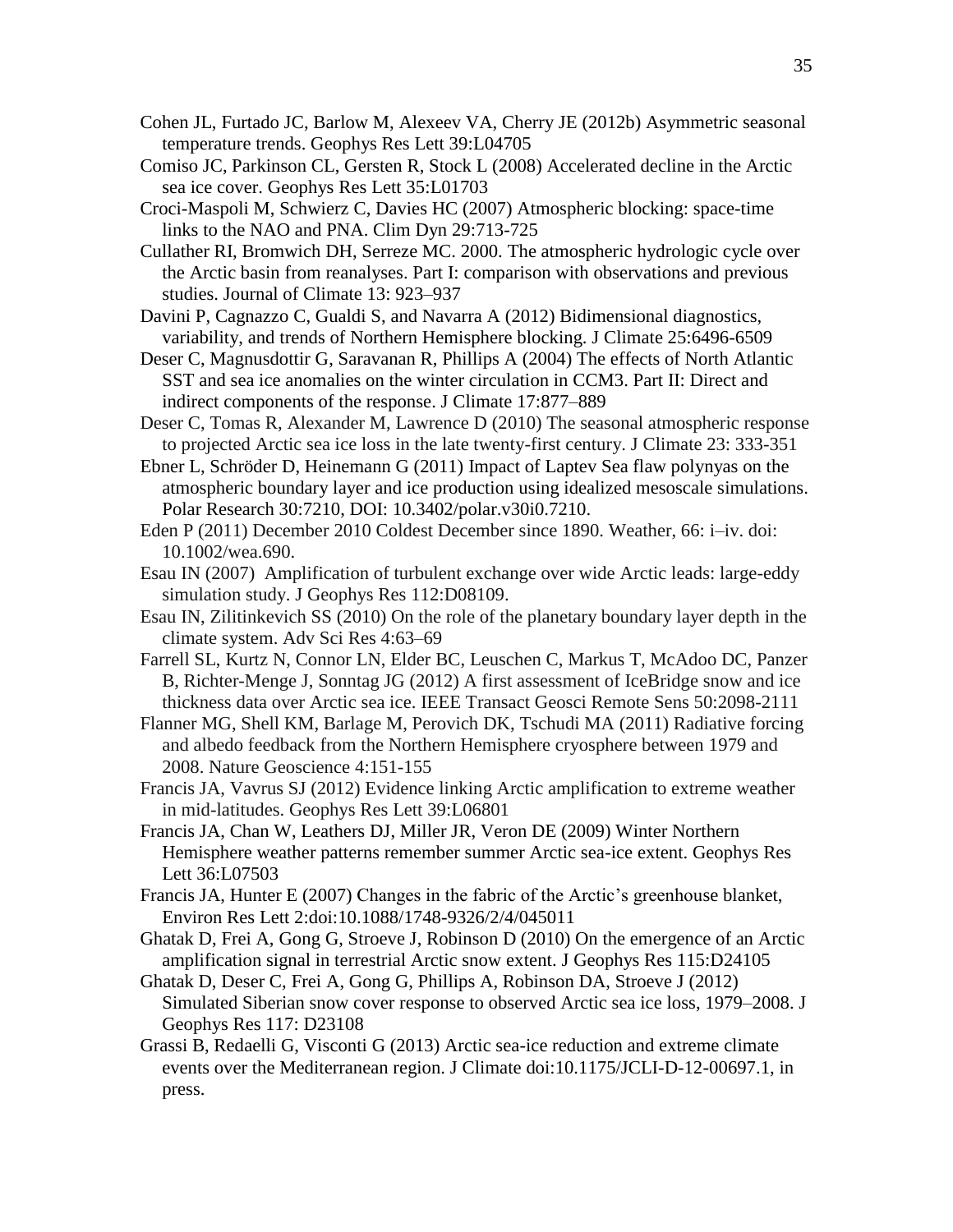- Graversen RG, Wang M (2009) Polar amplification in a coupled climate model with locked albedo. Clim Dyn 33:629-643
- Graversen RG, Mauritsen T, Drijfhout S, Tjernstrom M, Mårtensson S (2011) Warm winds from the Pacific caused extensive Arctic sea-ice melt in summer 2007. Clim. Dyn.*,* doi:10.1007/s00382-010-0809-z.
- Graversen RG, Mauritsen T, Tjernström M, Källen E, Svensson G (2008a) Vertical structure of recent Arctic warming. Nature 451:53-56
- Graversen RG, Mauritsen T, Tjernström M, Källen E, Svensson G (2008b). Reply. Nature 455:E4-E5.
- Guo D, Gao Y, Bethke I, Gong D, Johannessen OM, Wang H (2013) Mechanism on how the spring Arctic sea ice impacts the East Asian summer monsoon. Theor Appl Climatol., published online 23 March 2013, doi:10.1007/s00704-013-0872-6.
- Hardiman SC, Kushner PJ, Cohen J (2008) Investigating the ability of general circulation models to capture the effects of Eurasian snow cover on winter climate. J Geophys Res, 113:D21123.
- Hawkins E, Sutton R (2009) The potential to narrow uncertainty in regional climate predictions. Bull Amer Meteor Soc 90:1095–1107
- Helfrich S, McNamara D, Ramsay B, Baldwin T and Kasheta T (2007). Enhancements to, and forthcoming developments in the interactive multisensor snow and ice mapping system (IMS). Hydrol Process 21:1576–86.
- Higgins ME, Cassano JJ (2009) Impacts of reduced sea ice on winter Arctic atmospheric circulation, precipitation, and temperature. J Geophys Res 114:D16107
- Holland MM, Bitz CM, Tremblay B, Bailey DA (2008) The role of natural versus forced change in future rapid summer Arctic ice loss. In: DeWeaver ET, Bitz CM, Tremblay L-B (eds) Arctic sea ice decline: observations, projections, mechanisms, and implications. Geophys Monogr Ser, 180. AGU, Washington, D.C., pp 133–150
- Honda M, Yamazaki K, Tachibana Y, Takeuchi K (1996) Influence of Okhotsk sea-ice extent on atmospheric circulation. Geophys Res Lett, 23:3595-3598.
- Honda M, Yamazaki K, Nakamura H, Takeuchi K (1999) Dynamic and thermodynamic characteristics of atmospheric response to anomalous sea-ice extent in the Sea of Okhotsk. J Climate 12:3347–3358.
- Honda M, Inoue J, Yamane S (2009) Influence of low Arctic sea-ice minima on anomalously cold Eurasian winters. Geophys Res Lett 36:L08707
- Hurrell JW (1995) Decadal trends in the North Atlantic Oscillation: Regional temperatures and precipitatipn. Science 269:676-679
- Ineson, S. et al. (2011). Solar forcing of winter climate variability in the Northern Hemisphere. Nature Geosci 4:753-757
- Inoue J, Enomoto T, Miyoshi T, Yamane S (2009) Impact of observations from Arctic drifting buoys on the reanalysis of surface fields. Geophys Res Lett 36:L08501
- Inoue J, Hori ME, Takaya K (2012). The role of Barents Sea ice in the wintertime cyclone track and emergence of a warm-Arctic cold-Siberian anomaly. J Climate, 25:2561-2568
- Jaeger EB, Seneviratne SI (2011). Impact of soil moisture–atmosphere coupling on European climate extremes and trends in a regional climate model. Clim Dyn 36:1919- 1939.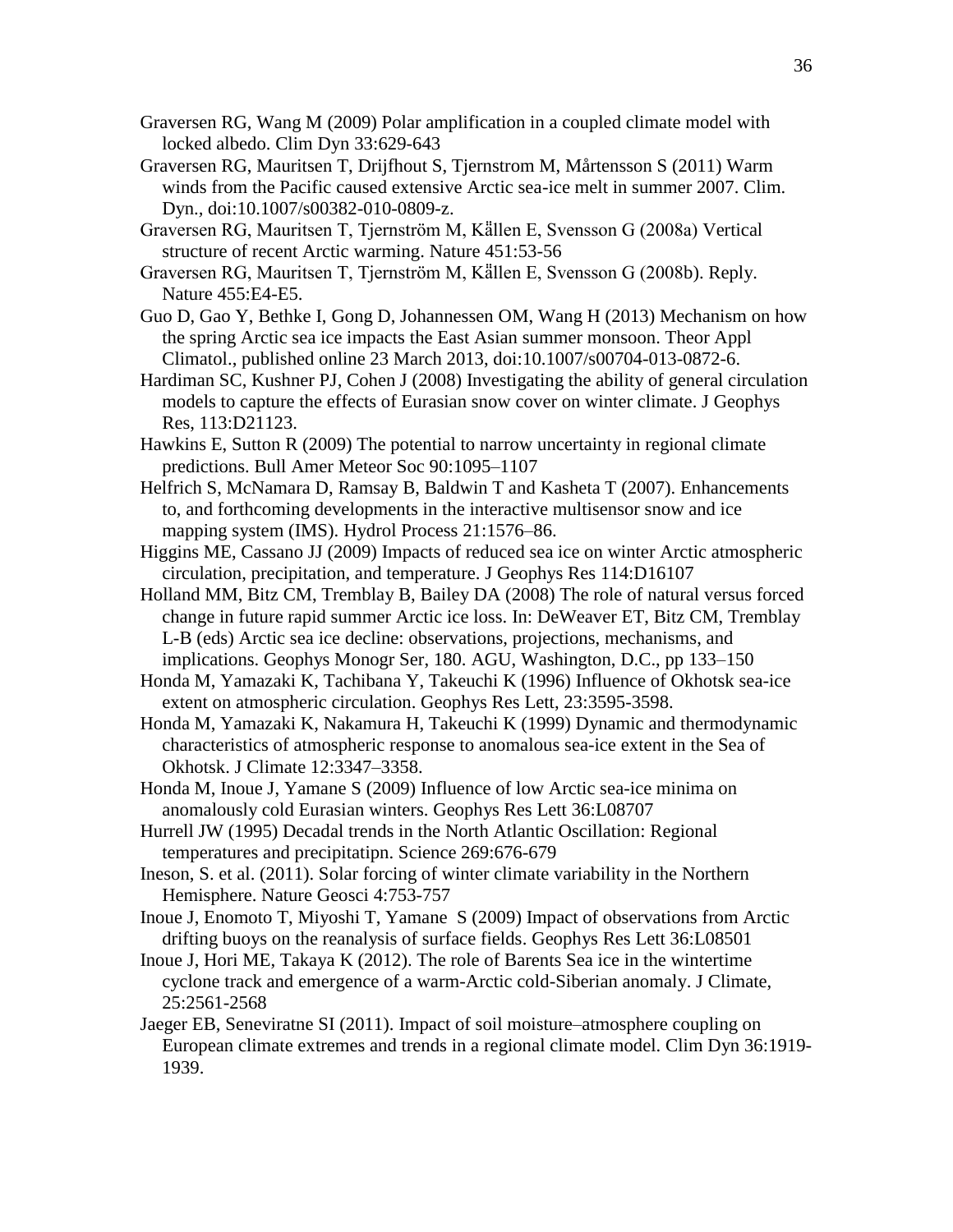- Jaiser R, Dethloff K, Handorf D, Rinke A, Cohen J (2012) Impact of sea ice cover changes on the Northern Hemisphere atmospheric winter circulation. Tellus A, 64: 11595
- Jakobson E, Vihma T, Palo T, Jakobson L, Keernik H, Jaagus J (2012) Validation of atmospheric reanalyzes over the central Arctic Ocean. Geophys Res Lett 39: L10802
- Kapsch ML, Graversen RG, Tjernström M (2013) Springtime atmospheric energy transport and the control of Arctic summer sea-ice extent, Nature Climate Change 3:744-748
- Karpechko A, Manzini E (2012) Stratospheric influence on tropospheric climate change in the Northern Hemisphere. J Geophys Res 117:doi: 10.1029/2011JD017036
- Kattsov V, Ryabinin V, Overland J, Serreze M, Visbeck M, Walsh J, Meier W, Zhang X (2010) Arctic sea ice change: A grand challenge of climate science. J Glaciol 56: 1115–1121
- Kay JE, L'Ecuyer T, Gettelman A, Stephens G, O'Dell C (2008) The contribution of cloud and radiation anomalies to the 2007 Arctic sea ice extent minimum. Geophys Res Lett 35:L08503
- Kay JE, Raeder K, Gettelman A, Anderson J (2011) The boundary layer response to recent Arctic sea ice loss and implications for high-latitude climate feedbacks. J Climate 24:428-447
- Kidson J, Taschetto AS, Thompson DWJ and England MH (2011) The influence of Southern Hemisphere sea-ice extent on the latitude of the mid-latitude jet stream. Geophys Res Lett 38:L15804
- Kumar A, Perlwitz J, Eischeid J, Quan X, Xu T, Zhang T, Hoerling M, Jha B, Wang W (2010) Contribution of sea ice loss to Arctic amplification, Geophys Res Lett 37:L21701
- Kwok R, Rothrock DA (2009) Decline in Arctic sea ice thickness from submarine and ICESat records: 1958–2008. Geophys Res Lett 36:L15501
- L'Heureux ML, Kumar A, Bell GD, Halpert MS, Higgins RW (2008) Role of the Pacific-North American (PNA) pattern in the 2007 Arctic sea ice decline. Geophys Res Lett 35:L20701
- Larkin NK, Harrison DE (2005). On the definition of El Niño and associated seasonal average U.S. Weather anomalies. Geophys Res Lett 32:L13705
- Laxon SW, Peacock N, Smith D (2003) High interannual variability of sea ice thickness in the Arctic region. Nature 425:947–950
- Ledley TS (1988) A coupled energy balance climate sea ice model: impact of sea ice and leads on climate. J Geophys Res 93:15919-15932
- Liu Z, Alexander M (2007) Atmospheric bridge, oceanic tunnel, and global climate teleconnections. Rev Geophys 45:45.2005L
- Liu J, Curry JA, Wang H, Song M, Horton RM (2012). Impact of declining Arctic sea ice on winter snowfall. Proc Natl Acad Sci USA, 109:4074–4079
- Lüpkes C, Vihma T, Birnbaum G, Wacker U (2008a) Influence of leads in sea ice on the temperature of the atmospheric boundary layer during polar night. Geophys Res Lett 35:L03805
- Lüpkes C, Gryanik VM, Witha B, Gryschka M, Raasch S, Gollnik T (2008b) Modeling convection over arctic leads with LES and a non-eddy-resolving microscale model. J Geophys Res 113:C09028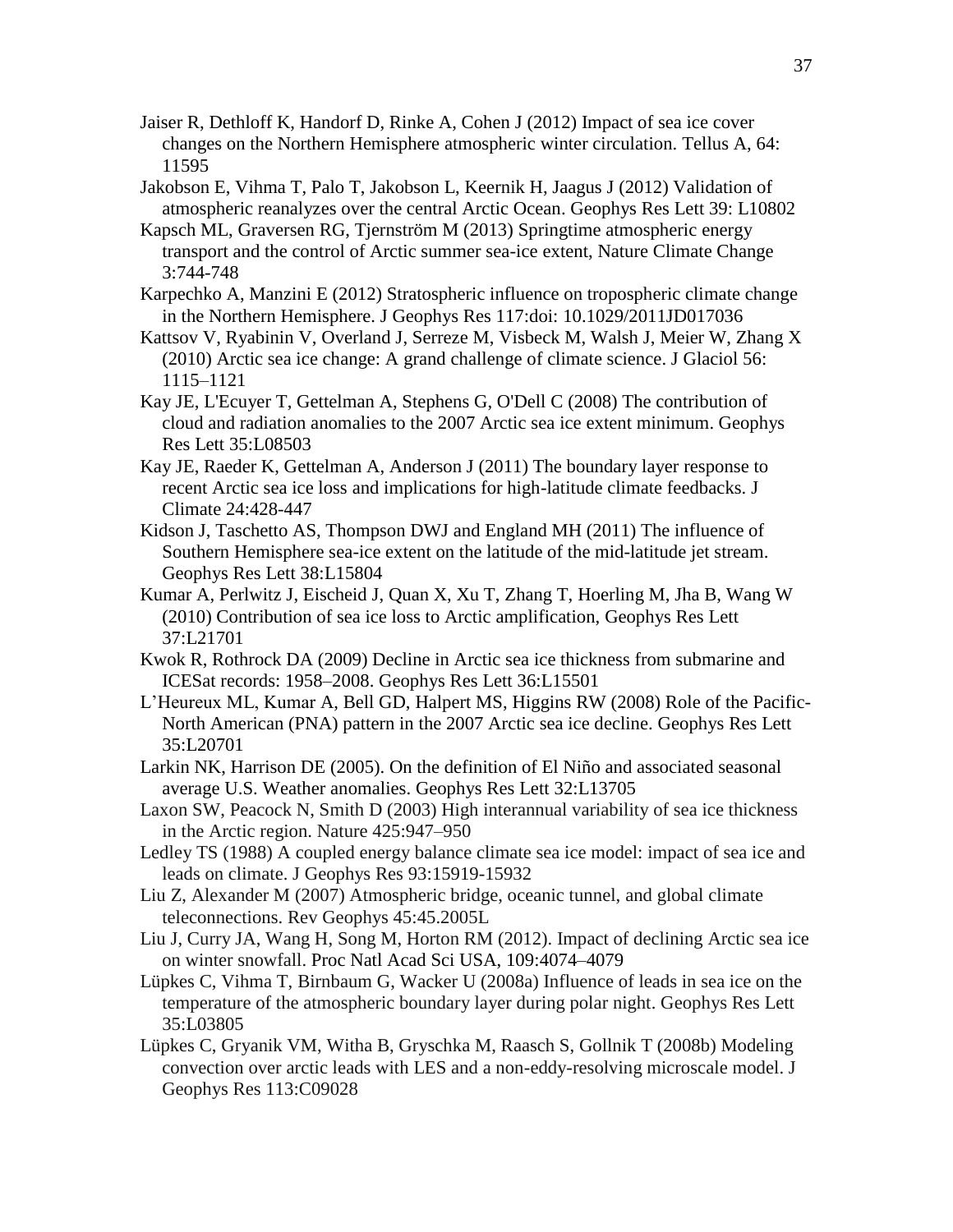- Lüpkes C, Vihma T, Jakobson E, König-Langlo G, Tetzlaff A (2010) Meteorological observations from ship cruises during summer to the central Arctic: A comparison with reanalysis data. Geophys Res Lett 37:L09810
- Lüpkes C, Vihma T, Birnbaum G, Dierer S, Garbrecht T, Gryanik VM, Gryschka M, Hartmann J, Heinemann G, Kaleschke L, Raasch S, Savijärvi H, Schlünzen KH, Wacker U (2012) Mesoscale modelling of the Arctic atmospheric boundary layer and its interaction with sea ice. In: Lemke P, Jacobi HW (Eds.): Arctic Climate Change - The ACSYS Decade and Beyond, Atmospheric and Oceanographic Sciences Library, vol. 43, DOI: 10.1007/978-94-007-2027-5
- Magnusdottir G, Deser C, Saravanan R (2004) The Effects of North Atlantic SST and sea ice anomalies on the winter circulation in CCM3. Part I: Main features and storm track characteristics of the response. J Clim 17:857-876
- Makshtas AP (1991) The Heat Budget of Arctic Ice in the Winter. Int. Glaciol. Soc., Cambridge, U.K., 77 pp.
- Makshtas A, Atkinson D, Kulakov M, Shutilin S, Krishfield R, Proshutinsky A (2007) Atmospheric forcing validation for modeling the central Arctic. Geophys Res Lett 34: L20706
- Maksimovich E, Vihma T (2012) The effect of surface heat fluxes on interannual variability in the spring onset of snow melt in the central Arctic Ocean. J Geophys Res 117:C07012
- Markus T, Stroeve JC, Miller J (2009) Recent changes in Arctic sea ice melt onset, freeze up and melt season length. J Geophys Res 114:C12024
- Maslanik JA, Fowler C, Stroeve J, Drobot S, Zwally HJ, Yi D, Emery WJ (2007) A younger, thinner ice cover: increased potential for rapid, extensive ice loss. Geophys Res Lett 34:L24501
- Meier WN, Gerland S, Granskog MA, Key JR, Haas C, Hovelsrud GK, Kovacs K, Makshtas A, Michel C, Perovich D, Reist JD, van Oort BEH (2011) Chapter 9: Sea ice. In: AMAP (2011) Snow, Water, Ice and Permafrost in the Arctic (SWIPA): Climate Change and the Cryosphere. Arctic Monitoring and Assessment Programme  $(AMAP)$ , Oslo, Norway. xii + 538 pp..
- Mesquita MDS, Hodges KI, Atkinson DA, Bader J (2011) Sea-ice anomalies in the Sea of Okhotsk and the relationship with storm tracks in the Northern Hemisphere during winter. Tellus A 63:312-323
- Moore GWK, Renfrew IA (2012) Cold European winters: interplay between the NAO and the East Atlantic mode. Atmos Sci Let 13:1–8
- Niinimäki N (2008) Talvi oli Suomen mittaushistorian leudoin (The winter was mildest during the observational record in Finland, in Finnish). Ilmastokatsaus 2/2008, Finnish Meteorological Institute, 13:3
- Notz D (2009) The future of ice sheets and sea ice: Between reversible retreat and unstoppable loss. Proc Natl Acad Sci USA 106:20590–20595
- Ogi M, Yamazaki K, Wallace JM (2010) Influence of winter and summer surface wind anomalies on summer Arctic sea ice extent. Geophys. Res. Lett., 37:L07701
- Orsolini YJ and Kvamstø NG (2009) Role of Eurasian snow cover in wintertime circulation: Decadal simulations forced with satellite observations. J. Geophys. Res. 114:D19108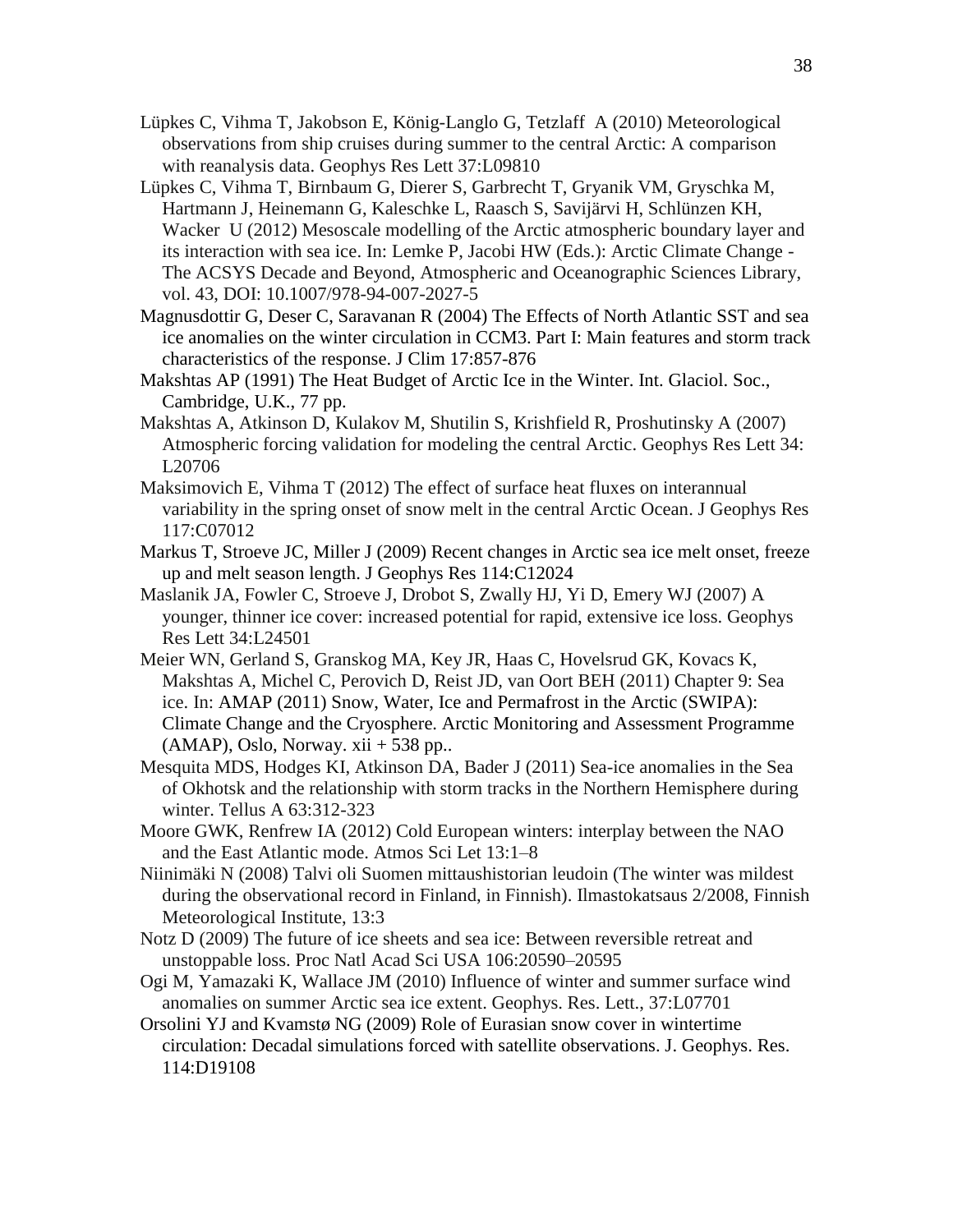- Orsolini YJ, Senan R, Benestad RE, Melsom A (2012). Autumn atmospheric response to the 2007 low Arctic sea ice extent in coupled ocean–atmosphere hindcasts. Clim Dyn 38:2437–2448
- Osborn TJ (2011) Winter 2009/2010 temperatures and a record-breaking North Atlantic Oscillation index. Weather 66:19–21
- Outten SD, Esau I (2012) A link between Arctic sea ice and recent cooling trends over Eurasia. Climatic Change 110:1069–1075
- Overland JE, Wang M (2010) Large-scale atmospheric circulation changes associated with the recent loss of Arctic sea ice. Tellus, 62A:1-9
- Overland JE, Wang M, Walsh JE, Christensen JH, Kattsov VM, Champan WL (2011a) Climate model projections for the Arctic. In: AMAP (2011) Snow, Water, Ice and Permafrost in the Arctic (SWIPA): Climate Change and the Cryosphere. Arctic Monitoring and Assessment Programme (AMAP), Oslo, Norway. xii + 538 pp..
- Overland JE, Wood KR, Wang M (2011b) Warm Arctic cold continents: climate impacts of the newly open Arctic Sea. Polar Res 30:15787
- Overland JE, Francis JA, Hanna E, Wang M (2012) The recent shift in early summer Arctic atmospheric circulation. Geophys Res Lett 39:L19804
- Park H, Walsh JE, Kim Y, Nakai T, Ohata T (2012) The role of declining Arctic sea ice in recent decreasing terrestrial Arctic snow depths, Polar Science, <http://dx.doi.org/10.1016/j.polar.2012.10.002>
- Parkinson CL, Cavalieri DJ (2008) Arctic sea ice variability and trends, 1979–2006. J Geophys Res 113:C07003
- Parkinson CL, Comiso JC (2013) On the 2012 record low Arctic sea ice cover: combined impact of preconditioning and an August storm. Geophys Res Lett 40:1356–61
- Peings Y, Douville H, Alkama R, Decharme B (2011). Snow contribution to springtime atmospheric predictability over the second half of the twentieth century. Clim Dyn 37:985–1004
- Peings Y, Saint-Martin D, Douville H (2012) A numerical sensitivity study of the Siberian snow influence on the northern annular mode. J Clim 25:592–607
- Peings Y, Magnusdottir G (2013) Response of the wintertime Northern Hemisphere atmospheric circulation to current and projected Arctic sea ice decline: a numerical study with CAM5. J ClimatE, doi:10.1175/JCLI-D-13-00272.1, in press.
- Perovich DK, Richter-Menge JA, Jones KF, Light B (2008) Sunlight, water, and ice: Extreme Arctic sea ice melt during the summer of 2007. Geophys. Res. Lett., 35:L11501
- Petoukhov V, Semenov VA (2010) A link between reduced Barents-Kara sea ice and cold winter extremes over northern continents. J Geophys Res 115:D21111
- Pinto JO, Alam A, Maslanik JA, Curry JA, Stone RS (2003) Surface characteristics and atmospheric footprint of springtime Arctic leads at SHEBA. J Geophys Res 108:8051
- Polyakov IV, Walsh JE, Kwok R (2012) Recent changes of Arctic multiyear sea ice coverage and the likely causes. Bull Am Meteorol Soc 93:145–151
- Porter DF, Cassano JJ, Serreze MC (2012) Local and large-scale atmospheric responses to reduced Arctic sea ice and ocean warming in the WRF model. J Geophys Res 117: D11115
- Radionov VF, Briazgin NN, Alexandrov EI (1996) Snow cover in the Arctic Basin (in Russian). 124 pp. Gidrometeoizdat, St. Petersburg. English translation. 1997. Tech.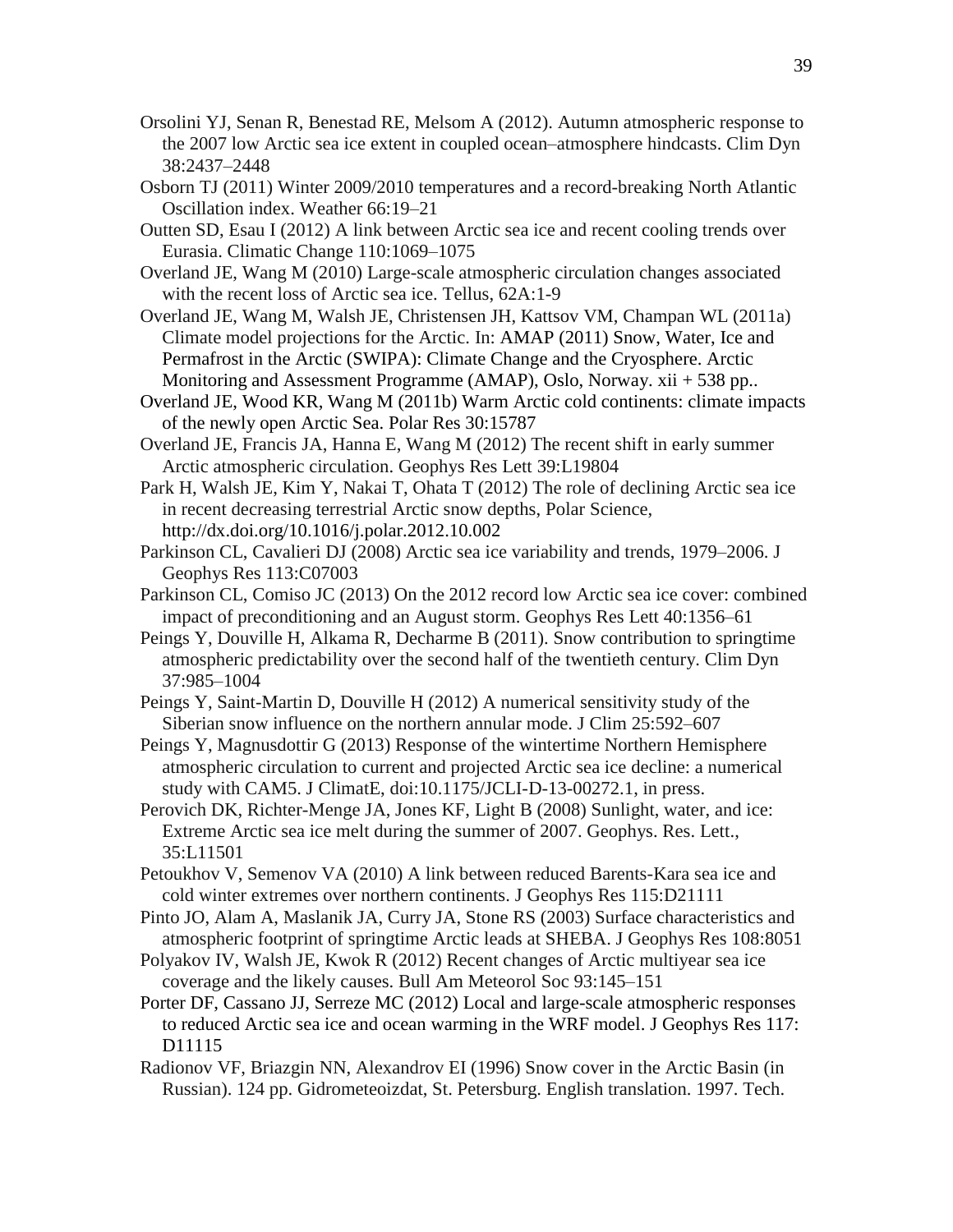Rep. APLUW TR 9701. 98 pp. Polar Science Center University of Washington, Seattle, WA.

- Rigor IG, Wallace JM (2004) Variations in the age of Arctic sea-ice and summer sea-ice extent. Geophys Res Lett 31:L09401
- Rinke A, Maslowski W, Dethloff K, Clement J (2006) Influence of sea ice on the atmosphere: A study with an Arctic atmospheric regional climate model. J Geophys Res 111:D16103
- Rinke A, Dethloff K, Dorn W, Handorf D, Moore JC (2013) Simulated Arctic atmospheric feedbacks associated with late summer sea ice anomalies. J Geophys Res 118:doi:10.1002/jgrd.50584.
- Robock A (2000) Volcanic eruptions and climate. Rev Geophys 38:191-219
- Rothrock DA, Yu Y, Maykut GA (1999) Thinning of the Arctic sea-ice cover. Geophys Res Lett 26:3469–3472
- Schweiger AJ, Zhang J, Lindsay RW, Steele M (2008) Did unusually sunny skies help drive the record sea ice minimum of 2007? Geophys Res Lett 35:L10503
- Screen JA, Simmonds I (2010a) The central role of diminishing sea ice in recent Arctic temperature amplification. Nature 464:1334-1337
- Screen JA, Simmonds I (2010b) Increasing fall-winter energy loss from the Arctic Ocean and its role in Arctic temperature amplification. Geophys Res Lett 37:L16797
- Screen JA, Simmonds I (2012) Declining summer snowfall in the Arctic: Causes, impacts and feedbacks. Climate Dyn 38:2243–2256
- Screen JA, Deser C, Simmonds I (2012) Local and remote controls on observed Arctic warming, Geophys Res Lett 39:L10709
- Screen JA (2013) Influence of Arctic sea ice on European summer precipitation. Environ Res Lett 8:044015
- Screen JA, Simmonds I (2013) Exploring links between Arctic amplification and midlatitude weather. Geophys Res Lett 40:doi:10.1002/grl.50174
- Screen JA, Deser C, Simmonds I, Tomas R (2013a) Atmospheric impacts of Arctic seaice loss, 1979-2009: separating forced change from atmospheric internal variability, Climate Dynamics*,* published online 15 June 2013, doi: 10.1007/s00382-013-1830-9.
- Screen JA, Simmonds I, Deser C, Tomas R (2013b) The atmospheric response to three decades of observed Arctic sea ice loss. J Clim 26:1230-1248
- Seager R, Kushnir Y, Nakamura J, Ting M, Naik N (2010) Northern Hemisphere winter snow anomalies: ENSO, NAO and the winter of 2009/10. Geophys Res Lett 37:10.1029/2010GL043830.
- Sedlar J, Tjernström M, Mauritsen T, Shupe M, Brooks I, Persson POG, Birch CE, Leck C, Sirevaag A, Nicolaus M (2011) A transitioning Arctic surface energy budget: the impacts of solar zenith angle, surface albedo and cloud radiative forcing. Clim Dyn 37:1643-1660
- Seierstad IA, Bader J (2009) Impact of a projected future Arctic Sea Ice reduction on extratropical storminess and the NAO. Clim Dyn 33:937–943
- Serreze MC, Barry RG (2011) Processes and impacts of Arctic amplification: A research synthesis. Glob Planetary Change 77:85–96
- Serreze MC, Barrett AP, Stroeve JC, Kindig DN, Holland MM (2009) The emergence of surface-based Arctic amplification. Cryosphere 3:11-19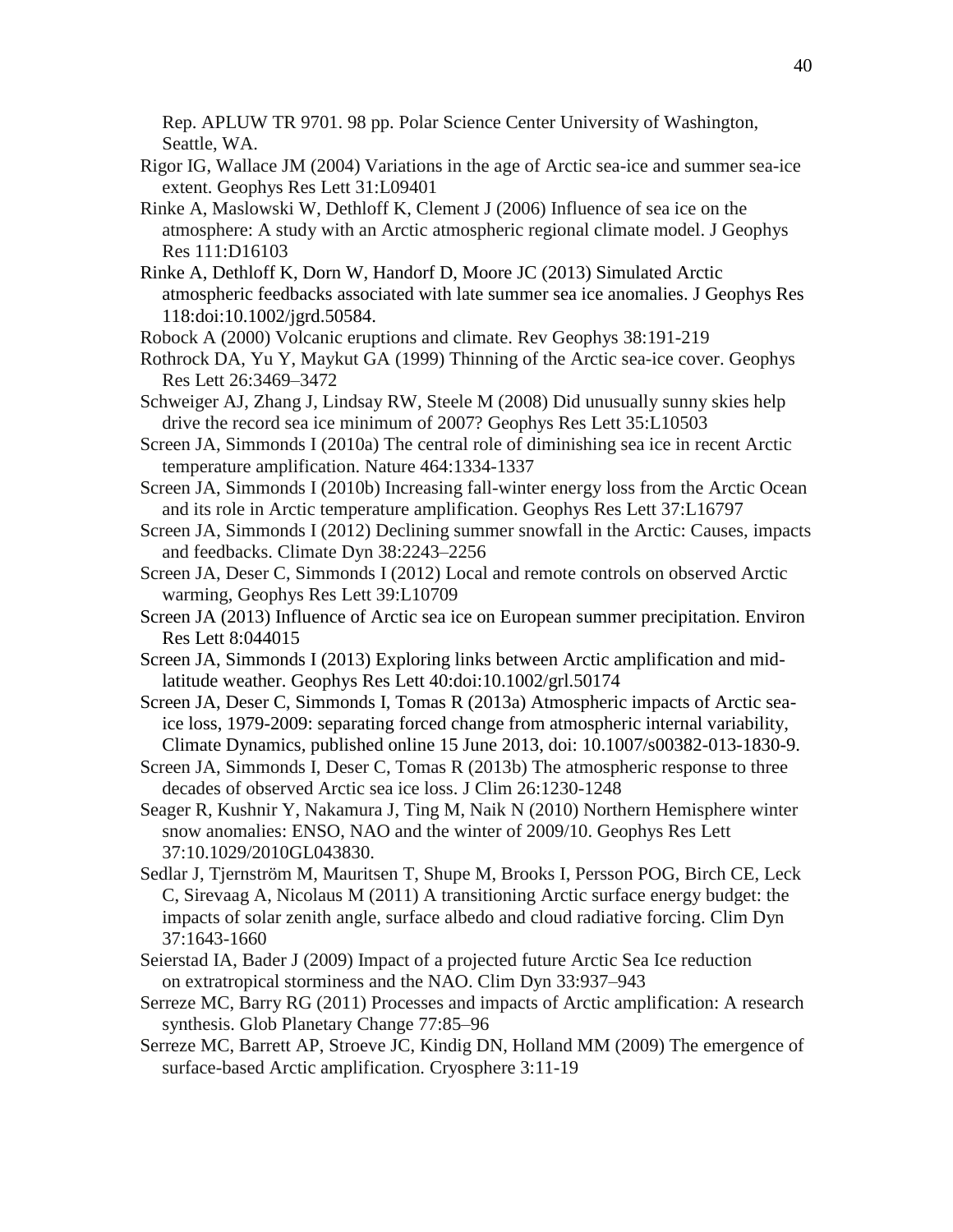- Serreze MC, Barrett AP, Cassano JJ (2011) Circulation and surface controls on the lower tropospheric temperature field of the Arctic. J Geophys Res 116:D07104
- Simmonds I, Rudeva I (2012) The great arctic cyclone of August 2012. Geophys Res Lett 39:doi: 10.1029/2012GL054259
- Singarayer JS, Bamber JL, Valdes PJ (2006) Twenty-first-century climate impacts from a declining Arctic sea ice cover. J Climate 19:1109-1125
- Sokolova E, Dethloff K, Rinke A, Benkel A (2007) Planetary and synoptic scale adjustment of the Arctic atmosphere to sea ice cover changes. Geophys Res Lett 34:L17816
- Smith KL, Kushner PJ, Cohen J (2011) The role of linear interference in Northern Annular Mode variability associated with Eurasian snow cover extent. J Climate 24:6185–6202
- Spreen G, Kwok R, Menemenlis D (2011) Trends in Arctic sea ice drift and role of wind forcing: 1992–2009. Geophys Res Lett 38:L19501
- Stammerjohn S, Massom R, Rind D, Martinson D (2012) Regions of rapid sea ice change: An interhemispheric seasonal comparison. Geophys Res Lett 39:L06501
- Strey ST, Chapman WL, Walsh JE (2010) The 2007 sea ice minimum: Impacts on the Northern Hemisphere atmosphere in late autumn and early winter. J Geophys Res 115: D23103
- Stroeve J, Holland MM, Meier W, Scambos T and Serreze M (2007). Arctic sea ice decline: faster than forecast. Geophys Res Lett 34:L09501
- Stroeve J, Serreze M, Drobot S, Gearhead S, Holland M, Maslanik J, Meier W, Scambos T (2008) Arctic sea ice extent plummets in 2007. EOS Transactions 89:13
- Stroeve JC, Maslanik J, Serreze MC, Rigor I, Meier W, Fowler C (2011) Sea ice response to an extreme negative phase of the Arctic Oscillation during winter 2009/2010. Geophys Res Lett 38:10.1029/2010GL045662
- Stroeve JC, Serreze MC, Holland MM, Kay JE, Maslanik J, Barrett AP (2012) The Arctic's rapidly shrinking sea ice cover: a research synthesis. Climatic Change 110: 1005-1027
- Sutton RT, Dong B (2012) Atlantic Ocean influence on a shift in European climate in the 1990s. Nature Geosci., published online 7 October 2012. doi: 10.1038/NGEO1595.
- Tang Q, Zhang X, Yang X, Francis JA (2013) Cold winter extremes in northern continents linked to Arctic sea ice loss. Environ Res Lett 8:014036
- Tetzlaff A, Kaleschke L, Lüpkes C, Ament F, Vihma T (2013) The impact of heterogeneous surface temperatures on the 2-m air temperature over the Arctic Ocean under clear skies in spring. Cryosphere 7:153-166
- Thompson DWJ, Wallace JM (1998) The Arctic oscillation signature in the wintertime geopotential height and temperature fields. Geophys Res Lett 25:1297–1300
- Thomson AM, Calvin KV, Smith SJ, Kyle GP, Volke A, Patel P, Delgado-Arias S, Bond-Lamberty B, Wise MA, Clarke LE, Edmonds JA (2011) RCP4.5: a pathway for stabilization of radiative forcing by 2100. Climatic Change 109, 77–94
- Tjernström M, Zagar M, Svensson G, Cassano JJ, Pfeifer S, Rinke A, Wyser K, Dethloff K, Jones C, Semmler T, Shaw M (2005). Modelling the Arctic boundary layer: an evaluation of six ARCMIP regional-scale models using data from the SHEBA project. Boundary-Layer Meteorol 117: 337–381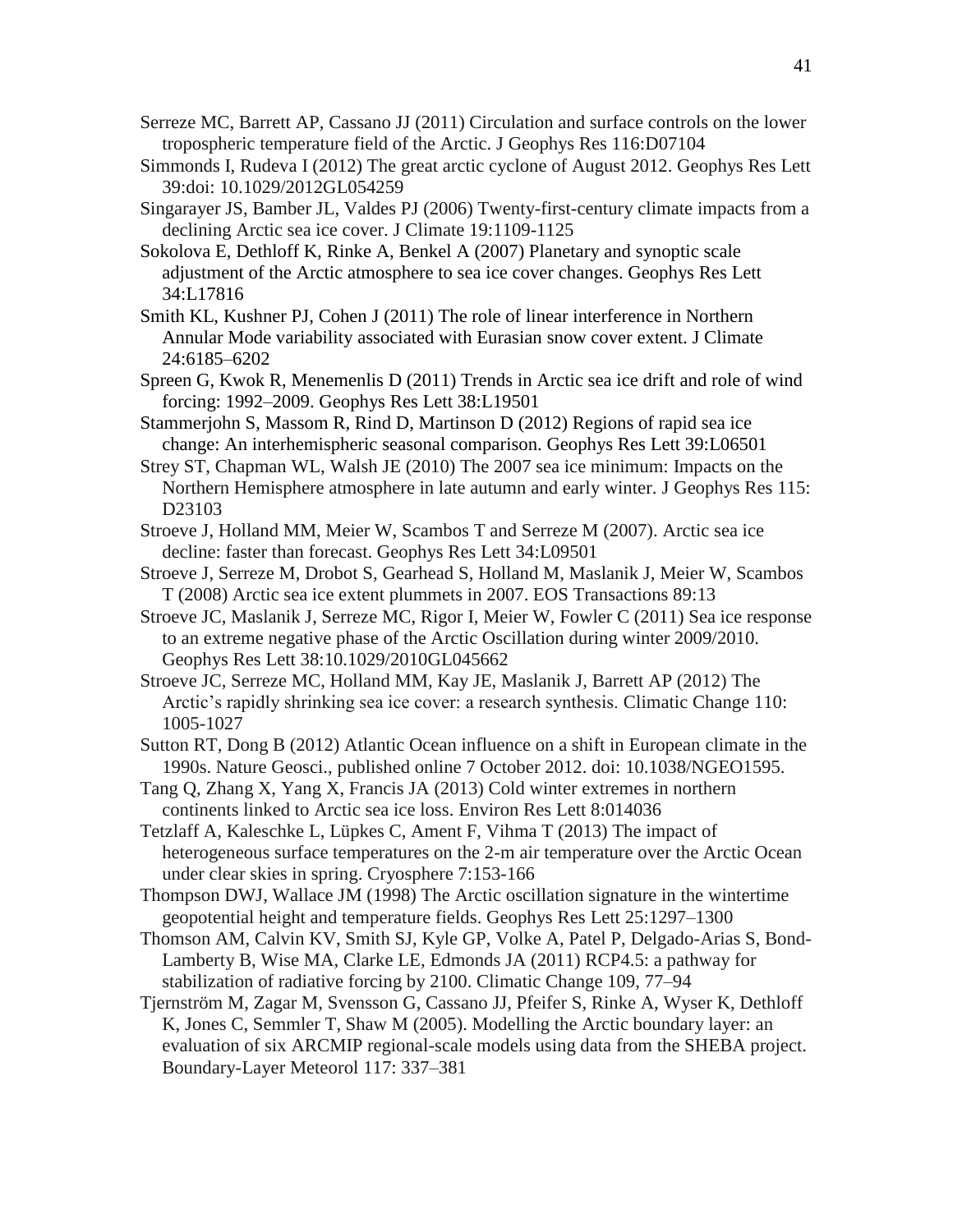- Tjernström M, Sedlar J, Shupe MD (2008) How well do regional climate models reproduce radiation and clouds in the Arctic? An evaluation of ARCMIP simulations. J Appl Meteorol Climatol 47:2405-2422
- Valkonen T, Vihma T, Doble M (2008) Mesoscale modelling of the atmospheric boundary layer over the Antarctic sea ice: a late autumn case study. Mon Wea Rev 136:1457-1474
- Vihma T (1995) Subgrid parameterization of surface heat and momentum fluxes over polar oceans. J Geophys Res 100:22625-22646
- Vihma T, Uotila J, Cheng B, Launiainen J (2002) Surface heat budget over the Weddell Sea: buoy results and comparisons with large-scale models. J Geophys Res 107:3013
- Vihma T, Jaagus J, Jakobson E, Palo T (2008). Meteorological conditions in the Arctic Ocean in spring and summer 2007 as recorded on the drifting ice station Tara. Gephys Res Lett 35:L18706
- Vihma T, Tisler P, Uotila P (2012) Atmospheric forcing on the drift of Arctic sea ice in 1989–2009. Geophys Res Lett 39:L02501
- Vihma T, Pirazzini R, Renfrew IA, Sedlar J, Tjernström M, Nygård T, Fer I, Lüpkes C, Notz D, Weiss J, Marsan D, Cheng B, Birnbaum G, Gerland S, Chechin D, Gascard JC (2013) Advances in understanding and parameterization of small-scale physical processes in the marine Arctic climate system: a review. Atmos Chem Phys Discuss 13: doi:10.5194/acpd-13-1-2013
- Walsh JE, Overland JE, Groisman PY, Rudolph B (2011). Arctic Climate: Recent Variations. In: AMAP (2011) Snow, Water, Ice and Permafrost in the Arctic (SWIPA): Climate Change and the Cryosphere. Arctic Monitoring and Assessment Programme (AMAP), Oslo, Norway. xii + 538 pp.
- Warren SG, Rigor IG, Untersteiner N, Radionov VF, Bryazgin NN, Aleksandrov YL, Colony R (1999). Snow depth on Arctic sea ice. J Clim 12:1814–1829
- World Meteorological Organization (1970). WMO sea-ice nomenclature: Terminology, codes and illustrated glossary. Geneva, Secretariat of the World Meteorological Organization.
- Woodgate RA, Weingartner T, Lindsay R (2010) The 2007 Bering Strait oceanic heat flux and anomalous Arctic sea-ice retreat. Geophys Res Lett 37:L01602
- Woollings T (2008) Vertical structure of anthropogenic zonal-mean atmospheric circulation change. Geophys Res Lett 35:L19702
- Wu B, Zhang R, Wang B, D'Arrigo R (2009) On the association between spring Arctic sea ice concentration and Chinese summer rainfall. Geophys Res Lett 36:L09501
- Wu B, Zhang R, D'Arrigo R, Su J (2013) On the relationship between winter sea ice and summer atmospheric circulation over Eurasia. J Climate 26:5523–5536
- Yang S, Christensen JH (2012) Arctic sea ice reduction and European cold winters in CMIP5 climate change experiments. Geophys Res Lett 39:L20707
- Yang XY, Fyfe JC, Flato GM (2010) The role of poleward energy transport in Arctic temperature evolution. Geophys Res Lett 37:L14803
- Zhang X, Sorteberg A, Zhang J, Gerdes R and Comiso JC (2008) Recent radical shifts of atmospheric circulations and rapid changes in Arctic climate system. Geophys Res Lett 35:L22701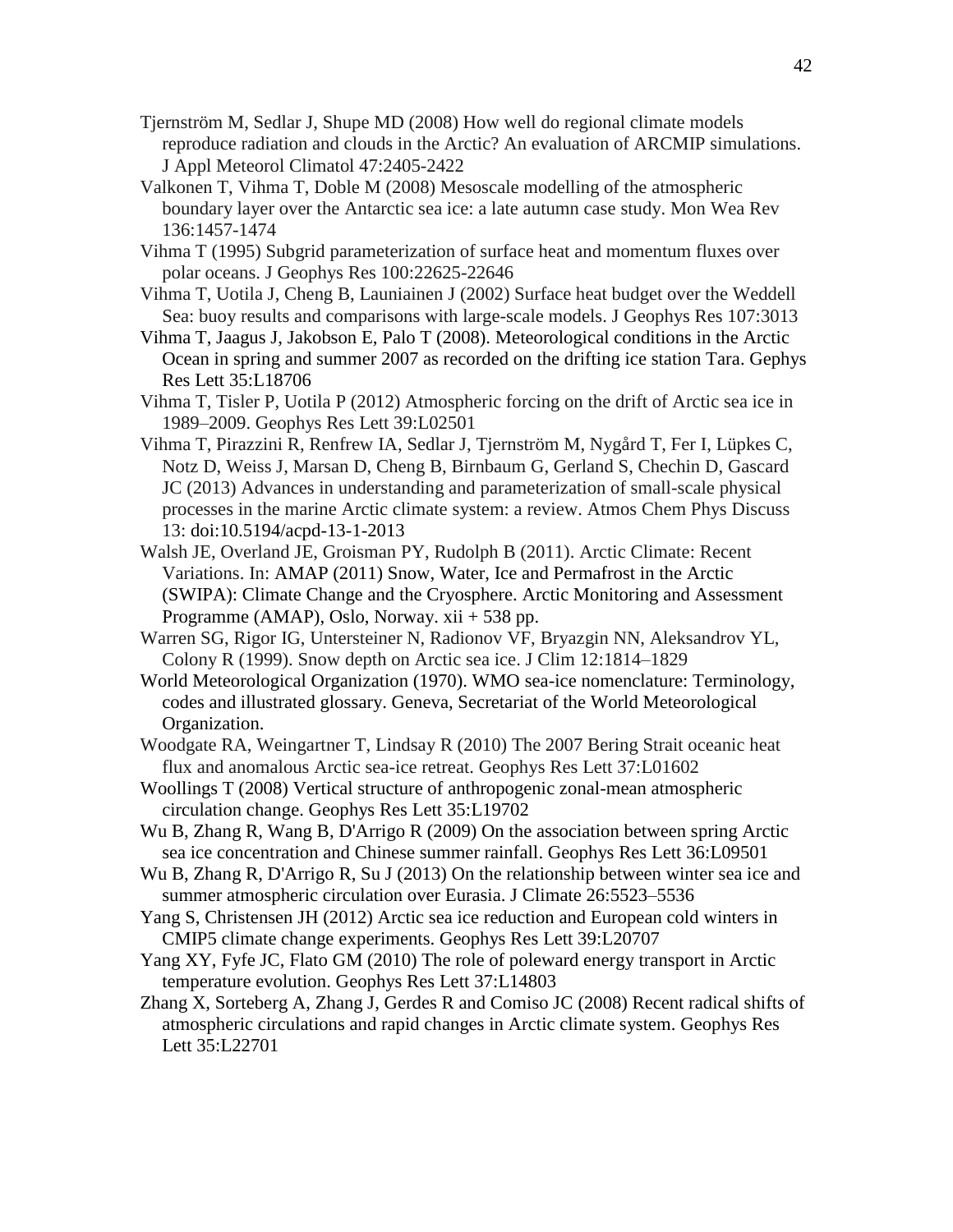- Zhang X, Lu C, Guan Z (2012) Weakened cyclones, intensified anticyclones and recent extreme cold winter weather events in Eurasia. Environ Res Lett 7:doi:10.1088/1748- 9326/7/4/044044.
- Zhang J, Lindsay R, Schweiger A, Steele M (2013) The impact of an intense summer cyclone on 2012 Arctic sea ice retreat. Geophys Res Lett 40:720–726
- Zhao P, Zhang X, Zhou X, Ikeda M, Yin Y (2004) The sea ice extent anomaly in the North Pacific and its impact on the East Asian summer monsoon rainfall. J Climate 17:3434–3447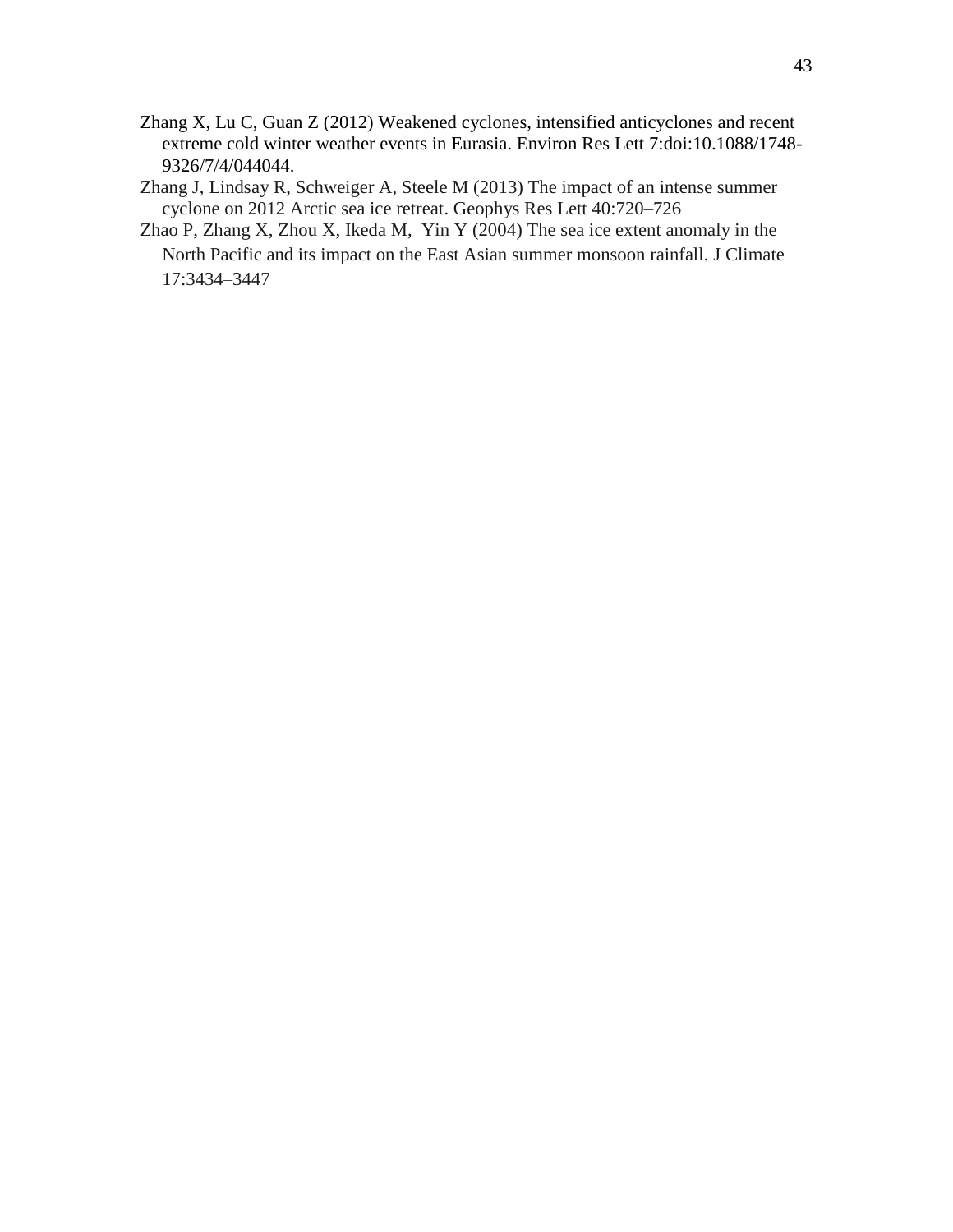| No.            | References                                                           | Level of certainty <sup>1</sup> |
|----------------|----------------------------------------------------------------------|---------------------------------|
| $\mathbf{1}$   | Overland and Wang (2010), Blüthgen et al. (2012)                     | Low / intermediate              |
| $\overline{2}$ | Francis et al. (2009), Overland et al. (2010; 2011b, 2012)           | High                            |
| $\mathfrak{Z}$ | Christensen et al. (2007), Serreze et al. (2009; 2011), Deser et al. | High                            |
|                | (2010), Petoukhov and Semenov (2010), Overland et al. (2011a);       |                                 |
|                | Yang and Christensen (2012), Stroeve et al. (2012), Peings and       |                                 |
|                | Magnusdottir (2013)                                                  |                                 |
| $\overline{4}$ | Effects of climate warming on sea ice decline: e.g., Meier et al.    | High                            |
|                | (2011), Polyakov et al. (2012) and Stroeve et al. (2012). Effects    |                                 |
|                | of sea ice decline on climate warming: e.g. Serreze and Barry        |                                 |
|                | (2011), Kumar et al. (2010), Screen et al. (2012, 2013a)             |                                 |
| 5              | Cohen et al. (2012a) for autumn, but not supported by Brown          | Intermediate for                |
|                | and Derksen (2013). Bulygina et al. (2009), Borzenkova and           | winter, probably not            |
|                | Shmakin (2012), Callaghan et al. (2011), and Park et al. (2012)      | valid for autumn                |
|                | suggested an increase in winter.                                     |                                 |
| 6              | Overland and Wang (2010), Blüthgen et al. (2012)                     | Low / intermediate              |
| $\overline{7}$ | Cohen et al. (2012a), Ghatak et al. (2012), Park et al. (2012),      | Intermediate for                |
|                | Callaghan et al. (2011)                                              | winter, probably not            |
|                |                                                                      | valid for autumn                |
| 8              | Francis et al. (2009); Strey et al. (2010); Balmaseda et al. (2010)  | Low / intermediate              |
| 9              | E.g., Rinke et al. (2006), Lüpkes et al. (2008a,b), Francis et al.   | High                            |
|                | (2009), Serrezze et al. (2009), Screen and Simmonds (2010a,b),       |                                 |
|                | Overland and Wang (2010), Stroeve et al. (2011), Jaiser et al.       |                                 |
|                | (2012), Strey et al. (2012), Outten and Esau (2012)                  |                                 |
| 10             | Alexander et al. (2004), Magnusdottir et al. (2004), Deser et al.    | Intermediate <sup>2</sup>       |
|                | (2004; 2010), Cohen et al. (2012a), Seierstad and Bader (2009),      |                                 |
|                | Petoukhov and Semenov (2010), Liu et al. (2012), Outten and          |                                 |
|                | Esau (2012), Magnusdottir et al. (2004), Sokolova et al. (2007),     |                                 |
|                | Honda et al. (2009), Strey et al. (2010), Yang and Christensen       |                                 |
|                | (2012), Rinke et al. (2013), Peings and Magnusdottir (2013),         |                                 |
|                | Tang et al. (2013), Grassi et al. (2013), Screen et al. (2013b)      |                                 |
| 11             | Cohen et al. (2012a), Tang et al. (2013)                             | High                            |
| 12             | Cohen et al. (2007, 2012a), Hardiman et al. (2008), Allen and        | Intermediate <sup>2</sup>       |
|                | Zender (2011), Peings et al. (2012)                                  |                                 |
| 13             | Francis et al. (2009), Overland and Wang (2010), Overland et al.     | High                            |
|                | (2010; 2011b, 2012), Rinke et al. (2013), Screen et al. (2013b)      |                                 |
| 14             | Farncis and Vavrus (2012), Overland et al. (2012), Peings and        | Low                             |
|                | Magnusdottir (2013), but questioned by Barnes (2013) and             |                                 |
|                | Screen and Simmonds (2013)                                           |                                 |
| 15             | Francis et al. (2009), Deser et al. (2010), Overland and Wang        | High                            |
|                | (2010), Stroeve et al. (2011), Kay et al. (2011), Jaiser et al.      |                                 |

Table 1. Suggested effects of cryospheric changes on weather and climate. The numbers in the first column refer to Figure 3.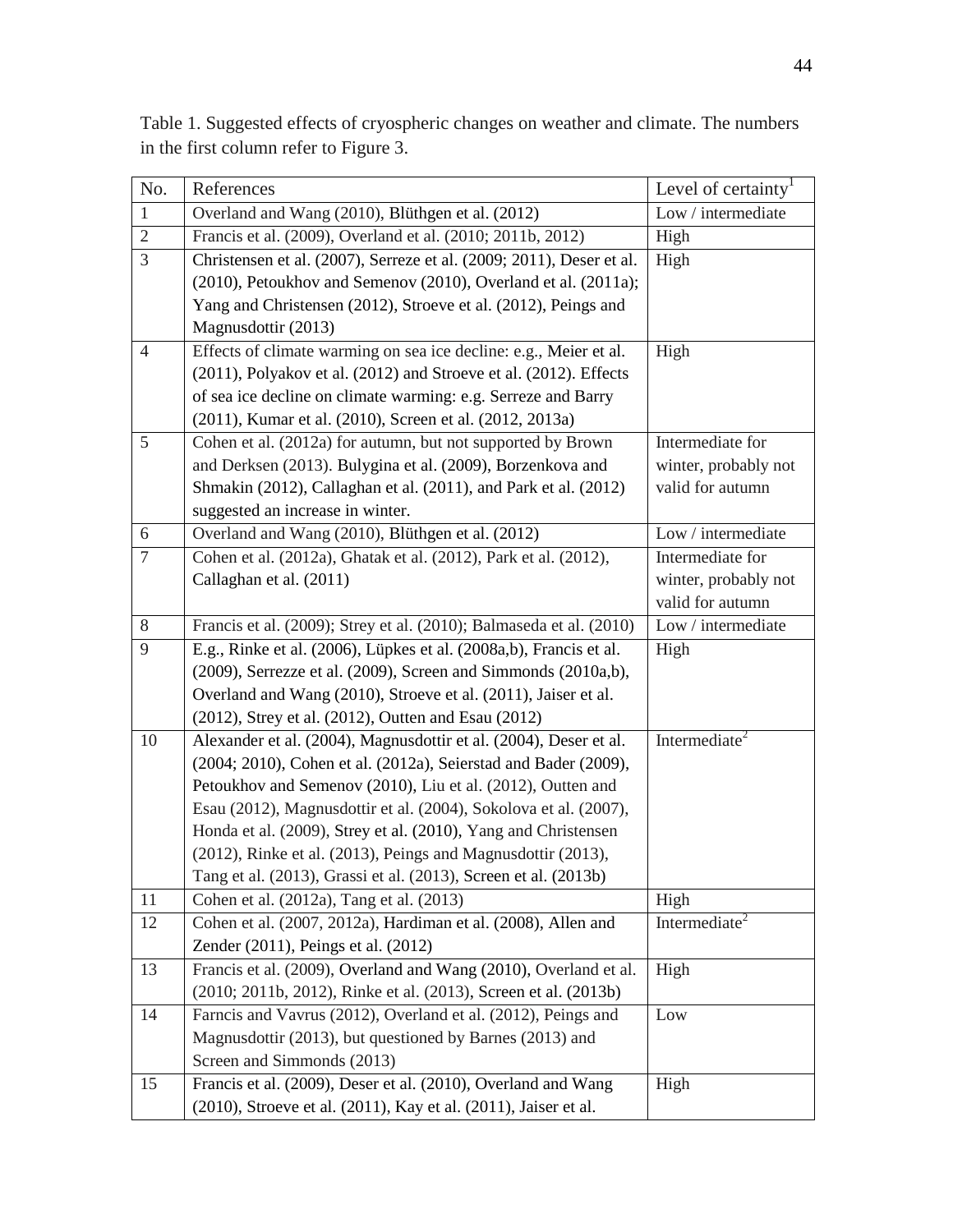|    | (2012), Rinke et al. (2013), Screen et al. (2013b)                  |                           |
|----|---------------------------------------------------------------------|---------------------------|
| 16 | Alexander et al. (2004), Singarayer et al. (2006), Higgins and      | Intermediate;             |
|    | Cassano (2009), Strey et al. (2010), Blüthgen et al. (2012), Jaiser | location of the low       |
|    | et al., (2012), Cassano et al. (2013), Screen et al. (2013a)        | and timing of its         |
|    |                                                                     | occurrence vary           |
| 17 | Cohen et al. (2012a), Park et al. (2012), Tang et al. (2013)        | High                      |
| 18 | Francis and Vavrus (2012)                                           | High <sup>3</sup>         |
| 19 | Jaiser et al. (2012)                                                | High <sup>3</sup>         |
| 20 | Allen and Zender (2011), Cohen et al. (2012a), Tang et al.          | Intermediate / high       |
|    | (2013), Peings et al. (2012)                                        |                           |
| 21 | Francis and Vavrus (2012)                                           | High                      |
| 22 | Higgins and Cassano (2009)                                          | High                      |
| 23 | Cohen et al. (2012a), Tang et al. (2013)                            | Intermediate              |
| 24 | Cohen et al. (2007, 2012a), Hardiman et al. (2008), Allen and       | Intermediate <sup>2</sup> |
|    | Zender (2011), Peings et al. (2012)                                 |                           |
| 25 | Cohen et al. (2007, 2012a), Hardiman et al. (2008), Allen and       | High                      |
|    | Zender (2011), Outten and Esau (2012), Peings et al. (2012), Liu    |                           |
|    | et al. (2012), Rinke et al. (2013)                                  |                           |
| 26 | Francis et al. (2009), Strey et al. (2010)                          | High                      |
| 27 | Basically all papers listed in 10 and 12 above                      | High <sup>4</sup>         |

 $1$  Subjective estimate by the author of this review

<sup>2</sup> The effects resemble the negative phase of AO /NAO, with negative index values, but the vertical structure of the response is often baroclinic, i.e., different from the equivalent barotropic structure of AO/NAO.

<sup>3</sup> The mechanisms are well known, but it is unclear how often they dominate over other factors.

<sup>4</sup> The relationship is sensitive to the mid-latitude region.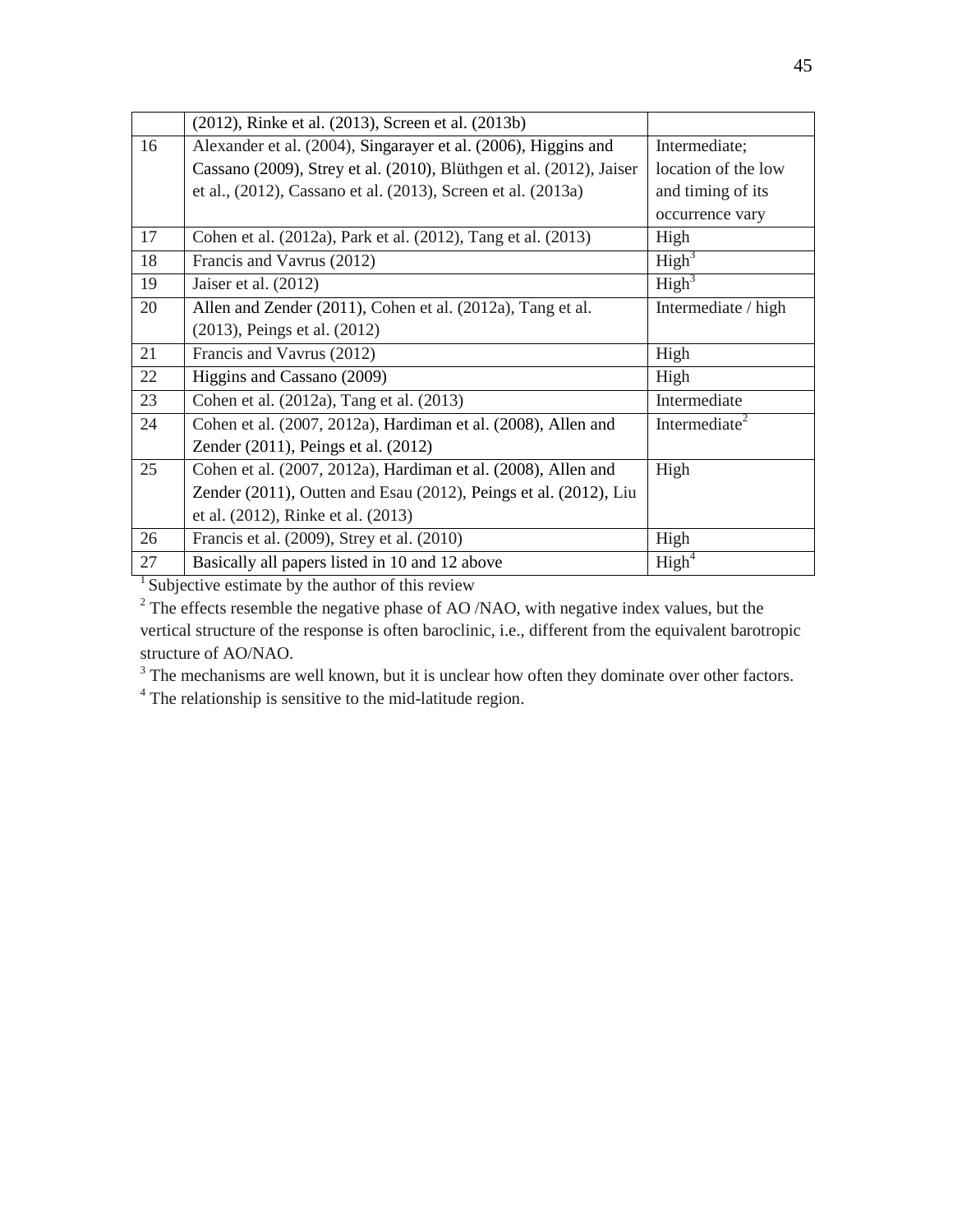

**Fig. 1** Time series of September average sea ice extent in the period 1979 – 2013 on the basis of satellite passive microwave data. Image courtesy of the National Snow and Ice Data Center, University of Colorado, Boulder.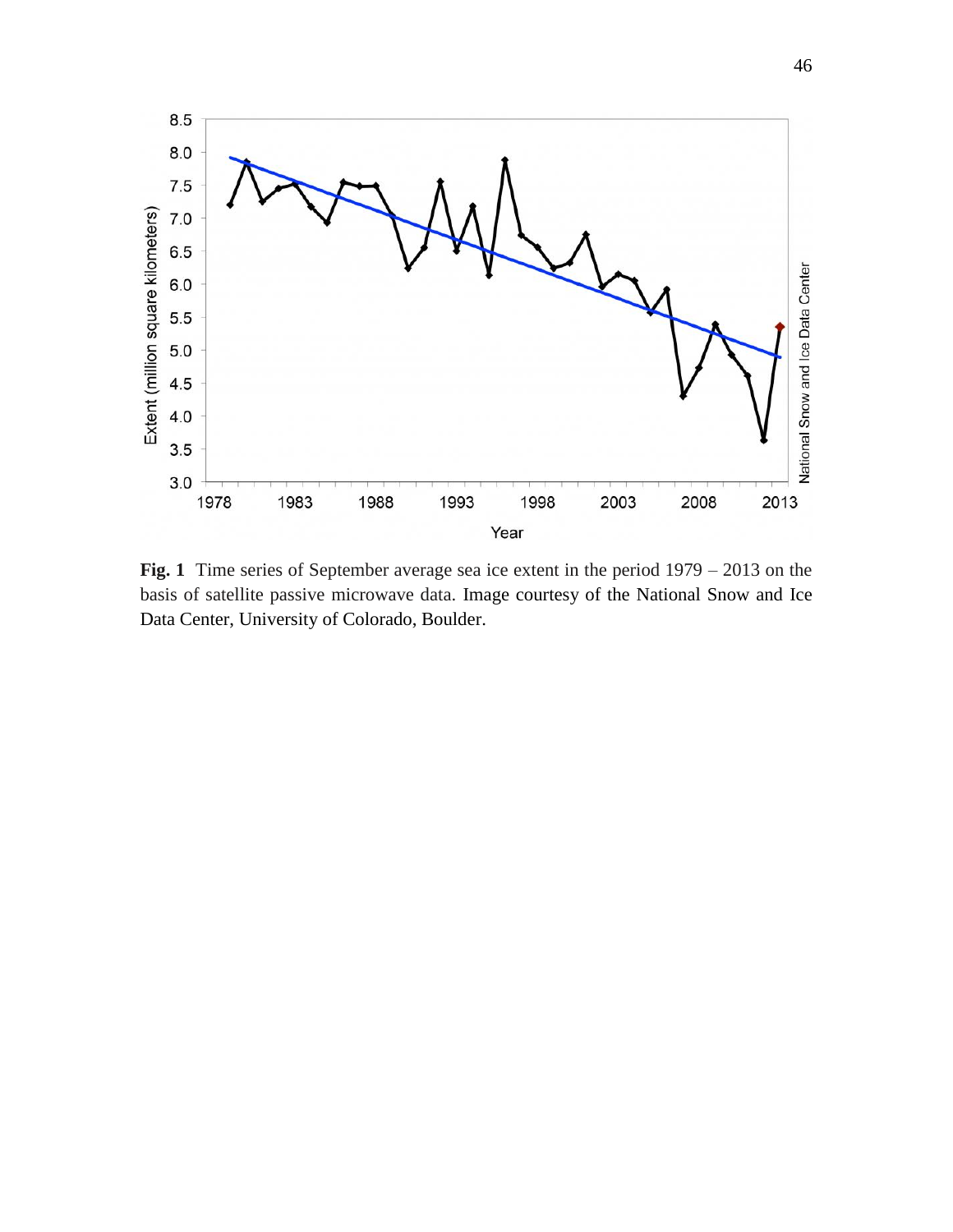

**Fig. 2** Arctic sea ice extent in September 2012 (white area) compared with the median ice edge (purple line) in the period 1979-2012. Image courtesy of the National Snow and Ice Data Center, University of Colorado, Boulder. The names of sea areas added by the author.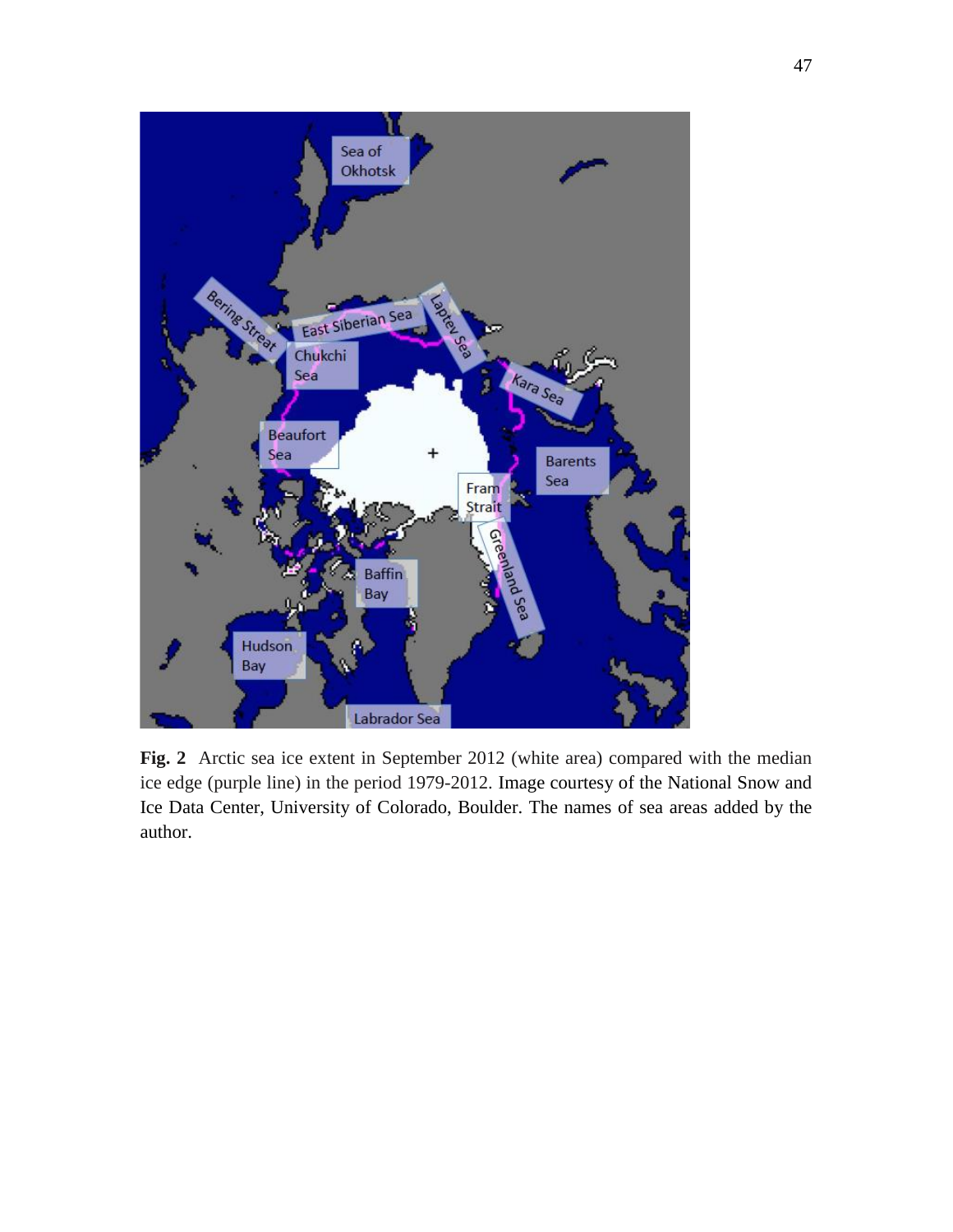

**Fig. 3** Simplified schematic illustration of interactions in the climate system, with a focus on the effects of summer/autumn changes in the cryosphere on winter weather in mid-latitudes. The studies suggesting the mechanisms 1-27 are listed in Table 1. Different colours are used to help distinguishing between different lines.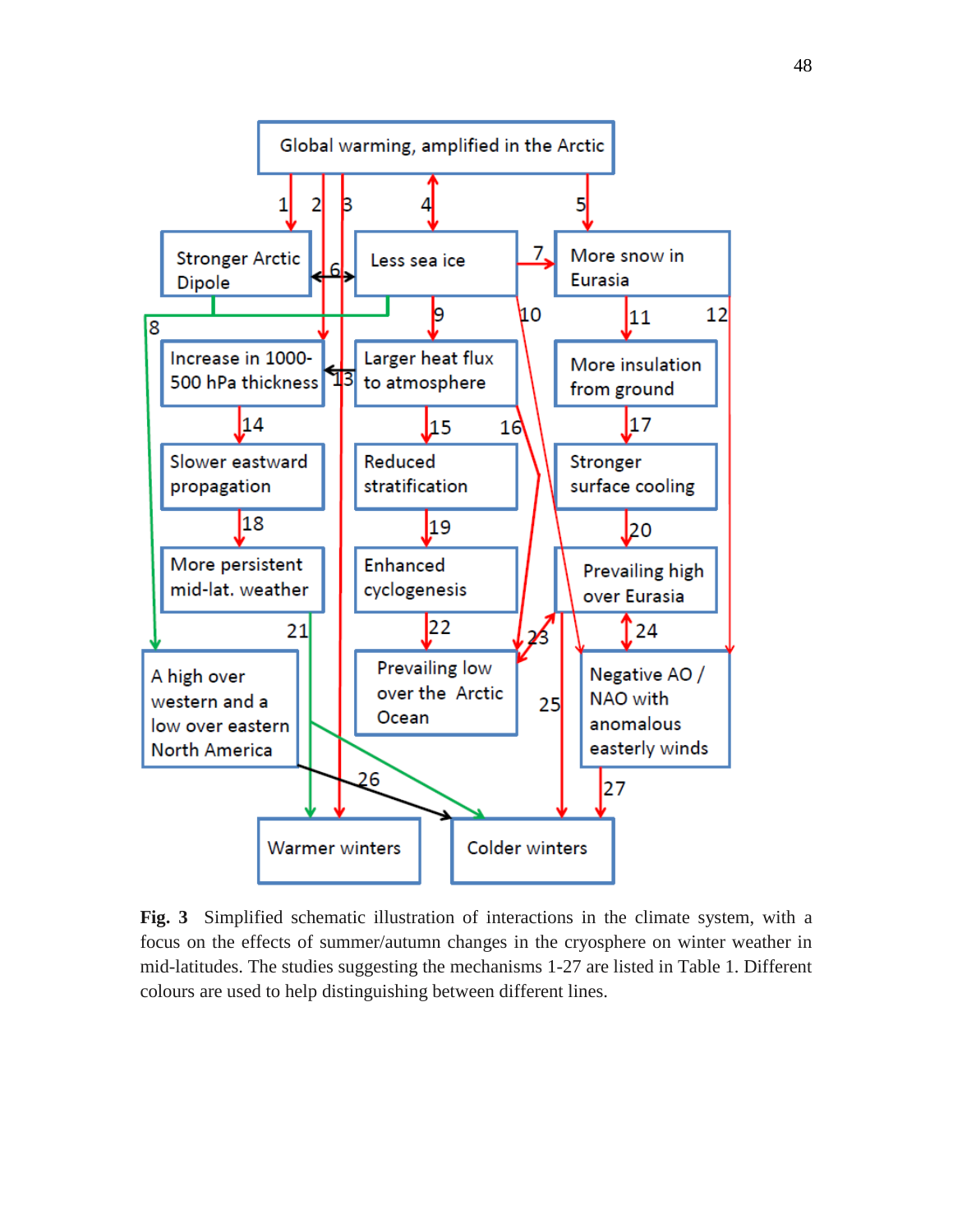

**Fig. 4** Schematic illustration on the effect of Arctic amplification of climate warming on the zonal wind speed according to the thermal wind relation. When the north-south temperature gradient is large, the 1000-500 hPa layer thickness has a large southward gradient, which results in a zonal wind speed strongly increasing with height (upper panel). When the Arctic warms more than mid-latitudes, the thickness gradient and the upper-level zonal winds weaken (lower panel).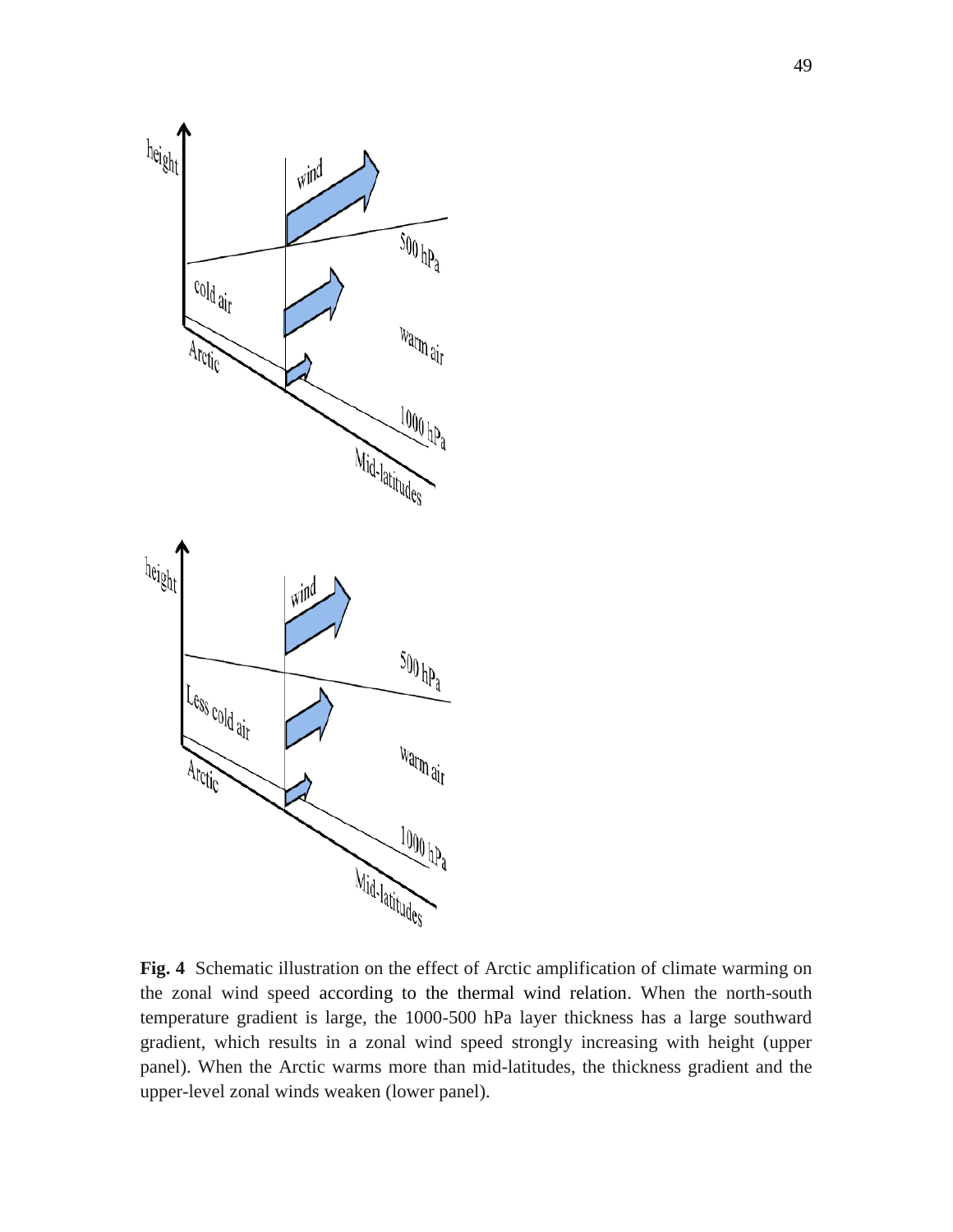

**Fig. 5** Proposed links between springtime Arctic sea ice decline and East Asian summer monsoon. The blue line indicates the approximate location of the Meiyu front. For more information on the link via Eurasia, see Zhao et al. (2004) and Wu et al. (2009), and on the link via Pacific, see Guo et al. (2013).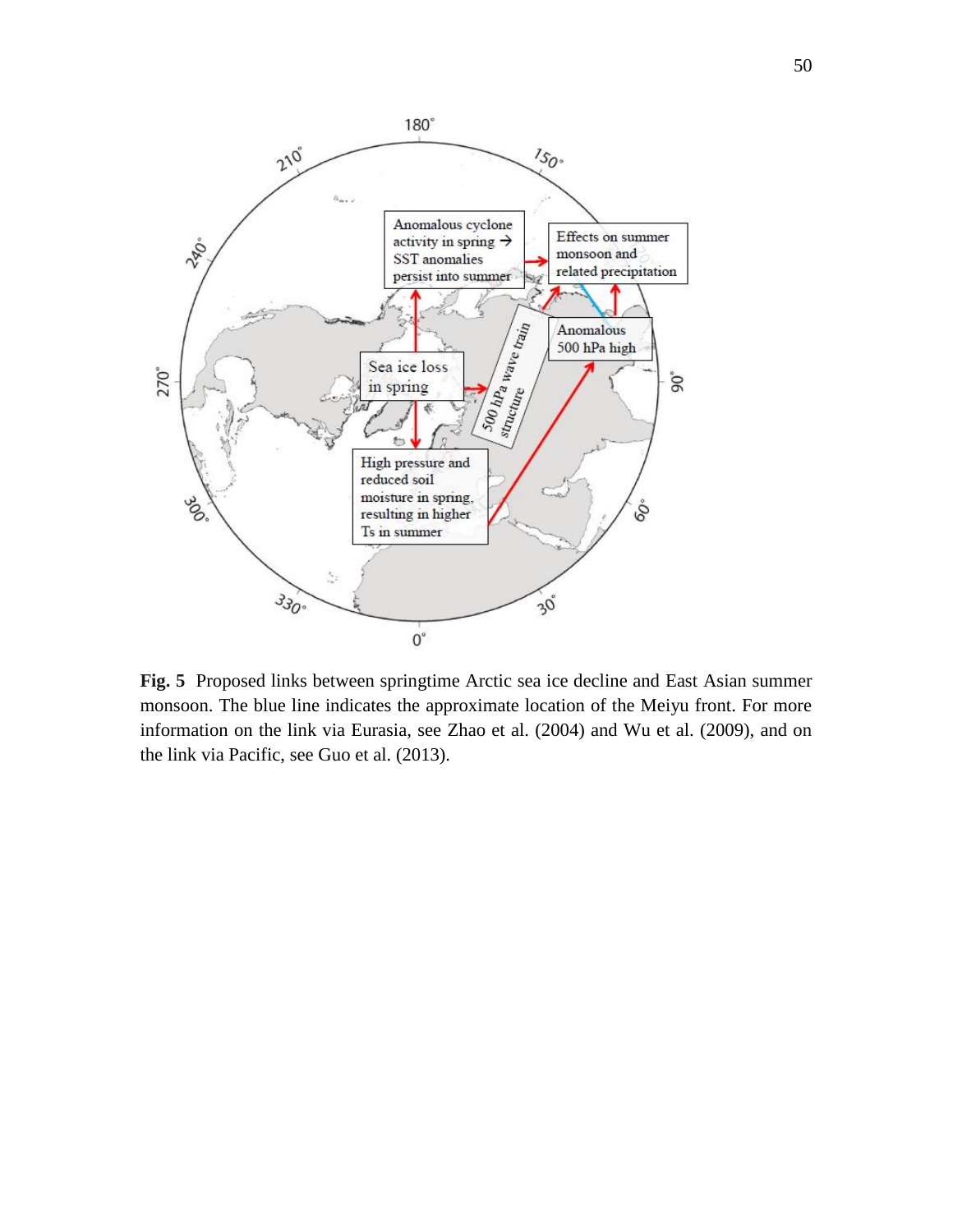

**Fig. 6** Links between sea ice loss (in the Sea of Okhotsk, Hudson Bay, and Labrador Sea) and European summer precipitation. The mechanisms have been suggested by Screen (2013), Mesquita et al. (2011), and Wu et al. (2013).